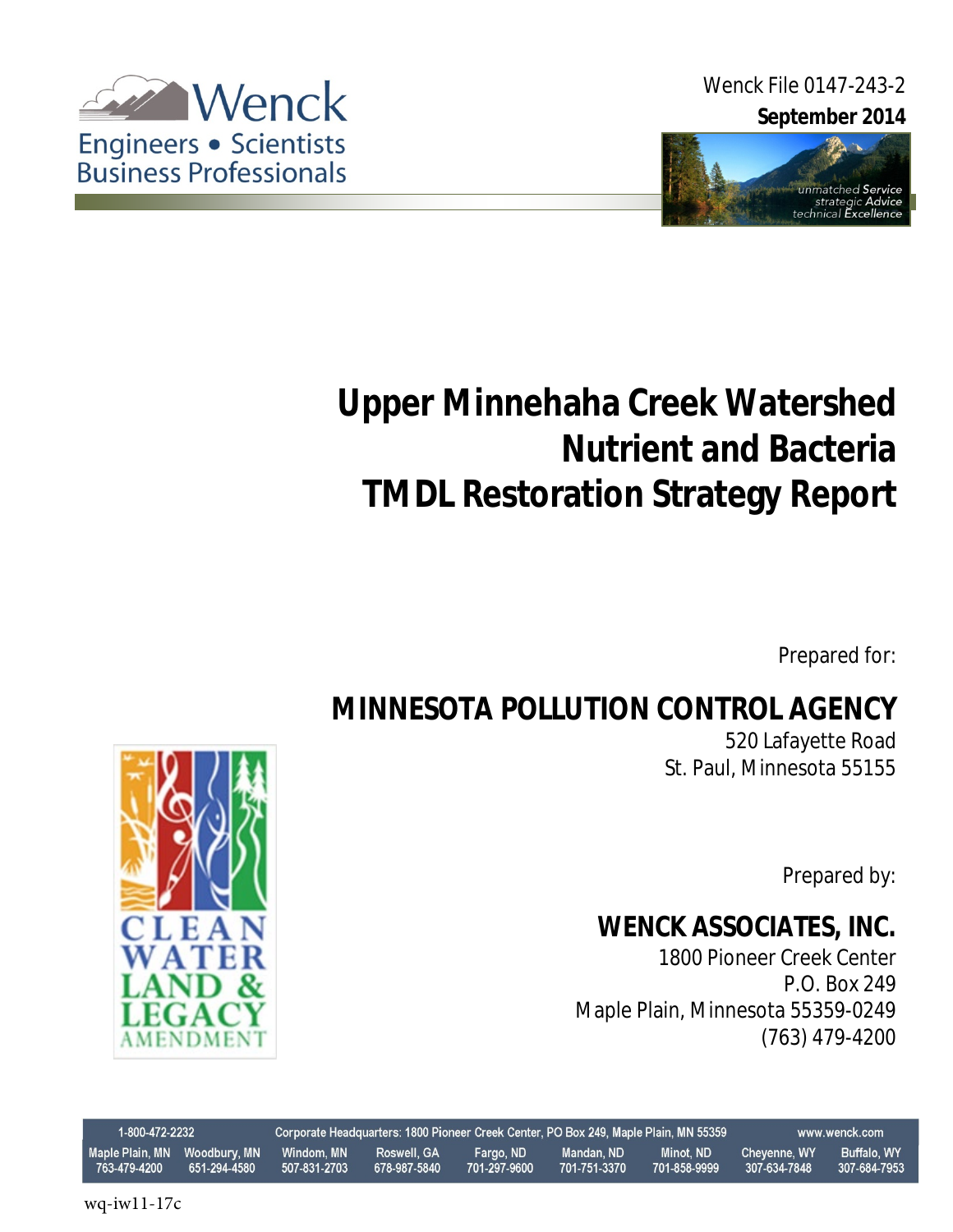# **Table of Contents**

| 1.0 |                   |     |  |
|-----|-------------------|-----|--|
|     | 1.1<br>1.2        |     |  |
| 2.0 |                   |     |  |
|     | 2.1               |     |  |
| 3.0 |                   |     |  |
|     | 3.1<br>3.2        | 311 |  |
| 4.0 |                   |     |  |
|     | 4.1<br>4.2<br>4.3 |     |  |
| 5.0 |                   |     |  |
| 6.0 |                   |     |  |

### **TABLES**

|--|

### **FIGURES**

| and the contract of the contract of the contract of the contract of the contract of the contract of the contract of the contract of the contract of the contract of the contract of the contract of the contract of the contra |  |  |  |
|--------------------------------------------------------------------------------------------------------------------------------------------------------------------------------------------------------------------------------|--|--|--|
|--------------------------------------------------------------------------------------------------------------------------------------------------------------------------------------------------------------------------------|--|--|--|

## **APPENDICES**

| A | MCWD Board Policy: Distribution of Pollution Reduction Credit from District Projects for the |
|---|----------------------------------------------------------------------------------------------|
|   | Purpose of TMDL Reporting                                                                    |
| B | Restoration Strategy Tables                                                                  |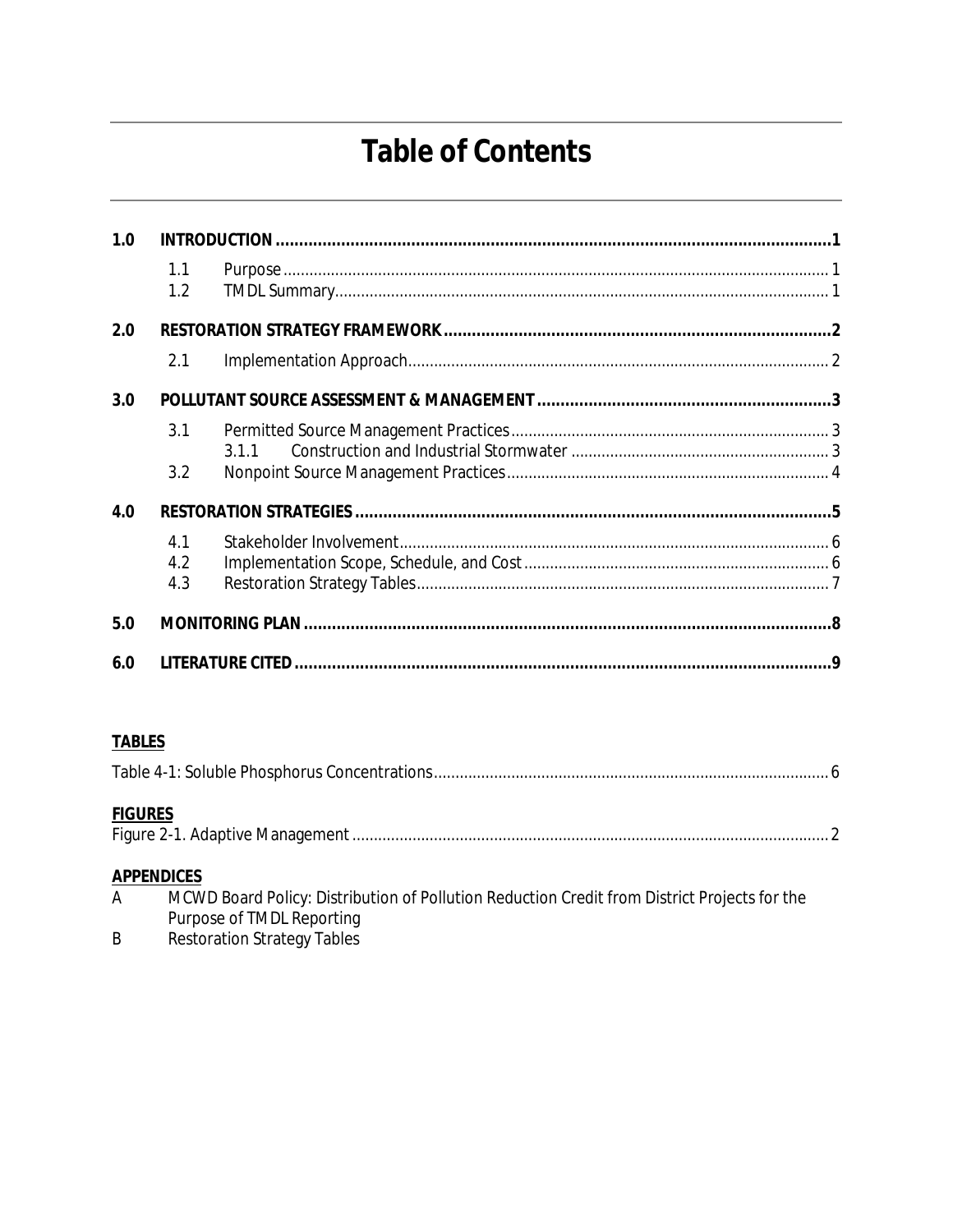#### **1.1 Purpose**

The purpose of this restoration strategy report is to outline the framework for implementation and identify potential activities to achieve the phosphorus and bacteria load reductions outlined in the *Upper Minnehaha Creek Watershed Nutrient and Bacteria TMDL Study* (TMDL). The complete TMDL study addresses nutrient impairments in twenty lakes in the Minnehaha Creek watershed, and an *E. coli* impairment in Painter Creek. The TMDL study quantified the load reductions required to meet state standards.

#### **1.2 TMDL Summary**

The water bodies addressed in the TMDL and this restoration strategy report are located within a distinct hydrologic basin within the Minnehaha Creek Watershed District (MCWD) referred to as the "Upper Watershed," which drains through agricultural land and suburbs west of Minneapolis to Lake Minnetonka, which outlets into Minnehaha Creek. Fifteen of the addressed lakes are defined as deep lakes for which the North Central Hardwood Forest ecoregion numeric water quality standards are a summer average total phosphorus concentration of 40 µg/L, 14 µg/L chlorophyll-a, and greater than 1.4 meter in Secchi depth. The other six lakes are shallow, for which the numeric water quality standards are a summer average total phosphorus concentration of 60 µg/L, 20 µg/L chlorophyll-*a*, and greater than one meter in Secchi depth.

Nutrient budgets and lake response models were developed for all twenty lakes to set the TMDL and Load and Wasteload Allocations. Wasteload reductions ranging from no reduction to a 96 percent reduction and load reductions ranging from no reduction to 76 percent reduction will be necessary to meet water quality standards.

Flow and bacteria monitoring data recorded in Painter Creek were used to establish a load duration curve meeting the *E. coli* numeric standard of no more than 126 organisms per 100 mL as a geometric mean of not less than five samples representative of conditions within any calendar month, nor more than 10% of all samples taken during any calendar month individually exceed 1,260 organisms per 100 mL. A TMDL, Wasteload Allocations, and Load Allocations were established for five flow categories: high flow, wet, mid-range, dry, and low flow. No reductions are necessary for high flow, wet, and mid-range flows. A 31 percent reduction will be necessary during dry conditions and a 37 percent reduction under low flow conditions to meet *E. coli* concentration standards.

To avoid repetition between the TMDL report and this restoration strategy document, the final TMDL report is incorporated by reference (Wenck 2014), and should be read in conjunction with this document to guide in the selection and implementation of appropriate best management practices (BMPs) to achieve State water quality standards in the impaired waterbodies.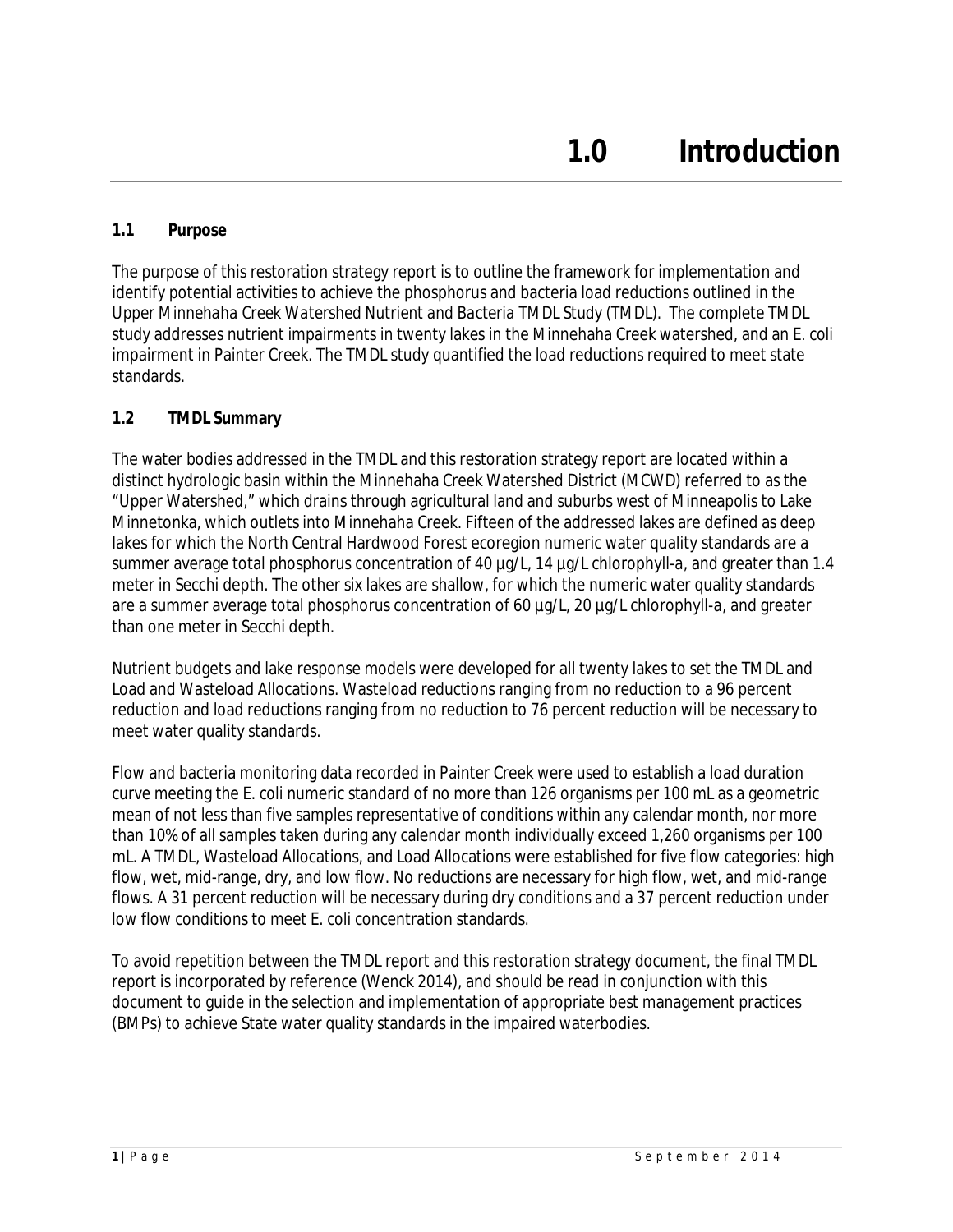The framework for restoration will guide all of the responsible parties in selecting appropriate activities for achieving the TMDL. In addition, the framework is meant to foster opportunities for partnerships among the stakeholders to address the TMDL and achieve the required load reductions. The focus will be on reducing the growing season phosphorus loads to the lakes and the bacteria load to Painter Creek. Sequencing of restoration activities, estimated load reductions, and the scale of implementation required are addressed in this section. Implementation will be a collaborative effort between state and local government and individuals, with the overall effort led by the Minnehaha Creek Watershed District (MCWD). Existing regulatory framework and relationships will be leveraged to generate support for implementation efforts and to maximize efficiency and cost savings.

#### **2.1 Implementation Approach**

This strategy document is meant to be a living document and provide the general strategies for restoration. While specific BMPs are presented, implementation will be conducted using adaptive management principles. Adaptive management is an iterative approach of implementation, evaluation, and course correction (see Figure 2.1). Adaptive management is appropriate because it is difficult to predict the lake and stream responses to load reductions. Future conditions and technological advances may alter the specific course of actions detailed in this document. Continued lake and stream water quality monitoring and course corrections responding to monitoring results offer the best opportunity for meeting the water quality goals established in the TMDL.



<span id="page-3-0"></span>**Figure 2-1. Adaptive Management**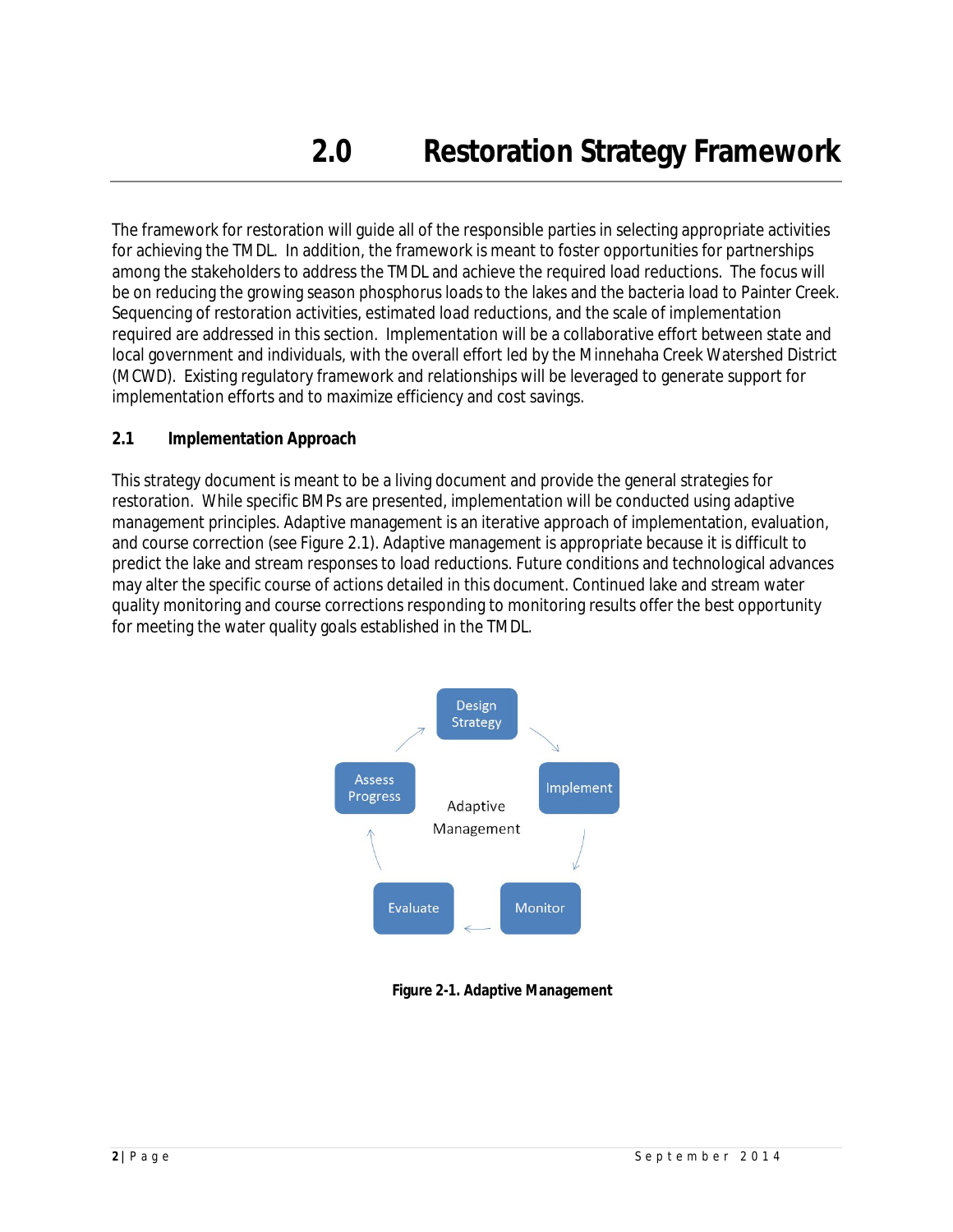To develop the appropriate strategies for restoring or protecting waterbodies, the stressors and/or sources impacting or threatening them must be identified and evaluated. The TMDL identifies potential sources contributing to the impaired water quality within the waterbodies assessed in the study. Both permitted and non-permitted sources are present within the watershed. There are also a number of factors that can influence the nutrient levels in a lake. A pollutant source summary is included in Section 3.6 of the TMDL. Pollutant sources must be managed to achieve in-lake water quality goals.

#### **3.1 Permitted Source Management Practices**

The restoration strategies presented in this document include BMPs to reduce watershed load from MS4 areas and regulated MS4 conveyance systems. The two major complimentary frameworks for achieving these load reductions are between the MPCA and regulated MS4s through the MPCA's NPDES Stormwater Program and between the MCWD and the LGUs within the TMDL study area through MCWD's Water Resources Management Plan and the LGU local water management plans. These programs are discussed in detail in Section 5.0 of the TMDL Study document. Sequencing of implementation activities within each lakeshed will be influenced by available funds and partnerships/cooperation amongst MS4s, LGUs, the MCWD, and other agencies.

For the purposes of the Upper Watershed TMDL, the baseline year for calculating cumulative load reductions will be the mid-range year of the data years used for the lake response modeling and development of the bacteria load duration curve. Any wasteload-reducing BMP implemented since the baseline year will be eligible to "count" toward an MS4's load reductions. If a BMP was implemented during or just prior to the baseline year, the MPCA is open to presentation of evidence by the MS4 permit holder that it should be considered as a credit.

The MCWD has approved a policy for distribution of pollutant reduction credit from district projects for the purpose of TMDL reporting. The policy distributes pollutant reductions achieved through District projects between MS4s based on financial contribution, project location, and other factors. The full MCWD policy is included as Appendix A.

#### **3.1.1 Construction and Industrial Stormwater**

BMPs for construction and industrial site stormwater are not specifically addressed in this document. Construction stormwater BMPs and control measures that should be implemented are defined in the State's NPDES/SDS General Stormwater Permit for Construction Activity (MNR100001). BMPs and other stormwater control measures that should be implemented at industrial sites are defined in the State's NPDES/SDS Industrial Stormwater Multi-Sector General Permit (MNR050000) or NPDES/SDS General Permit for Construction Sand & Gravel, Rock Quarrying and Hot Mix Asphalt Production facilities (MNG490000). It is expected that compliance with the permit requirements for construction and industrial stormwater will result in discharges consistent with the TMDL wasteload allocation.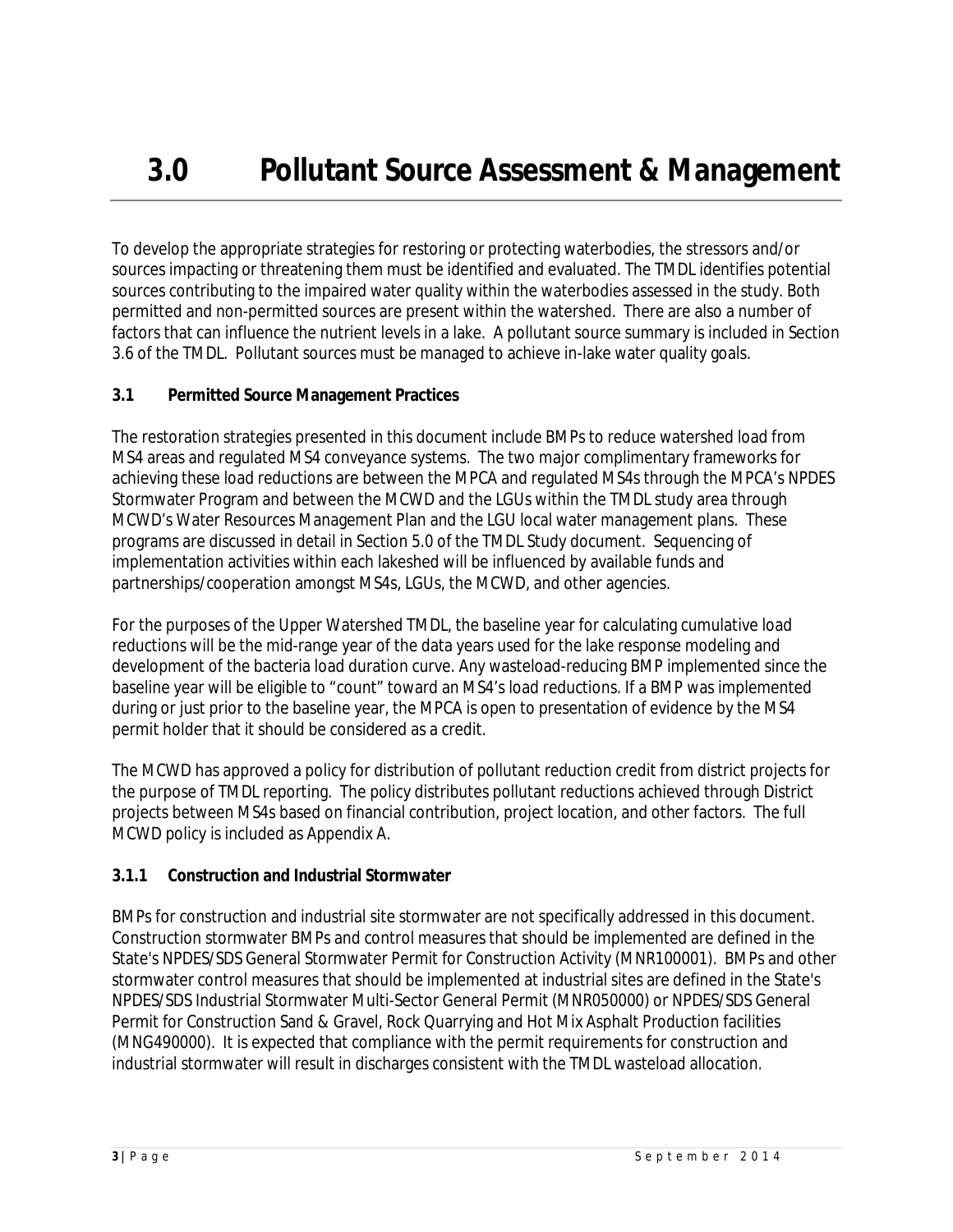#### **3.2 Nonpoint Source Management Practices**

Proposed restoration strategies also include BMPs to reduce watershed load from non-MS4 areas (i.e. agricultural land use areas, wetlands, etc.) and lake internal loading. For the nutrient TMDLs, implementation activities should be sequenced so that watershed loading is largely addressed prior to implementing in-lake reduction strategies like alum dosing and hypolimnetic withdrawal. However, internal loading from biological sources such as vegetation and/or rough fish (i.e. carp) should be evaluated and addressed concurrent with addressing the watershed load.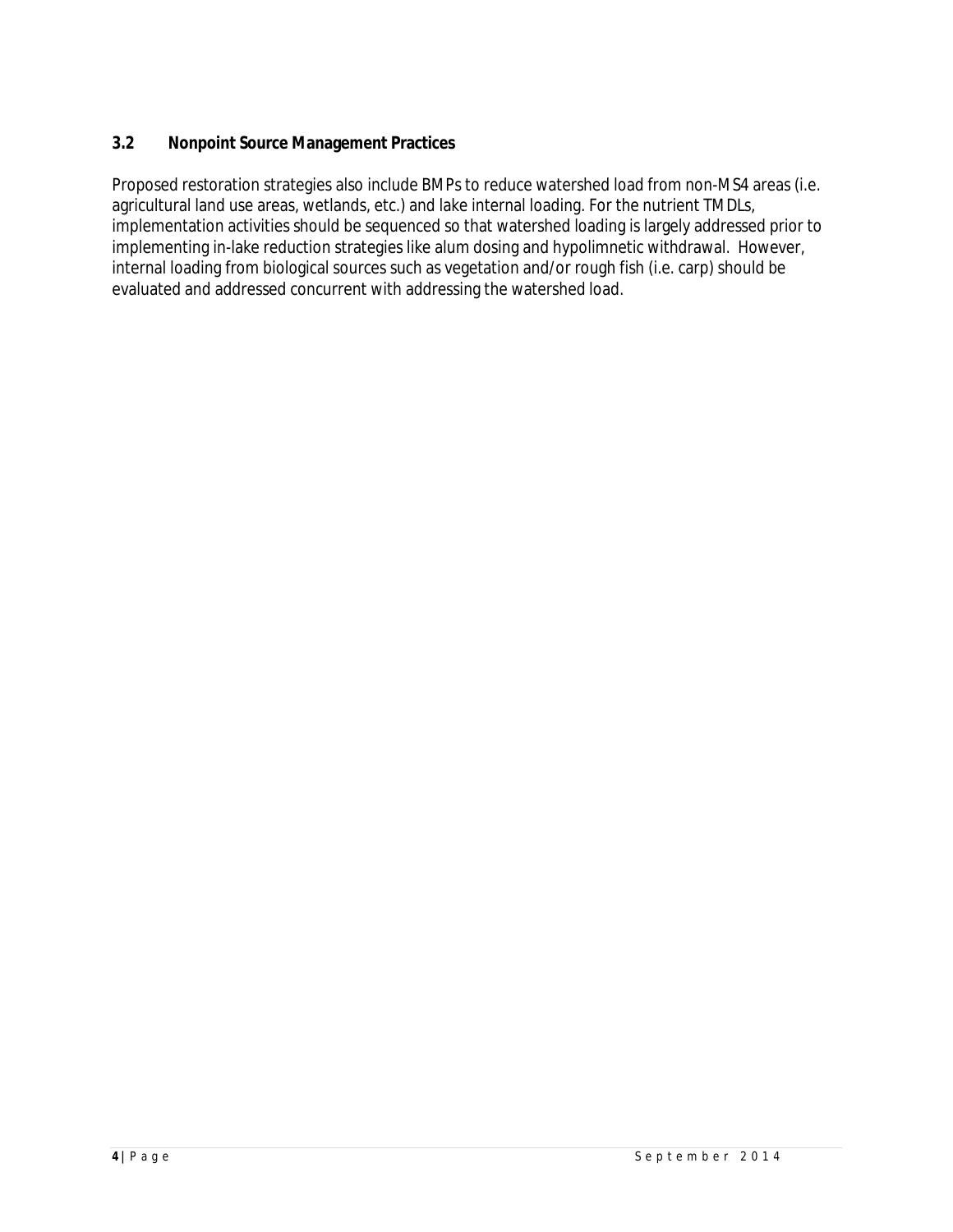Numerous governing units have water quality responsibilities in the watershed, including all MS4 permit holders and the MCWD. These agencies are focused on protecting water quality through implementation of their watershed and local plans as well as MS4 Stormwater Pollution Prevention Programs (SWPPPs). These plans and permits will continue to detail the activities to be undertaken by each governing unit including best management practices and capital improvements. This implementation strategy document will guide the governing units in the implementation of BMPs focused on achieving the TMDLs.

The restoration strategies presented in this document are expected to be further refined and applied by local working groups to target conservation practices, and spatially targeted using any number of tools available. Eventually, the refined restoration strategies will be reflected in local water plans, comprehensive watershed plans, and applications for federal and state clean water funds.

The restoration strategies are presented in tabular format. The tables were developed based on guidance from the MPCA and are grouped based on Minor Subwatersheds within the Upper Minnehaha Creek Watershed (HUC-10 ID 070102060). There are also two general key tables called Key Table-All Lakes and Key Table-Painter Creek.

Each overview table provides an overview of the TMDL and the general strategies that would be beneficial in reducing loads and improving water quality. Some of these strategies apply to all the lakes in a chain, while some are specific to a particular lake. This table also shows generally which stakeholders would be implementing or supporting those strategies. The specific BMPs tables provide specific actions, which may be projects, programs, ordinances, etc. The key tables provide more detailed narrative about the general strategies. For the nutrient impaired lakes, the identified strategies target both particulate and soluble phosphorus. There is very little soluble phosphorus water quality data available within the Upper Minnehaha Creek Watershed. Table 4-1 provides the average in-lake soluble phosphorus concentrations for lakes where data was available.

Please note that loading reduced from some implementation actions listed in the tables is creditable to the load allocation and some to the wasteload allocation. The strategy tables do not specify the applicable allocation categories.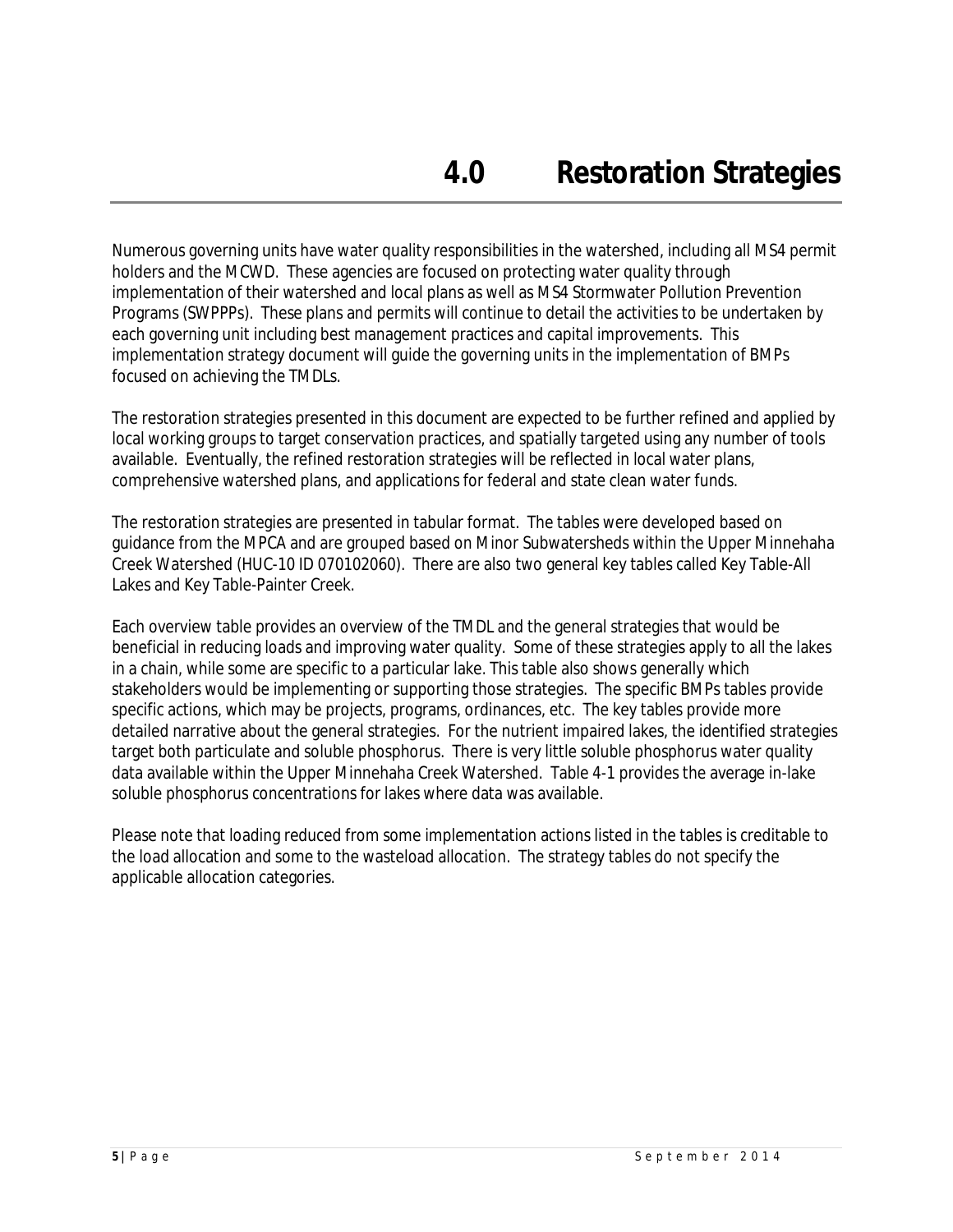<span id="page-7-0"></span>

| Table 4-1: Soluble Phosphorus Concentrations |  |
|----------------------------------------------|--|
|                                              |  |

|                  | In Lake Soluble<br>Phosphorus Percentage (of |
|------------------|----------------------------------------------|
| Lake             | <b>Total Phosphorus)</b>                     |
| Dutch            | 23%                                          |
| E. Auburn        |                                              |
| Forest           | 11%                                          |
| Gleason          | 13%                                          |
| <b>Holy Name</b> |                                              |
| Langdon          | 8%                                           |
| Long             | 13%                                          |
| Halsted's Bay    | 7%                                           |
| Jenning's Bay    | 7%                                           |
| Stubb's Bay      | 10%                                          |
| West Arm         | 6%                                           |
| Mooney           |                                              |
| Stone            |                                              |
| Tamarack         |                                              |
| Tanager          | 8%                                           |
| Wolsfeld         |                                              |
| Snyder           |                                              |
| School           |                                              |
| Hadley           |                                              |
| Turbid           |                                              |
|                  |                                              |
|                  | -- water quality data not available          |

### **4.1 Stakeholder Involvement**

A stakeholder participation process was undertaken for the TMDL to obtain input from, review results with, and take comments from the public and interested and affected agencies regarding the development of the TMDL. Section 8 of the TMDL discusses the stakeholder process in detail. As part of this process, the draft implementation strategy tables were presented to stakeholders at an August 17, 2013 stakeholder meeting with general strategies for reducing nutrient and bacterial loading identified. The draft tables were subsequently distributed to stakeholders on September 13, 2013 and the stakeholders were given the opportunity to provide more specificity to the tables by providing information on local projects and actions, both planned projects and load-reducing actions undertaken since the baseline year. The information collected from stakeholders, projects identified in MCWD's Capital Improvements Plan, as well as other identified BMPs are presented in the tables as restoration strategies.

### **4.2 Implementation Scope, Schedule, and Cost**

The strategy tables identify estimates of the following for each potential BMP: scope of implementation required, potential load reduction, and cost. Costs to implement water quality practices are difficult to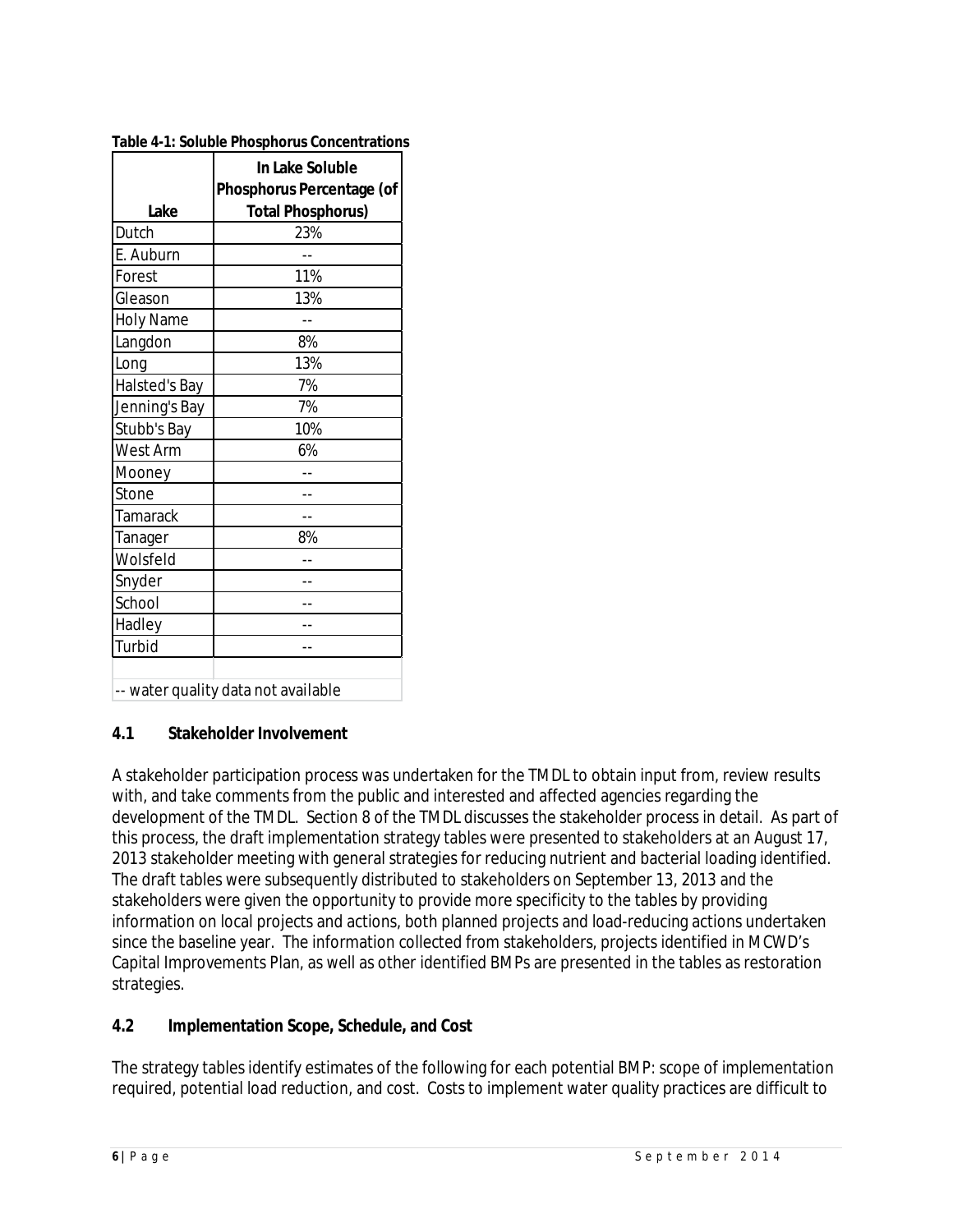quantify without exact designs. Exact costs per waterbody project will be determined through additional feasibility studies and design. However, reasonable estimates for the potential restoration strategies are provided as well as recommended timeframes for implementation, considering sequencing, and interim milestone targets.

As discussed in Section 5 of the TMDL, reduction targets were assigned to LGUs through MCWD's Comprehensive Water Resources Management Plan of 2007. These targets were generally less stringent than those identified in the TMDL and therefore are also recommended as interim goals for achieving State water quality standards.

#### **4.3 Restoration Strategy Tables**

There are a number of strategies that are common to many of the impaired waters. Such BMPs are described in the strategy key table for the impaired lakes; refer to the individual lake strategy tables for the locations where these BMPs are recommended. The strategy key table for Painter Creek also provides an overview of the BMPs recommended for achieving the bacteria TMDL. The subwatershed implementation strategy table includes specific details. All of the restoration strategy tables as described in this document are included in Appendix B.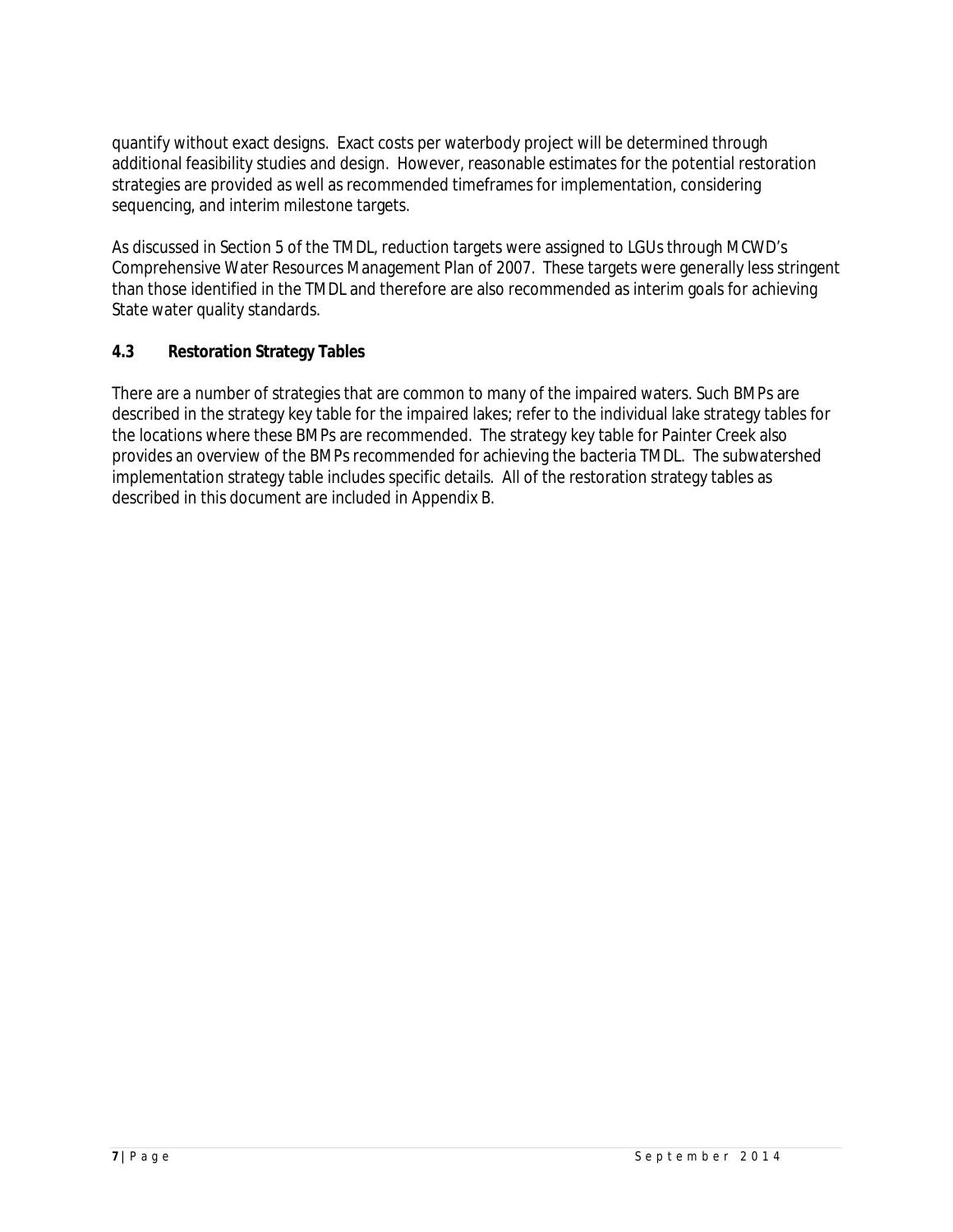Section 6.0 of the Upper Minnehaha Creek Watershed Nutrient and Bacteria TMDL Study (TMDL Study) discusses MCWD's existing monitoring program and the TMDL monitoring plan. It is recommended that such monitoring activities continue in an effort to measure progress toward meeting the TMDL goals and to track the effectiveness of implemented BMPs. The restoration strategies proposed in this document also include recommendations for implementation of additional monitoring efforts within the Upper Watershed to further inform BMP selection. For example, there are waterbodies within the Upper Watershed where limited water quality data, if any, is available.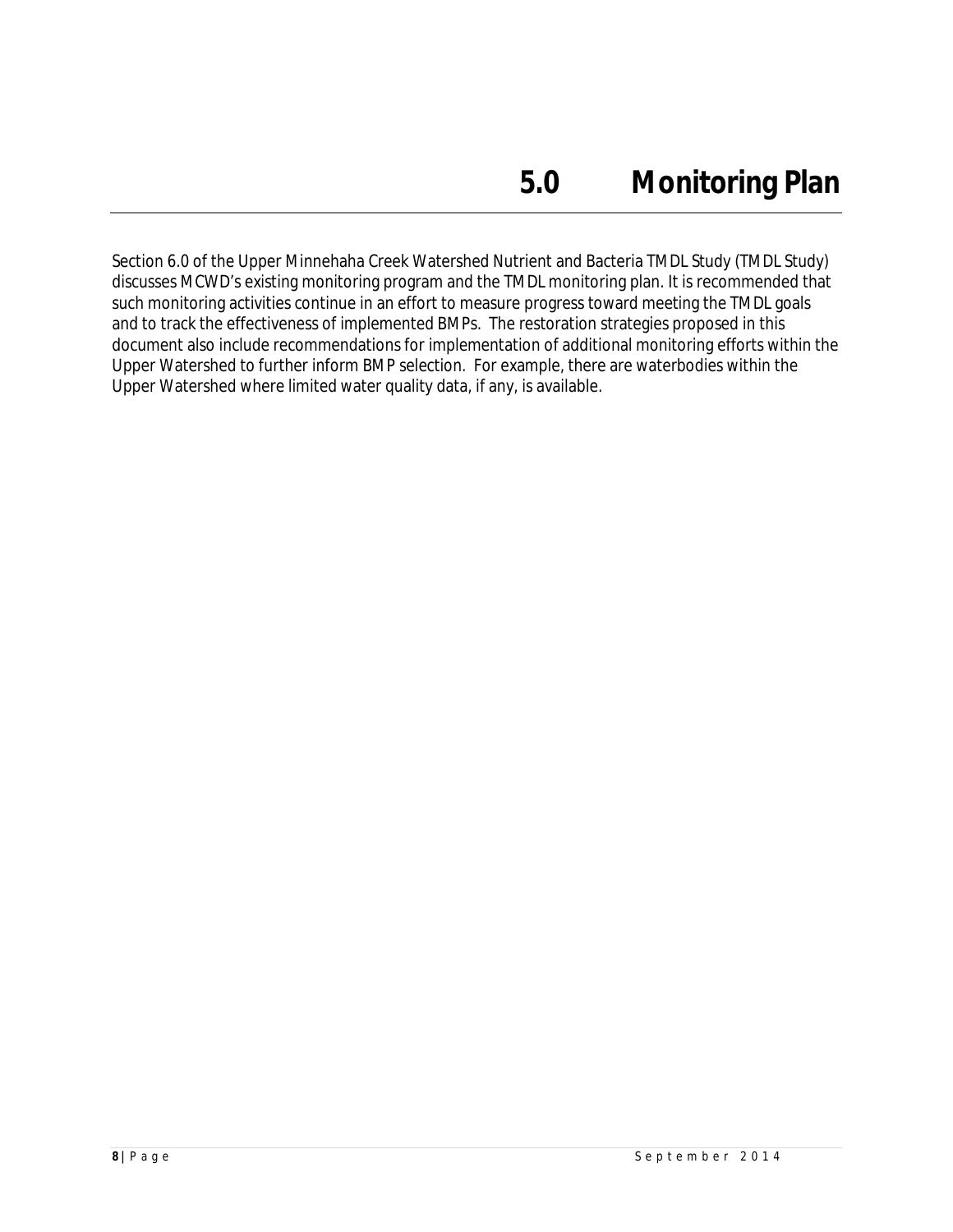- Minnesota Department of Agriculture (MDA). 2012. The Agricultural BMP Handbook for Minnesota. September 2012.
- Wenck Associates, Inc. 2007. Minnehaha Creek Watershed District Comprehensive Water Resources Management Plan. Wenck File 0185-4315
- Wenck Associates, Inc. 2014. Upper Minnehaha Creek Watershed Nutrient and Bacteria TMDL Study. Wenck File 0147-243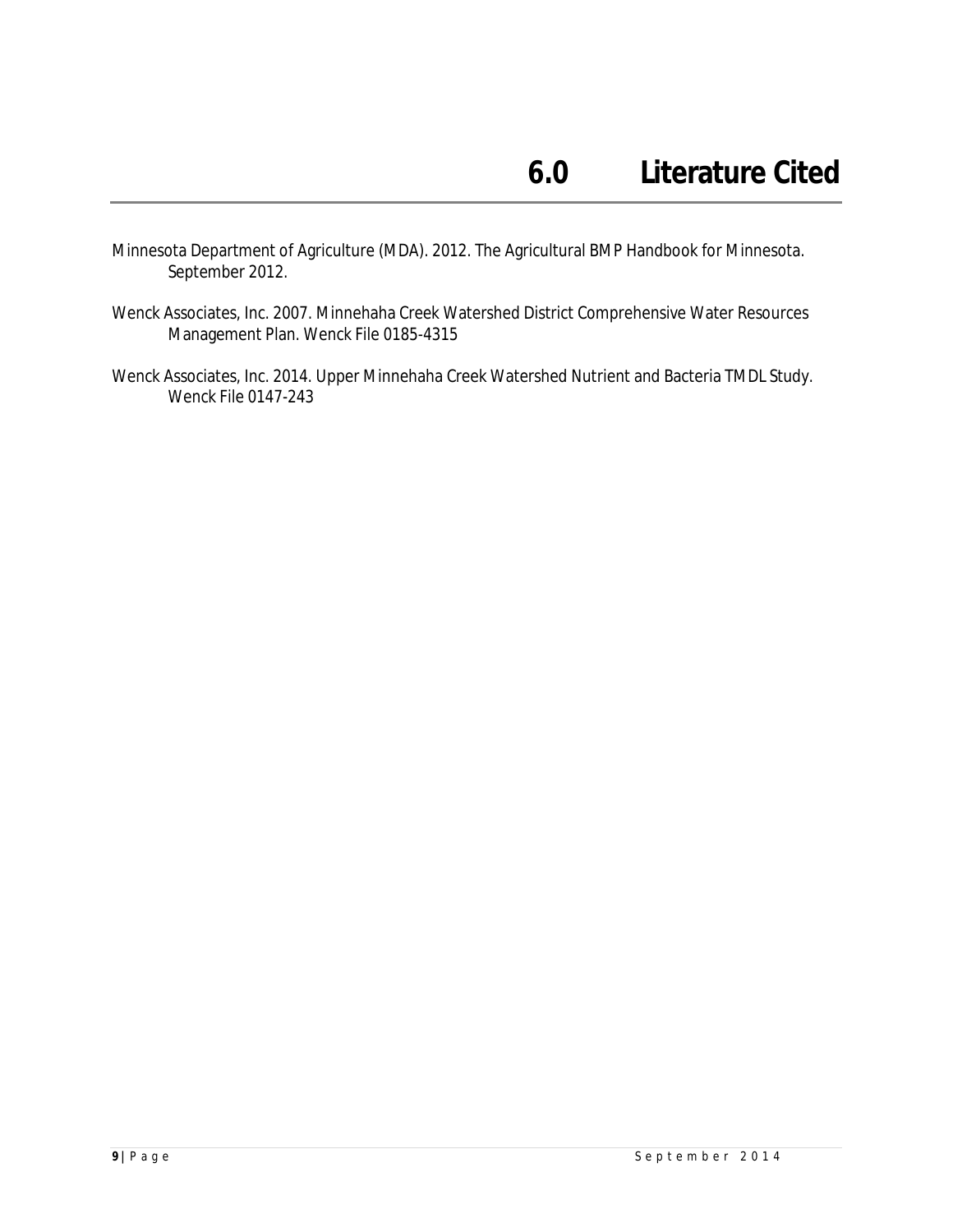## **Appendix A**

**MCWD Board Policy: Distribution of Pollution Reduction Credit from District Projects for the Purpose of TMDL Reporting**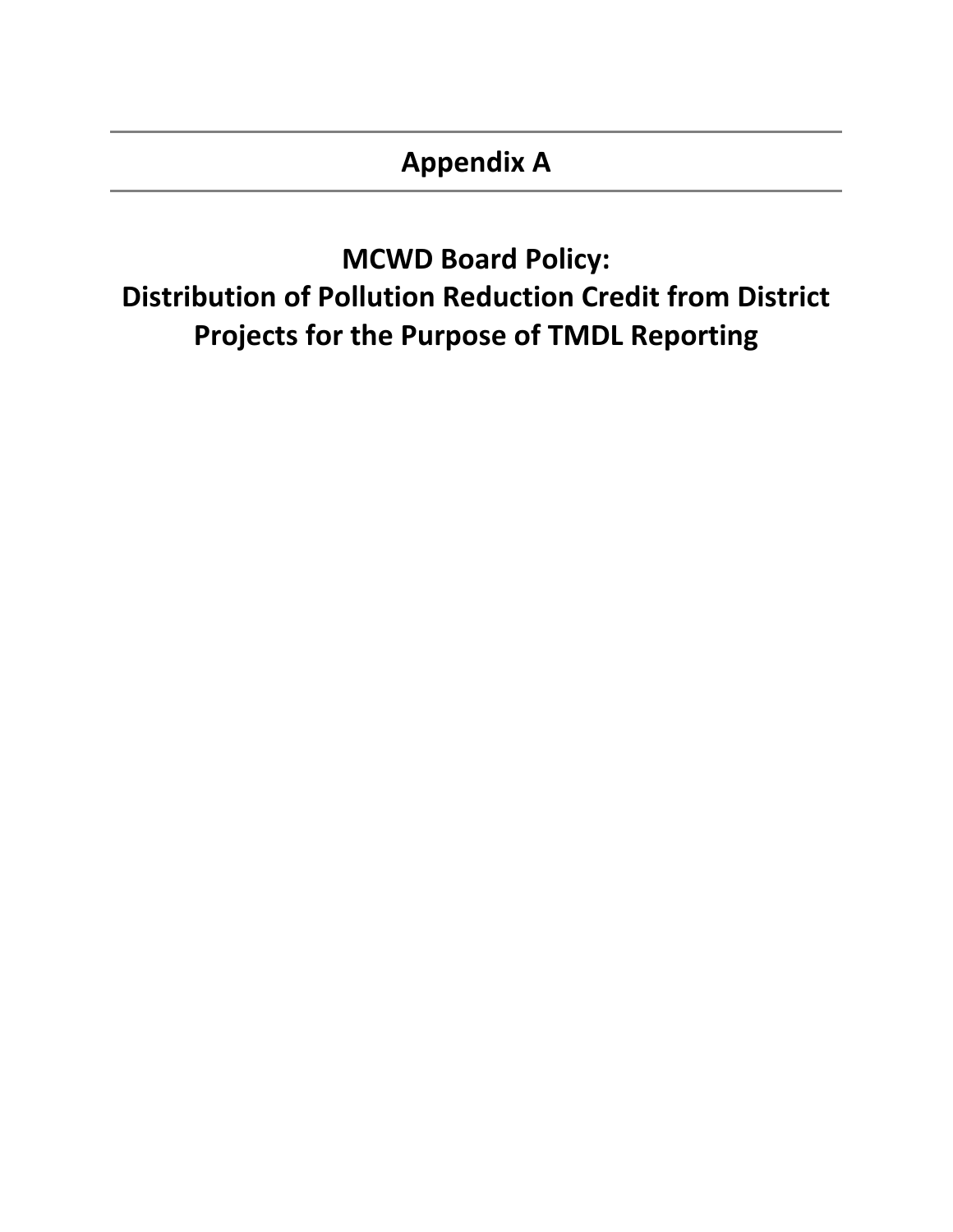### **Minnehaha Creek Watershed District Board Policy**

#### Distribution of Pollutant Reduction Credit from District Projects for the Purpose of TMDL Reporting

#### **Policy**

It is the policy of the Minnehaha Creek Watershed District (MCWD or District) that credit for pollutant reductions achieved through District projects be distributed, as specified below, among its member communities for the purpose of MS4 permit compliance associated with TMDLs.

#### Applicability

- This policy applies to the distribution of pollutant reduction credit for the purpose of MS4 permit compliance associated with TMDL requirements. It does not apply to or affect a municipality's phosphorus load reduction obligations assigned through the District's 2007 Comprehensive Water Resources Management Plan.
- It applies to pollutant reductions achieved through the District's capital improvement projects as well as cost-share projects to the extent that they are funded by the District. To the extent the District is able to quantify load reduction and the proper allocation of reduction credits for particular past projects, this includes such projects back to the baseline year identified in each TMDL. It does not apply to reductions achieved through the requirements of the District's regulatory program.
- It applies to phosphorus, *E. coli*, and any other pollutants identified through a TMDL study for which the District is able to quantify a load reduction achieved through its projects.

#### Distribution of Credit

Credit for pollutant reductions achieved through District projects will be distributed in the following order:

- First, to the extent that a project addresses non-regulated load sources (i.e. internal load, streambank erosion, or others defined in the TMDL), the reductions will be applied toward the reduction targets specified for those sources.
- Second, consistent with past practice, if an MS4 has partnered with the District and contributed funding towards a project, it will receive credit proportional to its percent financial contribution or as otherwise defined in the project cooperative agreement between the District and MS4(s). Eligible costs will be defined in the agreement but will generally include: design, construction, maintenance, and land purchases or value of land provided by the MS4. This policy will not supersede any allocation of credit made through project agreements already in place.
- Third, in areas where the District has a load reduction assigned to it through a TMDL (i.e., where there is a storm water conveyance that is owned or operated by the District), the credit will go toward achieving that reduction.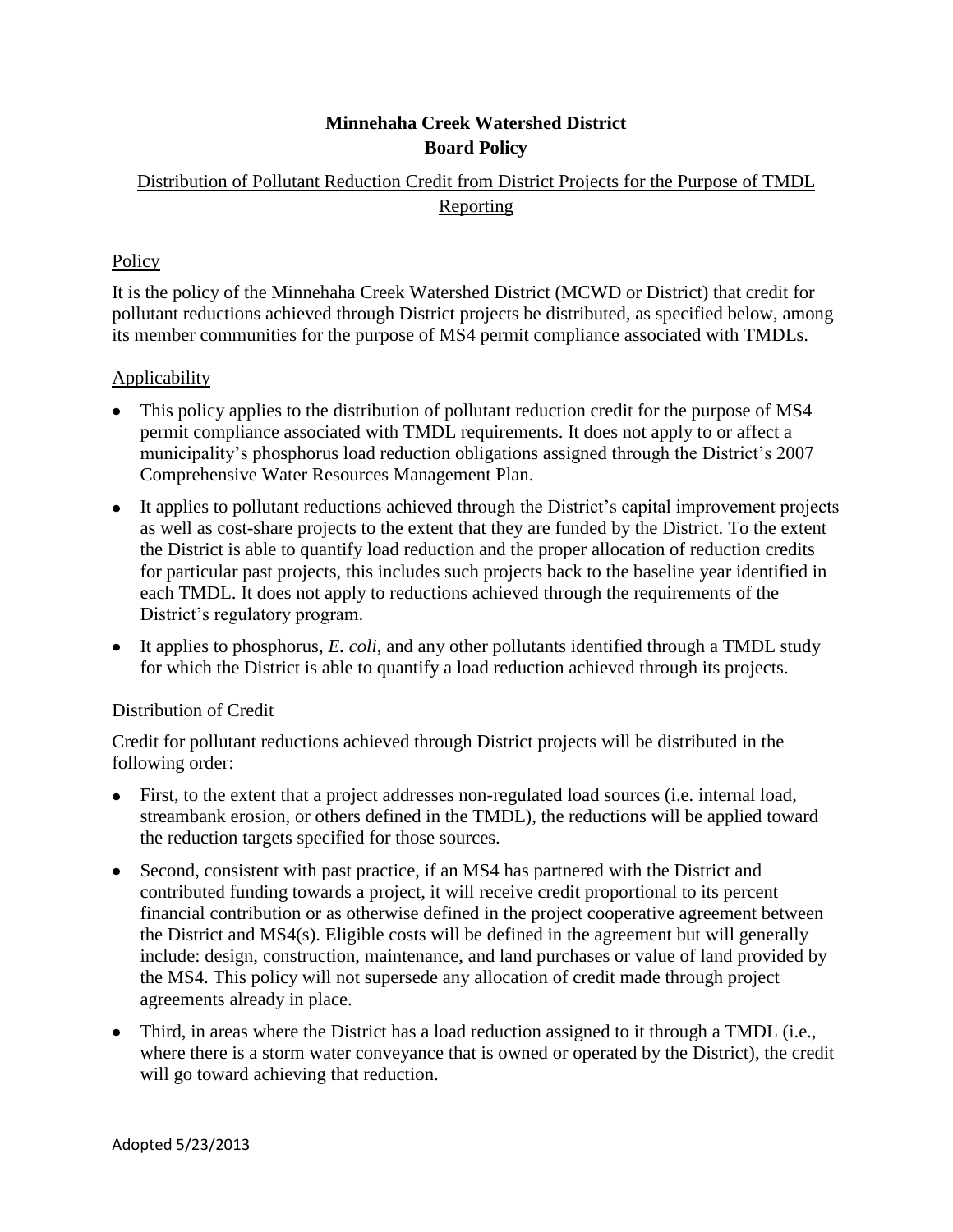Finally, the remaining credit will be distributed among all MS4 member communities within the drainage area of the impaired water using the same percentages that were used to partition the wasteload allocations for that particular TMDL. If an MS4 has already met its reduction needs for the TMDL, its portion of the credit will be distributed among the remaining MS4 communities.

#### Tracking and Reporting

- The reductions achieved through District projects will be determined by the District as part of project development, and the method of calculation will be documented.
- Beginning in 2014, the District will track and report annually, by May  $30<sup>th</sup>$ , to the MS4s and MPCA a summary of the reductions achieved in the previous calendar year and the breakdown of credit by MS4.

*Internal Policy: This policy is adopted by the District Board of Managers to guide District practice and creates no right or expectation in any third party including any party explicitly intended to be benefited by the terms of the policy. The Board of Managers may deviate from this policy when in its judgment deviation is warranted, and may amend this policy from time to time. This disclaimer does not supersede or affect any commitment regarding the allocation of pollutant load reduction credits that the District has made in a project cooperative agreement or other legally binding form.*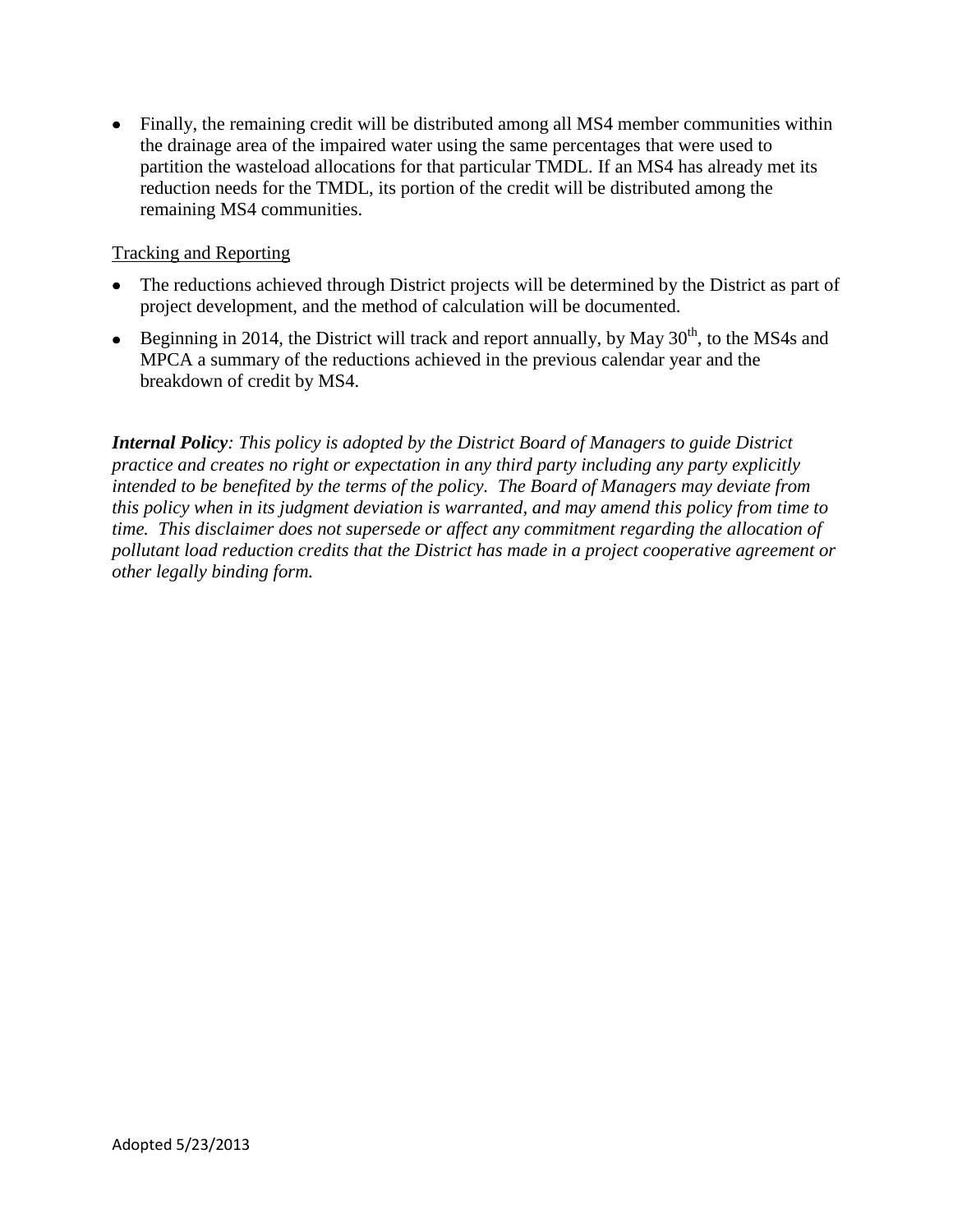## **Appendix B**

# **Restoration Strategy Tables**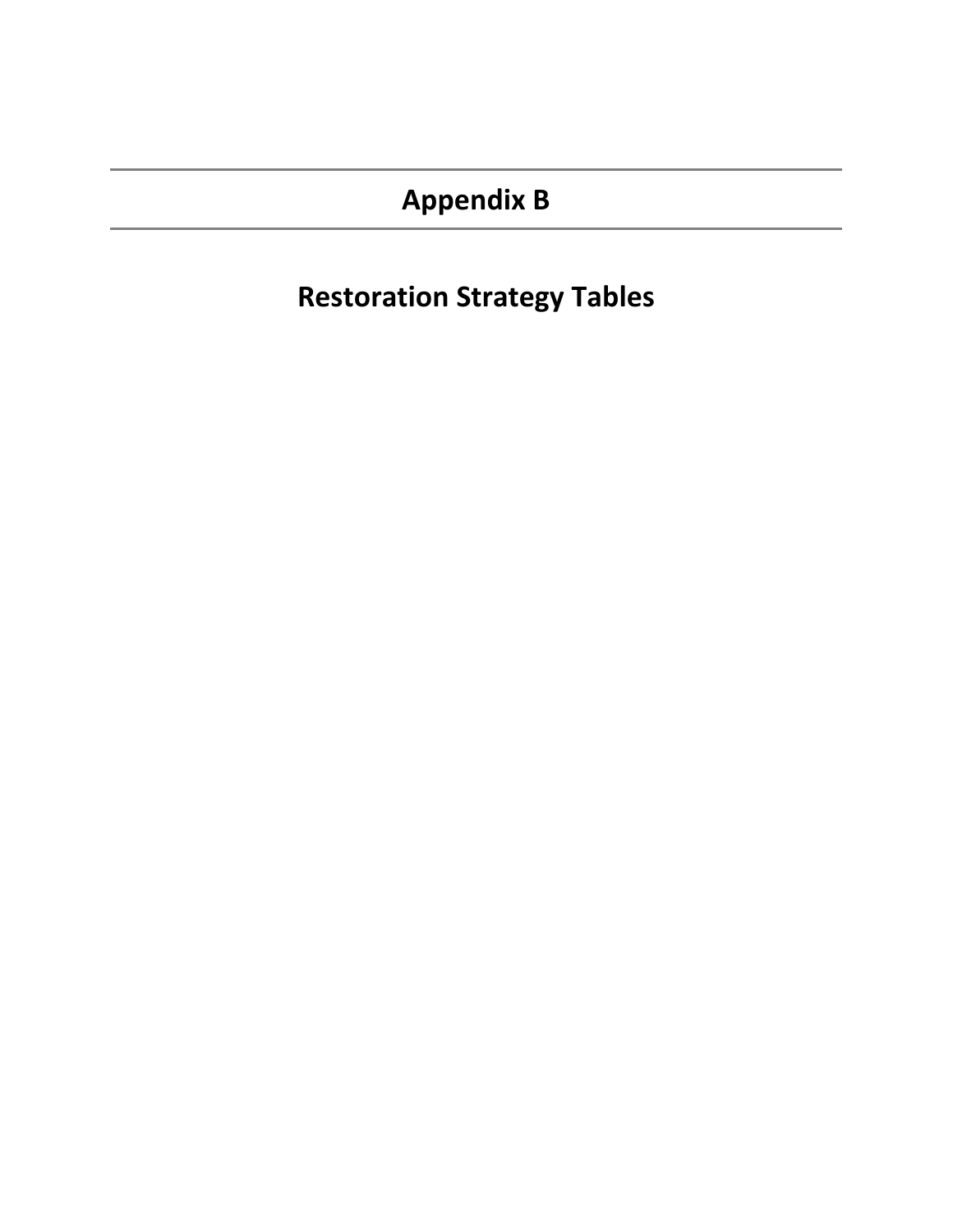#### Strategy Key Table All Lakes

| <b>Strategy</b>                                                                        | <b>Description</b>                                                                                                                                                                                                                                                                                                                                                                         |
|----------------------------------------------------------------------------------------|--------------------------------------------------------------------------------------------------------------------------------------------------------------------------------------------------------------------------------------------------------------------------------------------------------------------------------------------------------------------------------------------|
| <b>Evaluate pond efficiency and</b><br>feasibility of iron enhanced filter<br>benches. | As opportunities arise, retrofit stormwater treatment through a variety of<br>BMPS. Pond expansion and pre-treatment of water before it reaches the<br>ponds may be beneficial dependent on drainage area. Also, identify target<br>areas for new stormwater pond installation. Address the dissolved<br>phosphorus component through the installation of iron enhanced filter<br>benches. |
| <b>Explore opportunities to increase</b><br>infiltration.                              | Encourage the use of rain gardens and similar features as a means of<br>increasing infiltration and evapotranspiration. Opportunities may range<br>from a single property owner to parks and open spaces.                                                                                                                                                                                  |
| <b>Educate homeowners regarding</b><br>urban stormwater BMPs.                          | Provide education and outreach on low-impact lawn care practices, and<br>other topics to increase awareness of sources of pollutants.                                                                                                                                                                                                                                                      |
| Evaluate street sweeping program.                                                      | Identify target areas for increased frequency of street sweeping and<br>consider upgrades to traditional street sweeping equipment.                                                                                                                                                                                                                                                        |
| Achieve goals in upstream lake.                                                        | Implement appropriate management activities as necessary to achieve<br>water quality goals in upstream lake(s). For multiple lakes address in the<br>TMDL, water quality goals in upstream lake(s) must be achieved in order<br>to achieve water quality goals in the lake downstream.                                                                                                     |
| Inspect open channels and swales.                                                      | Inspect open channels and swales within the watershed for erosion,<br>animal access, and buffer as applicable and implement corrective actions<br>as necessary.                                                                                                                                                                                                                            |
| <b>Aquatic vegetation survey and</b><br>appropriate management<br>activities.          | Conduct periodic aquatic plant surveys and prepare and implement<br>vegetation management plans.                                                                                                                                                                                                                                                                                           |
| Fish survey and evaluate need for<br>management activities.                            | Consider partnership with the DNR to monitor and manage the fish<br>population. Conduct periodic fish surveys and evaluate options to reduce<br>rough fish populations such as installation of fish barriers to reduce rough<br>fish access and migration.                                                                                                                                 |
| <b>Evaluate whether additional</b><br>internal load management is                      | Prior to internal load reduction strategy implementation, a technical<br>review is recommended to evaluate the cost and feasibility of lake<br>management techniques such as hypolimnetic withdrawal, alum<br>treatment, and hypolimnetic aeration to manage internal nutrient<br>sources. If determined feasible based on technical review, pump nutrient-                                |
| required following biologic<br>evaluation/management activities.                       | rich water from the hypolimnion to an external location for phosphorus<br>treatment and discharge treated water back into the lake. Or as an<br>alternate option, aerate the hypolimnetic waters to maintain oxic<br>condition (the anoxic condition of the hypolimnetic sediments is the<br>contributor to the internal phosphorus load).                                                 |
| <b>Evaluate wetland system</b><br>phosphorus loading.                                  | Evaluate inflow/outflow chemistry from the wetland system located in the<br>watershed and address wetland system phosphorus loading based on the<br>evaluation.                                                                                                                                                                                                                            |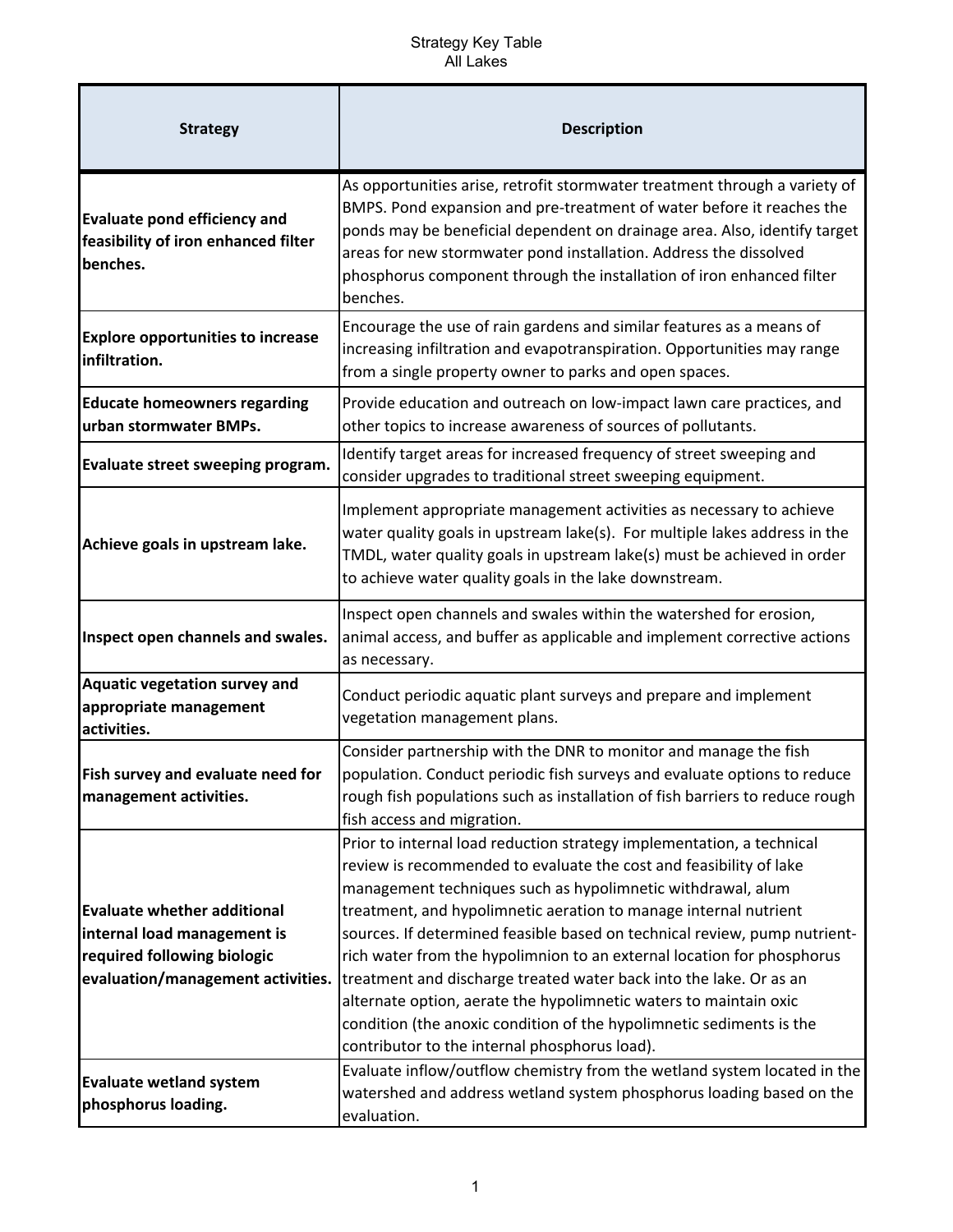#### Strategy Key Table All Lakes

| <b>Strategy</b>                                                                    | <b>Description</b>                                                                                                                                                                                        |  |  |  |  |  |  |  |  |
|------------------------------------------------------------------------------------|-----------------------------------------------------------------------------------------------------------------------------------------------------------------------------------------------------------|--|--|--|--|--|--|--|--|
| Shoreline restoration.                                                             | Evaluate shoreline conditions and encourage property owners to restore<br>their shoreline with native plants and install/enhance shoreline buffers.                                                       |  |  |  |  |  |  |  |  |
| <b>Streambank Stabilization/Buffer</b><br><b>Enhancement on tributary streams.</b> | Stabilize with native vegetation to filter runoff and minimize bank erosion.                                                                                                                              |  |  |  |  |  |  |  |  |
| Lake specific strategy.                                                            | Lake specific recommendations are defined in the implementation<br>strategy tables.                                                                                                                       |  |  |  |  |  |  |  |  |
| Evaluate upstream lake impacts.                                                    | Collect upstream lake outlet concentration data and evaluate impacts on<br>the downstream waterbody. Implement management practices upstream<br>as necessary.                                             |  |  |  |  |  |  |  |  |
| <b>Education and cooperation with</b><br>golf course.                              | Evaluate role of golf course runoff in phosphorus loading. Educate and<br>cooperate with local golf course owners on appropriate BMP<br>implementation.                                                   |  |  |  |  |  |  |  |  |
| <b>Septic System Inspection Program</b>                                            | Although not a significant source of nutrients, Hennepin and Carver<br>Counties should continue to inspect and order upgrades of existing septic<br>systems; prioritizing properties near surface waters. |  |  |  |  |  |  |  |  |
| <b>Pasture Management</b>                                                          | Livestock exclusion from public waters, creating alternate livestock<br>watering systems, rotational grazing, and vegetated buffer strips between<br>grazing land and surface water bodies.               |  |  |  |  |  |  |  |  |
| <b>Incorporate BMPs during linear</b><br>transportation projects                   | Stormwater BMPs should be incorporated during major highway and road<br>construction (or re-construction). Member cities should also incorporate<br>BMPs during local street improvement projects.        |  |  |  |  |  |  |  |  |
| <b>Educate property owners regarding</b><br>agricultural BMPs.                     | Provide educational and outreach opportunities about proper fertilizer<br>use, manure management, grazing management, and other topics to<br>encourage good individual property management practices.     |  |  |  |  |  |  |  |  |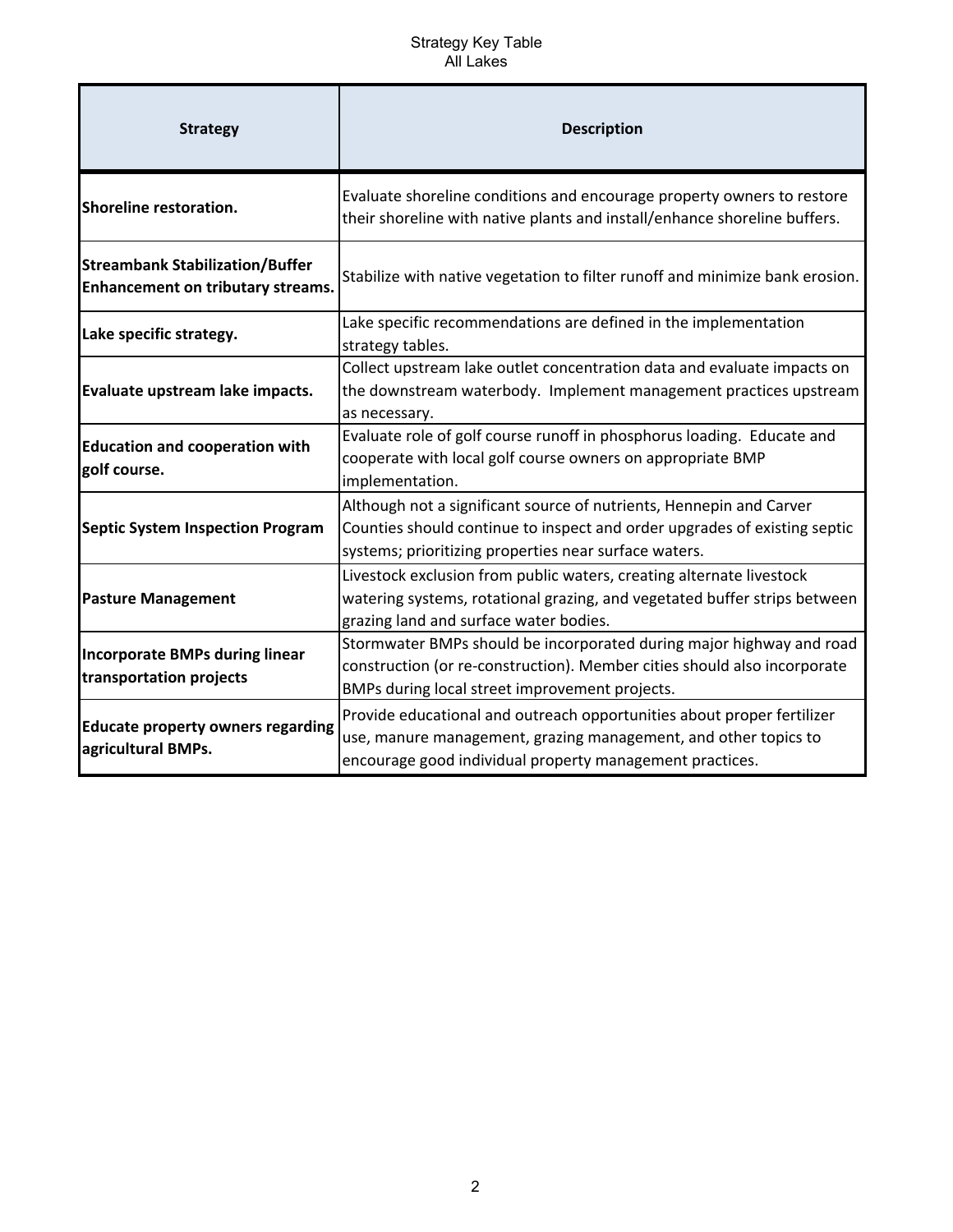#### Strategy Key Table Painter Creek

| <b>Strategy</b>                                       | <b>Description</b>                                                                                                                                                                                        |
|-------------------------------------------------------|-----------------------------------------------------------------------------------------------------------------------------------------------------------------------------------------------------------|
| <b>Additional Study</b>                               | Collect and analyze additional data within the watershed regarding<br>bacteria sources to inform BMP implementation.                                                                                      |
| <b>Streambank Stabilization/Buffer</b><br>Enhancement | Stabilize native vegetation to filter runoff from pastures adjacent to the<br>stream. A recommended goal is at least 50 feet of buffer on 100% of both<br>sides of the stream.                            |
| <b>Education</b>                                      | Provide educational and outreach opportunities about proper fertilizer<br>use, manure management, grazing management, and other topics to<br>encourage good individual property management practices.     |
| <b>Pasture Management</b>                             | Livestock exclusion from public waters, creating alternate livestock<br>watering systems, rotational grazing, and vegetated buffer strips between<br>grazing land and surface water bodies.               |
| <b>Manure Management</b>                              | Reduction of winter spreading, eliminate spreading near open inlets, apply<br>at agronomic rates, erosion control practices, and manure stockpile runoff<br>controls.                                     |
| <b>Septic System Inspection Program</b>               | Although not a significant source of bacteria, Hennepin County should<br>continue to inspect and order upgrades of existing septic systems;<br>prioritizing properties near surface waters.               |
| <b>Limit Animal Access</b>                            | Limit animal access to the stream by installing fencing in pastures where<br>access is unimpeded and installing buffer vegetation where existing<br>fencing is directly adjacent to the stream bank.      |
| <b>Pet Waste Management</b>                           | Review member cities local ordinances and associated enforcement and<br>fines for residents who do not clean up pet waste. Increase enforcement<br>and education about compliance with such an ordinance. |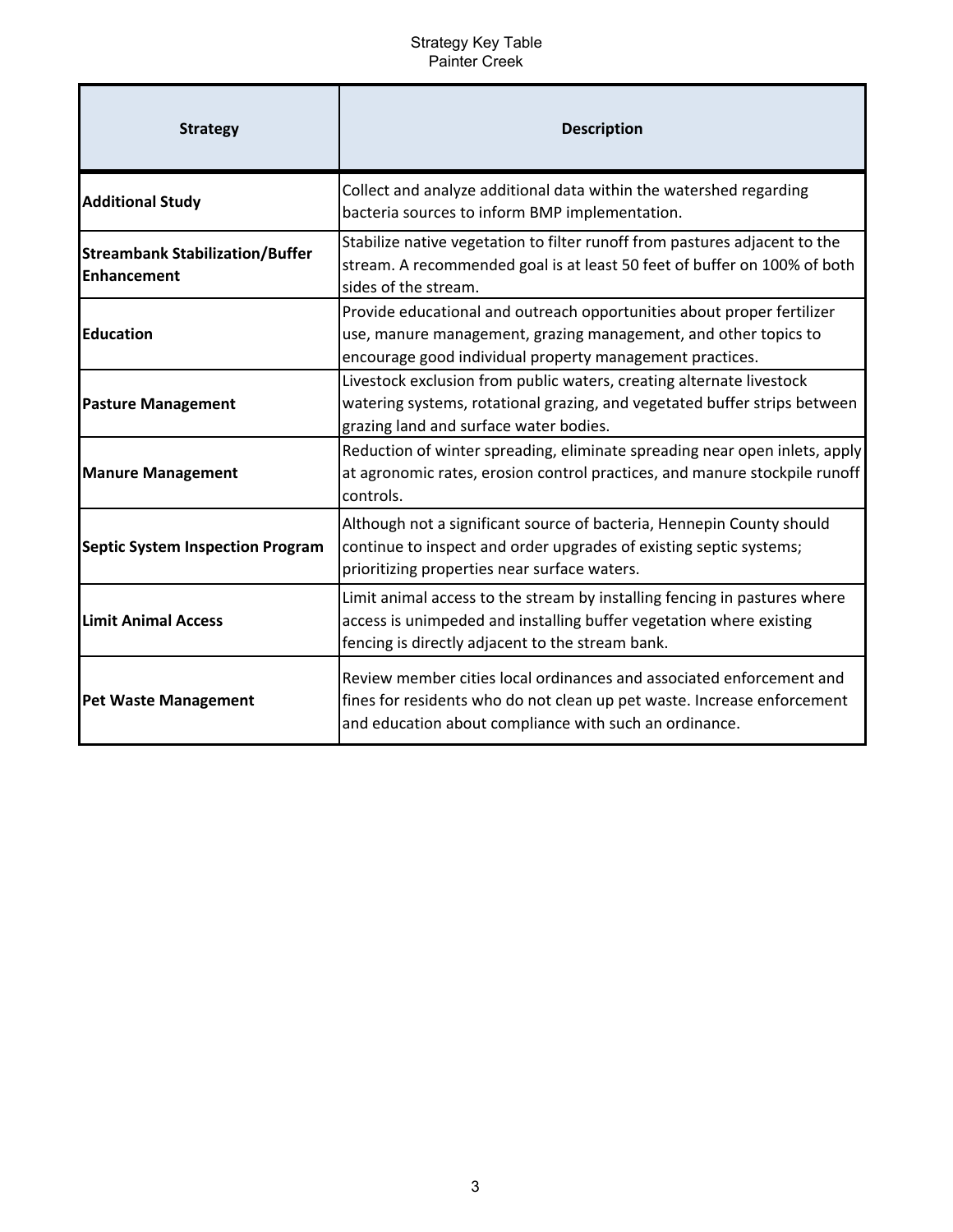|                                                           |                            |                                                     |                                                                          | <b>Water Quality</b>                                                                             |                            |                     |                         |                                                                               |                                     |                                                                            |                                                                           |                       |                                     |                | Governmental Units with Primary Responsibility |                           |                        |                                            |                                           |                                                                                                                                                        |                                                                   |
|-----------------------------------------------------------|----------------------------|-----------------------------------------------------|--------------------------------------------------------------------------|--------------------------------------------------------------------------------------------------|----------------------------|---------------------|-------------------------|-------------------------------------------------------------------------------|-------------------------------------|----------------------------------------------------------------------------|---------------------------------------------------------------------------|-----------------------|-------------------------------------|----------------|------------------------------------------------|---------------------------|------------------------|--------------------------------------------|-------------------------------------------|--------------------------------------------------------------------------------------------------------------------------------------------------------|-------------------------------------------------------------------|
|                                                           |                            |                                                     |                                                                          | Loading                                                                                          | Waterbody<br>Concentration |                     |                         |                                                                               |                                     |                                                                            |                                                                           |                       |                                     |                |                                                |                           |                        |                                            |                                           | Interim 10-yr                                                                                                                                          |                                                                   |
| <b>HUC-10</b><br>Subwatershed<br>Minor<br>Subwatershed    | Waterbody                  | Parameter<br>(incl. non-<br>pollutant<br>stressors) | <b>Current Loading</b><br>o Load<br>o Wasteload<br>o Total<br>(lbs/year) | <b>TMDL Allocation</b><br>[Reduction]<br>o Load<br>o Wasteload<br>o MOS<br>o Total<br>(Ibs/year) | Current<br>$(\mu g/L)$     | Goal<br>$(\mu g/L)$ | <b>Baseline</b><br>Year | <b>Strategies</b><br>(See key in "Strategy Key Table; All<br>Lakes")          | Sequencing                          | Specific BMP Implementation                                                | <b>Estimated Scale of Adoption</b><br>Needed; Estimated Load<br>Reduction | <b>Estimated Cost</b> | <b>MNDNR</b><br>a Creek<br>District | vices<br>vices | MS4<br>Š<br>$rac{p}{\sqrt{2}}$<br>$\subset$    | Creek WD MS4<br>$\bar{z}$ | MS4<br>City<br>ka<br>έ | $\mathsf{\Omega}$<br>$\circ$<br>Σ<br>MNDOT | MS4<br>MS4<br>City<br>£<br>$\frac{5}{2}$  | Milestones (goal<br>percentage of the<br>stimated scale<br>adoption and<br>estimated load<br>reduction to be<br>achieved within<br>the first 10 years) | Timeline for<br>Achievement<br>of Water<br><b>Quality Targets</b> |
|                                                           |                            |                                                     |                                                                          |                                                                                                  |                            |                     |                         |                                                                               |                                     | Complete performance evaluation<br>and feasibility study.                  | 25 ponds                                                                  | \$25,000 - \$37,500   |                                     |                |                                                | $\mathbf{x}$              | X                      |                                            | $\mathbf{x}$<br>$\boldsymbol{\mathsf{x}}$ |                                                                                                                                                        |                                                                   |
|                                                           |                            |                                                     |                                                                          |                                                                                                  |                            |                     |                         |                                                                               |                                     | Pre-treatment                                                              | 5 ponds; 10-25 lbs/yr                                                     | \$50,000              |                                     |                |                                                | $\mathbf{x}$              | X                      |                                            | $\boldsymbol{x}$<br>$\mathbf{x}$          |                                                                                                                                                        |                                                                   |
|                                                           |                            |                                                     |                                                                          |                                                                                                  |                            |                     |                         | Evaluate pond efficiency and feasibility<br>of iron enhanced filter benches.  | 0-10 years                          | Install iron enhanced filter benches.                                      | 5 ponds; 12-24 lbs/yr                                                     | \$50,000              |                                     |                |                                                | $\mathbf{x}$              | X                      |                                            | X                                         | 50%<br>$\mathbf{x}$                                                                                                                                    |                                                                   |
|                                                           |                            |                                                     |                                                                          |                                                                                                  |                            |                     |                         |                                                                               |                                     | Expanded Gleason Lake North Pond<br>to increase removal efficiency.        | Completed; TBD, estimated to<br>increase removal efficiency by<br>15-35%  | \$100,000             | $\mathbf{x}$                        |                |                                                |                           |                        |                                            |                                           |                                                                                                                                                        |                                                                   |
|                                                           |                            |                                                     |                                                                          |                                                                                                  |                            |                     |                         |                                                                               |                                     | Install sump catch basins.                                                 | 10 structures throughout<br>watershed; 0-10 lbs/yr                        | \$50,000              |                                     |                | x                                              |                           | X                      | х                                          | $\boldsymbol{x}$                          | $\mathbf{x}$                                                                                                                                           |                                                                   |
|                                                           |                            |                                                     |                                                                          |                                                                                                  |                            |                     |                         | Incorporate BMPs during linear<br>transportation projects                     | 0-10 years                          | Install rain gardens.                                                      | 10 rain gardens throughout<br>watershed; 5-10 lbs/yr                      | \$30,000 - \$60,000   |                                     |                | $\mathbf{x}$                                   |                           | X                      |                                            | $\boldsymbol{\mathsf{x}}$<br>$\mathbf{x}$ | 50%                                                                                                                                                    |                                                                   |
|                                                           | All                        |                                                     | $\overline{\phantom{a}}$                                                 |                                                                                                  | $\sim$                     |                     | $\sim$                  |                                                                               |                                     | Install hydrodynamic separators.                                           | 2 structures throughout<br>watershed; 0-5 lbs/yr                          | \$30,000              |                                     |                | $\mathbf{x}$                                   |                           | X                      | X                                          | $\mathbf{x}$<br>$\boldsymbol{\mathsf{x}}$ |                                                                                                                                                        | $\sim$                                                            |
|                                                           |                            |                                                     |                                                                          |                                                                                                  |                            |                     |                         | Explore opportunities to increase                                             |                                     | Complete evaluation.                                                       | Watershed wide; NA                                                        | \$50,000              | $\mathbf{x}$                        |                | $\mathbf{x}$                                   | $\mathbf{x}$              | X                      |                                            | X                                         | $\mathbf{x}$                                                                                                                                           |                                                                   |
|                                                           |                            |                                                     |                                                                          |                                                                                                  |                            |                     |                         | infiltration.                                                                 | 0-10 years                          | Install infiltration BMPs.                                                 | 10 BMPs; 0-10 lbs/yr                                                      | \$100,000 - \$200,000 | $\mathbf{x}$                        |                | x                                              | $\mathbf{x}$              | X                      |                                            | $\mathbf{x}$<br>X                         | 50%                                                                                                                                                    |                                                                   |
|                                                           |                            |                                                     |                                                                          |                                                                                                  |                            |                     |                         | Educate homeowners regarding urban<br>stormwater BMPs.                        | 0-5 years                           | Implement outreach and education                                           | Watershed wide; unknown                                                   | \$2,000 - \$10,000    | $\mathbf{x}$                        |                |                                                |                           | $\mathbf{x}$           |                                            | $\boldsymbol{\mathsf{x}}$<br>$\pmb{\chi}$ | 100%                                                                                                                                                   |                                                                   |
|                                                           |                            |                                                     |                                                                          |                                                                                                  |                            |                     |                         | Evaluate street sweeping program.                                             |                                     | Complete evaluation.                                                       | Watershed wide; NA                                                        | \$2,500 - \$5,000     |                                     |                |                                                |                           | $\mathbf{x}$           |                                            | $\pmb{\mathsf{x}}$<br>$\mathbf{x}$        |                                                                                                                                                        |                                                                   |
|                                                           |                            |                                                     |                                                                          |                                                                                                  |                            |                     |                         |                                                                               | 0-5 years                           | Replace/supplement street sweeping<br>equipment                            | Watershed wide; unknown                                                   | \$75,000 - \$150,000  |                                     |                |                                                |                           | X                      |                                            | $\mathbf{x}$<br>$\mathbf{x}$              | 100%                                                                                                                                                   |                                                                   |
| 0701020606                                                |                            |                                                     |                                                                          |                                                                                                  |                            |                     |                         |                                                                               |                                     | Increase sweeping activities.                                              | Watershed wide; unknown                                                   | \$6,000 - \$26,000    |                                     |                |                                                |                           | $\mathbf{x}$           |                                            | $\mathbf{x}$<br>$\mathbf{x}$              |                                                                                                                                                        |                                                                   |
| (Upper<br>Minnehaha Creek<br>Watershed) /<br>Gleason Lake | Snyder Lake<br>27-0108-00  | <b>TP</b>                                           | 57<br>11<br>----<br>69                                                   | 39 [18]<br>8 [4]<br>2[0]<br>49 [22]                                                              | 72                         | 60                  | 2007                    | Achieve goals in upstream lake (Kreatz<br>Lake).                              | 10-30 years                         | Evaluate internal load and implemen<br>management activities as necessary. | Kreatz Lake; 18 lbs/yr                                                    | \$10,000 - \$50,000   | $\boldsymbol{\mathsf{x}}$           |                |                                                |                           |                        |                                            | $\mathbf{x}$                              | 20% reduction in<br>TP conc in Kreatz<br>(118 ug/L to 94<br>ug/L)                                                                                      | 2045                                                              |
|                                                           |                            |                                                     |                                                                          |                                                                                                  |                            |                     |                         | Achieve goals in upstream lake (Snyder<br>Lake.)                              | $10-30$ years                       |                                                                            | See Above                                                                 |                       | $\mathbf{x}$                        |                | Y                                              |                           |                        |                                            | $\mathbf{x}$                              | 10% reduction in<br>TP Conc in<br>Snyder(77 ug/L to  <br>70 ug/L)                                                                                      |                                                                   |
|                                                           |                            |                                                     |                                                                          |                                                                                                  |                            |                     |                         |                                                                               | 0-5 years                           | Inspect 1.5 miles of open<br>channels/swales.                              | Watershed wide; NA                                                        | \$1,000 - \$3,000     |                                     |                |                                                | $\mathbf{x}$              |                        |                                            | $\mathbf{x}$                              | 100%                                                                                                                                                   |                                                                   |
|                                                           |                            |                                                     |                                                                          |                                                                                                  |                            |                     |                         | Inspect open channels and swales.                                             |                                     | Establish buffers.                                                         | 1,000 LF; 0-12 lbs/yr                                                     | \$30,000              |                                     |                |                                                | $\mathbf{x}$              |                        |                                            | $\mathbf{x}$                              |                                                                                                                                                        |                                                                   |
|                                                           |                            |                                                     |                                                                          |                                                                                                  |                            |                     |                         | Evaluate wetland system phosphorus                                            | 5-10 years                          | Complete evaluation.                                                       | GLC-3, GLC-4, GLC-5; NA                                                   | \$25,000              | $\mathbf{x}$                        |                |                                                |                           |                        |                                            | $\mathbf{x}$                              | 25%                                                                                                                                                    |                                                                   |
|                                                           |                            |                                                     | 531<br>325                                                               | 291 [240]                                                                                        |                            |                     |                         | loading.                                                                      |                                     | Alter wetland outlet<br>structure/hydrology.                               | GLC-3, GLC-4, GLC-5; 3-15<br>lbs/yr                                       | \$200,000 - \$400,000 | $\mathbf{x}$                        |                |                                                |                           |                        |                                            | $\mathbf{x}$                              |                                                                                                                                                        |                                                                   |
|                                                           | Gleason Lake<br>27-0095-00 | TP                                                  | ----<br>856                                                              | 118 [207]<br>22[0]<br>431 [447]                                                                  | 98                         | 60                  | 2008                    |                                                                               |                                     | Complete vegetation survey.                                                | Gleason Lake; NA                                                          | \$3,000 - \$5,000     |                                     | $\mathbf{x}$   |                                                |                           |                        |                                            | $\mathbf{x}$                              |                                                                                                                                                        | 2045                                                              |
|                                                           |                            |                                                     |                                                                          |                                                                                                  |                            |                     |                         | Aquatic vegetation survey and<br>appropriate management activities.           | 0-5 years                           | Prepare vegetation management<br>plan.                                     | Gleason Lake; NA                                                          | \$3,000 - \$5,000     |                                     | $\mathbf{x}$   |                                                |                           |                        |                                            | $\mathbf{x}$                              | 100%                                                                                                                                                   |                                                                   |
|                                                           |                            |                                                     |                                                                          |                                                                                                  |                            |                     |                         |                                                                               |                                     | Treat curly leaf pondweed.                                                 | Gleason Lake; unknown                                                     | \$3,000 - \$5,000     |                                     | $\mathbf{x}$   |                                                |                           |                        |                                            | $\boldsymbol{x}$                          |                                                                                                                                                        |                                                                   |
|                                                           |                            |                                                     |                                                                          |                                                                                                  |                            |                     |                         | Fish survey and evaluate need for                                             |                                     | Complete fish survey.                                                      | Gleason Lake; NA                                                          | \$10,000 - \$15,000   | $\mathbf{x}$                        | $\mathbf{x}$   |                                                |                           |                        |                                            | $\mathbf{x}$                              | 100%                                                                                                                                                   |                                                                   |
|                                                           |                            |                                                     |                                                                          |                                                                                                  |                            |                     |                         |                                                                               | 0-5 years<br>management activities. | Install fish barriers                                                      | Gleason Lake; unknown                                                     | \$10,000 - \$15,000   | $\mathbf{x}$                        | $\mathbf{x}$   |                                                |                           |                        |                                            | $\mathbf{x}$                              |                                                                                                                                                        |                                                                   |
|                                                           |                            |                                                     |                                                                          |                                                                                                  |                            |                     |                         | Evaluate whether additional internal<br>load management is required following | 10-20 years                         | Complete Evaluation.                                                       | Gleason Lake; NA                                                          | \$25,000 - \$30,000   | $\mathbf{x}$                        | $\mathbf{x}$   |                                                |                           |                        |                                            |                                           | 5%                                                                                                                                                     |                                                                   |
|                                                           |                            |                                                     |                                                                          |                                                                                                  |                            |                     |                         | biologic evaluation/management<br>activities.                                 |                                     | Alum treatment or other internal load<br>management project.               | Gleason Lake; project<br>dependent                                        | \$200,000 - \$300,000 | $\mathbf{x}$                        | $\mathbf{x}$   |                                                |                           |                        |                                            | $\boldsymbol{\mathsf{x}}$                 |                                                                                                                                                        |                                                                   |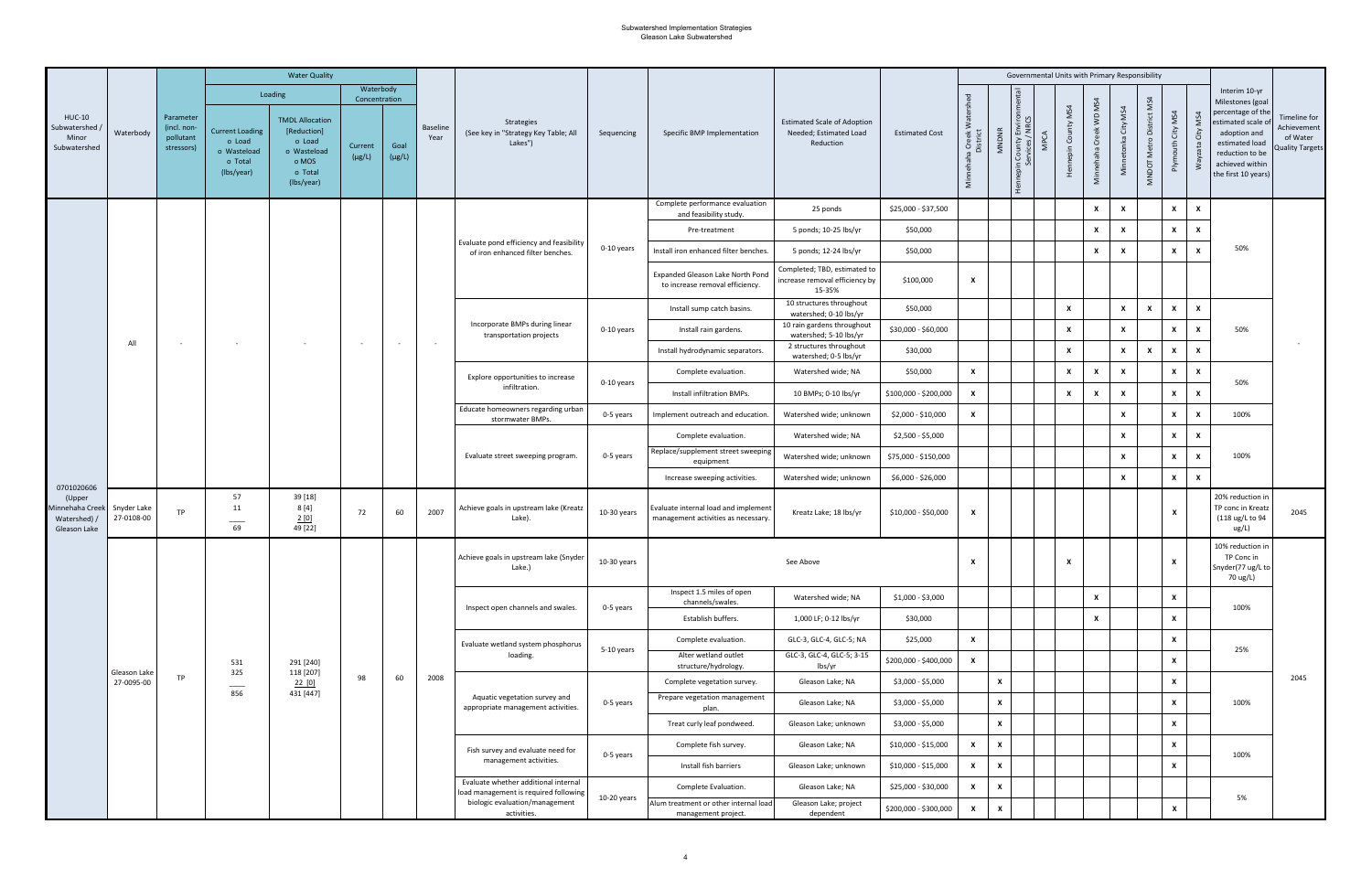|                                                        |                           |                                                     |                                                                          | <b>Water Quality</b>                                                                             |                            |                     |                         |                                                                                 |            |                                                    |                                                                           |                                  | Governmental Units with Primary Responsibility |                                                                    |                                 |                       |                           |                           |                                                                                                                                                            |                                                                   |
|--------------------------------------------------------|---------------------------|-----------------------------------------------------|--------------------------------------------------------------------------|--------------------------------------------------------------------------------------------------|----------------------------|---------------------|-------------------------|---------------------------------------------------------------------------------|------------|----------------------------------------------------|---------------------------------------------------------------------------|----------------------------------|------------------------------------------------|--------------------------------------------------------------------|---------------------------------|-----------------------|---------------------------|---------------------------|------------------------------------------------------------------------------------------------------------------------------------------------------------|-------------------------------------------------------------------|
|                                                        |                           |                                                     |                                                                          | Loading                                                                                          | Waterbody<br>Concentration |                     |                         |                                                                                 |            |                                                    |                                                                           |                                  |                                                | ental                                                              |                                 |                       |                           |                           | Interim 10-yr                                                                                                                                              |                                                                   |
| <b>HUC-10</b><br>Subwatershed<br>Minor<br>Subwatershed | Waterbody                 | Parameter<br>(incl. non-<br>pollutant<br>stressors) | <b>Current Loading</b><br>o Load<br>o Wasteload<br>o Total<br>(Ibs/year) | <b>TMDL Allocation</b><br>[Reduction]<br>o Load<br>o Wasteload<br>o MOS<br>o Total<br>(Ibs/year) | Current<br>$(\mu g/L)$     | Goal<br>$(\mu g/L)$ | <b>Baseline</b><br>Year | <b>Strategies</b><br>(See key in "Strategy Key Table; All<br>Lakes")            |            | Sequencing Specific BMP Implementation             | <b>Estimated Scale of Adoption</b><br>Needed; Estimated Load<br>Reduction | <b>Estimated Cost</b>            | Watershed<br>ia Creek \<br>District<br>Ξ       | Hennepin County Environ<br>Services / NRCS<br><b>MNDNR</b><br>MPCA | <b>NS4</b><br>Ϋ́Γ<br>S<br>nepin | NS4<br>City<br>Medina | City Ms4<br>ono<br>ŏ      | MS4<br>City<br>outh       | Milestones (goal<br>percentage of the<br>estimated scale<br>of adoption and<br>estimated load<br>reduction to be<br>achieved within<br>the first 10 years) | Timeline for<br>Achievement of<br><b>Water Quality</b><br>Targets |
|                                                        |                           |                                                     |                                                                          |                                                                                                  |                            |                     |                         |                                                                                 |            | Complete vegetation survey.                        | Mooney Lake, Hadley Lake; \$3,000 - \$5,000 (each<br><b>NA</b>            | lake)                            | $\boldsymbol{x}$                               | $\boldsymbol{\mathsf{x}}$                                          |                                 | $\mathbf{x}$          | X                         | $\mathbf{x}$              |                                                                                                                                                            |                                                                   |
|                                                        |                           |                                                     |                                                                          |                                                                                                  |                            |                     |                         | Aquatic vegetation survey and<br>appropriate management<br>activities.          | 0-5 years  | Prepare vegetation<br>management plan.             | Mooney Lake, Hadley Lake;<br><b>NA</b>                                    | $53,000 - $5,000$ (each<br>lake) | $\mathbf{x}$                                   | $\boldsymbol{\mathsf{x}}$                                          |                                 | $\mathbf{x}$          | X                         | $\boldsymbol{\mathsf{x}}$ | 100%                                                                                                                                                       |                                                                   |
|                                                        |                           |                                                     |                                                                          |                                                                                                  |                            |                     |                         |                                                                                 |            | Treat curly leaf pondweed.                         | Mooney Lake, Hadley Lake;<br>Unknown                                      | \$3,000 - \$5,000 (each<br>lake) | X                                              | $\pmb{\chi}$                                                       |                                 | $\mathsf{x}$          | X                         | $\mathbf{x}$              |                                                                                                                                                            |                                                                   |
|                                                        | All                       |                                                     |                                                                          |                                                                                                  |                            |                     | $\sim$                  | Incorporate BMPs during linear<br>transportation projects                       |            | Install sump catch basins                          | 10 structures throughout<br>watershed; 0-5 lbs/yr                         | \$25,000                         |                                                |                                                                    | $\boldsymbol{\mathsf{x}}$       | X                     | X                         | $\mathbf{x}$              |                                                                                                                                                            |                                                                   |
|                                                        |                           |                                                     |                                                                          |                                                                                                  |                            |                     |                         |                                                                                 | 0-10 years | Install rain gardens                               | 10 rain gardens; 5-10 lbs/yr                                              | \$30,000 - \$60,000              |                                                |                                                                    | $\mathbf{x}$                    | X                     | X                         | $\mathbf{x}$              | 50%                                                                                                                                                        |                                                                   |
|                                                        |                           |                                                     |                                                                          |                                                                                                  |                            |                     |                         |                                                                                 |            | Install hydrodynamic<br>separators                 | 2 structures throughout<br>watershed; 0-5 lbs/yr                          | \$30,000                         |                                                |                                                                    | $\mathbf{x}$                    | X                     | X                         | $\mathbf{x}$              |                                                                                                                                                            |                                                                   |
|                                                        |                           |                                                     |                                                                          |                                                                                                  |                            |                     |                         | Fish survey and evaluate need for                                               | 0-5 years  | Complete fish survey.                              | Mooney Lake, Hadley Lake; \$10,000 - \$15,000 (each<br><b>NA</b>          | lake)                            | $\mathbf{x}$                                   | $\boldsymbol{x}$                                                   |                                 | X                     | X                         | $\mathbf{x}$              |                                                                                                                                                            | 100%                                                              |
|                                                        |                           |                                                     |                                                                          |                                                                                                  |                            |                     |                         | management activities.                                                          |            | Install fish barriers                              | Mooney Lake, Hadley Lake; \$10,000 - \$15,000 (each<br>Unknown            | lake)                            |                                                | $\pmb{\chi}$                                                       |                                 | $\mathbf{x}$          | $\boldsymbol{\mathsf{x}}$ | $\mathbf{x}$              |                                                                                                                                                            |                                                                   |
|                                                        |                           |                                                     |                                                                          |                                                                                                  |                            |                     |                         |                                                                                 |            | Complete evaluation.                               | Watershed wide; NA                                                        | \$2,500 - \$5,000                |                                                |                                                                    |                                 | X                     | X                         | $\mathbf{x}$              |                                                                                                                                                            |                                                                   |
| 0701020606<br>(Upper                                   |                           |                                                     |                                                                          |                                                                                                  |                            |                     |                         | Evaluate street sweeping program.                                               | 0-5 years  | Replace/supplement street<br>sweeping equipment    | Watershed wide; Unknown                                                   | \$75,000 - \$150,000             |                                                |                                                                    |                                 | $\boldsymbol{x}$      | X                         | $\mathbf{x}$              | 100%                                                                                                                                                       |                                                                   |
| Minnehaha Creek<br>Watershed) /                        |                           |                                                     |                                                                          |                                                                                                  |                            |                     |                         |                                                                                 |            | Increase sweeping activities.                      | Watershed wide; Unknown                                                   | \$3,000 - \$5,000                |                                                |                                                                    |                                 | $\boldsymbol{x}$      | X                         | $\mathbf{x}$              |                                                                                                                                                            |                                                                   |
| Hadley Lake                                            |                           |                                                     |                                                                          |                                                                                                  |                            |                     |                         | Inspect open channels and swales.                                               | 5-10 years | Complete evaluation.                               | Watershed wide; NA                                                        | \$5,000                          |                                                |                                                                    |                                 | X                     | X                         | $\mathbf{x}$              | 50%                                                                                                                                                        |                                                                   |
|                                                        |                           |                                                     |                                                                          |                                                                                                  |                            |                     |                         | Shoreline restoration.                                                          | 0-5 years  | Evaluate shoreline condition.                      | Mooney Lake Shoreline; NA                                                 | \$1,500 - \$3,000                | $\mathbf{x}$                                   |                                                                    |                                 | $\boldsymbol{x}$      | X                         | $\mathbf{x}$              | 100%                                                                                                                                                       |                                                                   |
|                                                        |                           |                                                     | 144                                                                      | 121 [23]                                                                                         |                            |                     |                         |                                                                                 |            | Native plantings and buffer<br>establishment.      | 1,700 LF of Mooney Lake<br>Shoreline; 0-3 lbs/yr                          | \$25,500                         | $\mathbf{x}$                                   |                                                                    |                                 | X                     | X                         | $\mathbf{x}$              |                                                                                                                                                            |                                                                   |
|                                                        | Mooney Lake<br>27-0134-00 | TP                                                  | 65<br>209                                                                | 7 [58]<br>7[0]<br>134 [81]                                                                       | 78                         | 60                  | 2007                    |                                                                                 |            | Complete feasibility study.                        | 10 ponds; NA                                                              | \$10,000 - \$15,000              |                                                |                                                                    |                                 |                       | X                         | $\mathbf{x}$              |                                                                                                                                                            | 2030                                                              |
|                                                        |                           |                                                     |                                                                          |                                                                                                  |                            |                     |                         | Evaluate pond efficiency and<br>feasibility of iron enhanced filter<br>benches. | 5-10 years | Pre-treatment                                      | 2 ponds; 4-10 lbs/yr                                                      | \$20,000                         |                                                |                                                                    |                                 |                       | X                         | X                         | 50%                                                                                                                                                        |                                                                   |
|                                                        |                           |                                                     |                                                                          |                                                                                                  |                            |                     |                         |                                                                                 |            | Construct additional<br>stormwater pond in LLC-21. | 1 pond; 3-6 lbs/yr                                                        | \$50,000 - \$100,000             |                                                |                                                                    |                                 | $\mathbf{x}$          | X                         | $\mathbf{x}$              |                                                                                                                                                            |                                                                   |
|                                                        |                           |                                                     |                                                                          |                                                                                                  |                            |                     |                         | Lake specific strategy: For Mooney<br>Lake, evaluate need for                   |            | Complete evaluation.                               | 8 ponds; NA                                                               | \$10,000 - \$15,000              |                                                |                                                                    |                                 |                       |                           | $\mathbf{x}$              |                                                                                                                                                            |                                                                   |
|                                                        |                           |                                                     |                                                                          |                                                                                                  |                            |                     |                         | maintenance of upstream<br>stormwater ponds.                                    | 0-5 years  | Excavate accumulated<br>sediment.                  | 10,000 CY; Unknown                                                        | \$150,000 - \$350,000            |                                                |                                                                    |                                 |                       |                           | $\mathbf{x}$              | 100%                                                                                                                                                       |                                                                   |
|                                                        |                           |                                                     |                                                                          |                                                                                                  |                            |                     |                         | Explore opportunities to increase                                               | 0-5 years  | Complete evaluation.                               | Watershed wide; NA                                                        | \$50,000                         | $\mathbf{x}$                                   |                                                                    |                                 | $\mathsf{x}$          | X                         | $\mathbf{x}$              | 100%                                                                                                                                                       |                                                                   |
|                                                        |                           |                                                     |                                                                          |                                                                                                  |                            |                     |                         | infiltration.                                                                   |            | Install infiltration BMPs.                         | 2 BMPs; 8-16 lbs/yr                                                       | \$40,000 - \$60,000              | $\mathbf{x}$                                   |                                                                    |                                 | $\mathbf{x}$          | X                         | $\mathbf{x}$              |                                                                                                                                                            |                                                                   |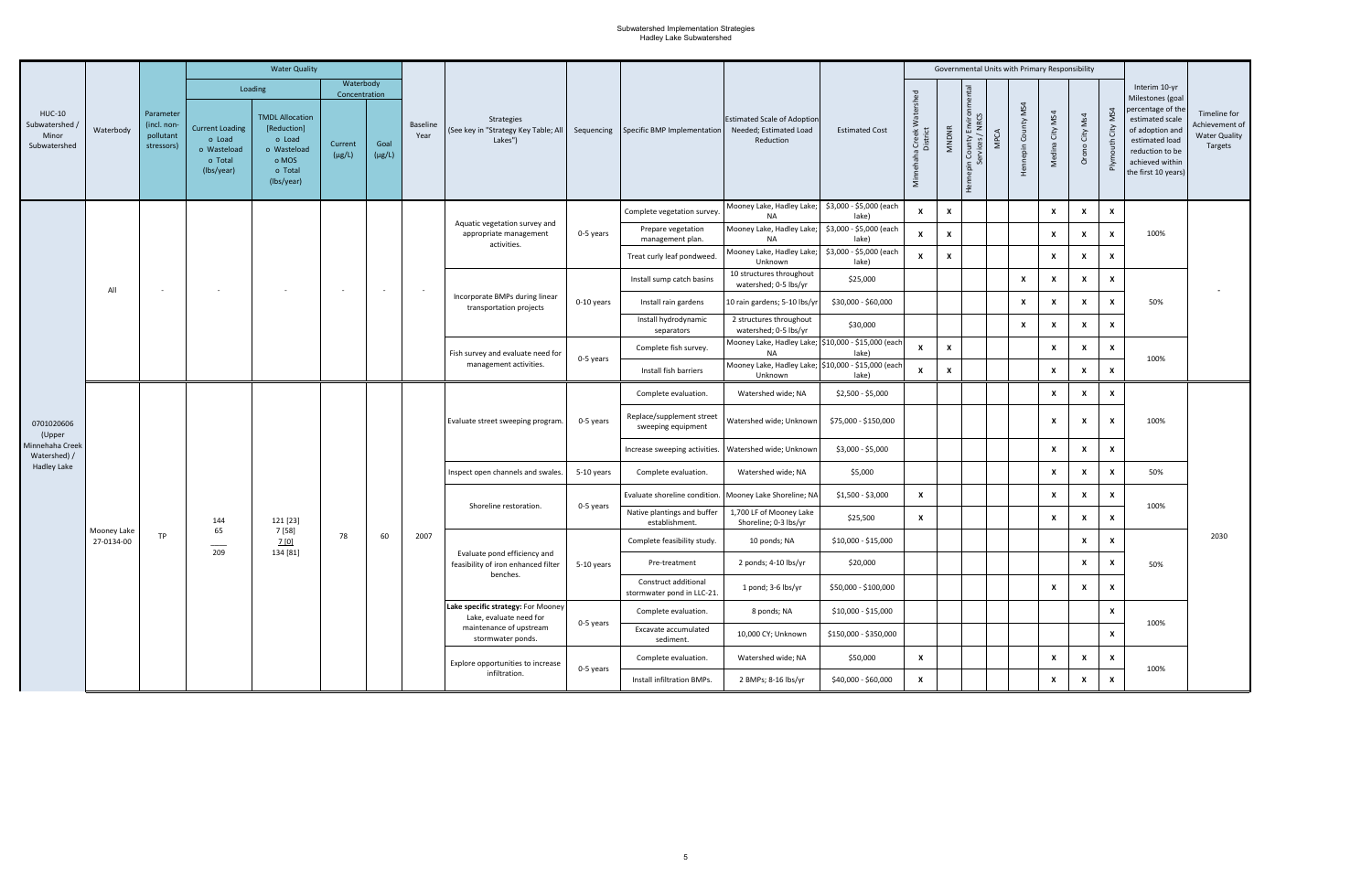|                                                                 |                           |                                                     |                                                                          |                                                                                                  |                            |                     |                  |                                                                                                                                                                                    |               |                                                                 |                                                                           |                       |                                                        |                           |                                                 |                         | Governmental Units with Primary Responsibility |                                |                    |                  |                                                                                                                                        |                                                                   |  |  |              |      |  |              |  |
|-----------------------------------------------------------------|---------------------------|-----------------------------------------------------|--------------------------------------------------------------------------|--------------------------------------------------------------------------------------------------|----------------------------|---------------------|------------------|------------------------------------------------------------------------------------------------------------------------------------------------------------------------------------|---------------|-----------------------------------------------------------------|---------------------------------------------------------------------------|-----------------------|--------------------------------------------------------|---------------------------|-------------------------------------------------|-------------------------|------------------------------------------------|--------------------------------|--------------------|------------------|----------------------------------------------------------------------------------------------------------------------------------------|-------------------------------------------------------------------|--|--|--------------|------|--|--------------|--|
|                                                                 | Waterbody                 |                                                     |                                                                          | Loading                                                                                          | Waterbody<br>Concentration |                     |                  |                                                                                                                                                                                    |               |                                                                 |                                                                           |                       | $\overline{\phantom{a}}$                               |                           | nental                                          |                         |                                                |                                |                    |                  | Interim 10-yr<br>Milestones (goal                                                                                                      |                                                                   |  |  |              |      |  |              |  |
| <b>HUC-10</b><br>Subwatershed<br>Minor<br>Subwatershed          |                           | Parameter<br>(incl. non-<br>pollutant<br>stressors) | <b>Current Loading</b><br>o Load<br>o Wasteload<br>o Total<br>(Ibs/year) | <b>TMDL Allocation</b><br>[Reduction]<br>o Load<br>o Wasteload<br>o MOS<br>o Total<br>(lbs/year) | Current<br>$(\mu g/L)$     | Goal<br>$(\mu g/L)$ | Baseline<br>Year | <b>Strategies</b><br>(See key in "Strategy Key Table; All<br>Lakes")                                                                                                               | Sequencing    | Specific BMP Implementation                                     | <b>Estimated Scale of Adoption</b><br>Needed; Estimated Load<br>Reduction | <b>Estimated Cost</b> | aha Creek V<br>District                                | <b>MNDNR</b>              | ٵ<br>Z<br>County I<br>ervices /<br>$=$ $\alpha$ | $\epsilon$              | MS4<br>ήı<br>Cour<br>Ĩ                         | na City MS4<br>눈<br>$\epsilon$ | Orono City Ms4     | MS4              | percentage of the<br>estimated scale<br>of adoption and<br>estimated load<br>reduction to be<br>achieved within<br>the first 10 years) | Timeline for<br>Achievement of<br><b>Water Quality</b><br>Targets |  |  |              |      |  |              |  |
|                                                                 |                           |                                                     |                                                                          |                                                                                                  |                            |                     |                  | Evaluate wetland system                                                                                                                                                            |               | Complete evaluation.                                            | $HL-1$ ; NA                                                               | \$25,000              | $\mathsf{x}$                                           |                           |                                                 |                         |                                                |                                |                    | $\mathbf{x}$     |                                                                                                                                        |                                                                   |  |  |              |      |  |              |  |
|                                                                 |                           |                                                     |                                                                          |                                                                                                  |                            |                     |                  | phosphorus loading.                                                                                                                                                                | 0-5 years     | Alter wetland outlet<br>structure/hydrology.                    | HL-1; 3-18 lbs/yr                                                         | \$200,000 - \$400,000 | $\mathsf{x}$                                           |                           |                                                 |                         |                                                |                                |                    | $\mathbf{x}$     | 50%                                                                                                                                    |                                                                   |  |  |              |      |  |              |  |
|                                                                 |                           |                                                     |                                                                          |                                                                                                  |                            |                     |                  | Inspect open channels and swales.                                                                                                                                                  | 0-5 years     | Inspect 0.5 miles of open<br>channels/swales.                   | Watershed wide; NA                                                        | \$1,000 - \$1,500     |                                                        |                           |                                                 |                         |                                                |                                |                    | $\mathbf{x}$     | 100%                                                                                                                                   |                                                                   |  |  |              |      |  |              |  |
|                                                                 |                           |                                                     | 96                                                                       |                                                                                                  |                            |                     |                  |                                                                                                                                                                                    |               |                                                                 |                                                                           |                       |                                                        |                           |                                                 |                         |                                                | Establish buffers.             | 500 LF; 0-3 lbs/yr | \$15,000         |                                                                                                                                        |                                                                   |  |  |              |      |  | $\mathbf{x}$ |  |
| 0701020606                                                      |                           |                                                     |                                                                          |                                                                                                  |                            |                     |                  |                                                                                                                                                                                    | 49 [47]       |                                                                 |                                                                           |                       | Educate homeowners regarding<br>urban stormwater BMPs. | 0-5 years                 | Implement outreach and<br>education.            | Watershed wide; Unknown | \$2,000 - \$10,000                             | $\mathsf{x}$                   |                    |                  |                                                                                                                                        |                                                                   |  |  | $\mathbf{x}$ | 100% |  |              |  |
| (Upper<br>Minnehaha Creek<br>Watershed) /<br><b>Hadley Lake</b> | Hadley Lake 27<br>0109-00 | TP                                                  | 61<br>157                                                                | 36 [25]<br>4[0]<br>89 [72]                                                                       | 58                         | 40                  | 2007             | Lake specific strategy: For Hadley<br>Lake, collect additional lake data,<br>such as bathymetry, to inform<br>internal lake processes and<br>subsequent implementation<br>actions. | 5-10 years    | Collect additional data.                                        | Hadley Lake; NA                                                           | \$3,500 - \$5,000     | $\mathbf{x}$                                           | $\boldsymbol{x}$          |                                                 |                         |                                                |                                |                    | $\mathbf{x}$     | 50%                                                                                                                                    | 2030                                                              |  |  |              |      |  |              |  |
|                                                                 |                           |                                                     |                                                                          |                                                                                                  |                            |                     |                  | Evaluate whether additional                                                                                                                                                        |               | Complete evaluation.                                            | Hadley Lake; NA                                                           | \$25,000 - \$30,000   | $\mathbf{x}$                                           | $\mathbf{x}$              |                                                 |                         |                                                |                                |                    | $\mathbf{x}$     |                                                                                                                                        |                                                                   |  |  |              |      |  |              |  |
|                                                                 |                           |                                                     |                                                                          |                                                                                                  |                            |                     |                  | internal load management is<br>required following biologic<br>evaluation/management activities                                                                                     | $10-15$ years | Alum treatment or other<br>internal load management<br>project. | Hadley Lake; Project<br>Dependent                                         | \$25,000 - \$50,000   | $\mathbf{x}$                                           | $\boldsymbol{\mathsf{x}}$ |                                                 |                         |                                                |                                |                    | $\boldsymbol{x}$ | 5%                                                                                                                                     |                                                                   |  |  |              |      |  |              |  |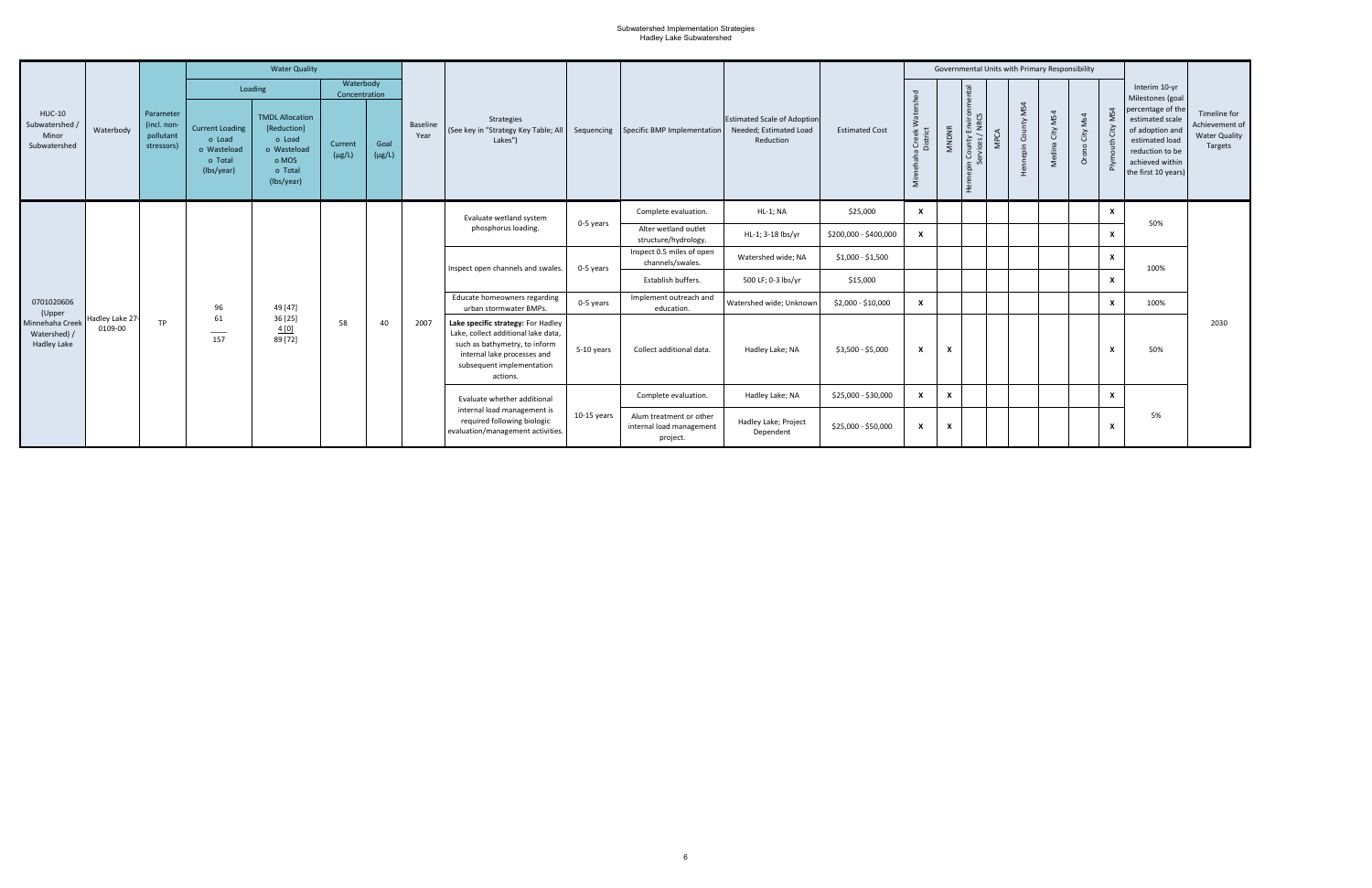|                                                        |                           |                                                     |                                                                          | <b>Water Quality</b>                                                                             |                            |                     |                         |                                                                                         |               |                                                                                |                                                                                     |                       |                                            |              | Governmental Units with Primary Responsibility |                                                           |                 |                           |                           |                          |                   |                                                                                                                                                           |                                                                   |
|--------------------------------------------------------|---------------------------|-----------------------------------------------------|--------------------------------------------------------------------------|--------------------------------------------------------------------------------------------------|----------------------------|---------------------|-------------------------|-----------------------------------------------------------------------------------------|---------------|--------------------------------------------------------------------------------|-------------------------------------------------------------------------------------|-----------------------|--------------------------------------------|--------------|------------------------------------------------|-----------------------------------------------------------|-----------------|---------------------------|---------------------------|--------------------------|-------------------|-----------------------------------------------------------------------------------------------------------------------------------------------------------|-------------------------------------------------------------------|
|                                                        |                           |                                                     |                                                                          | Loading                                                                                          | Waterbody<br>Concentration |                     |                         |                                                                                         |               |                                                                                |                                                                                     |                       |                                            |              |                                                |                                                           |                 |                           |                           |                          |                   | Interim 10-yr                                                                                                                                             |                                                                   |
| <b>HUC-10</b><br>Subwatershed<br>Minor<br>Subwatershed | Waterbody                 | Parameter<br>(incl. non-<br>pollutant<br>stressors) | <b>Current Loading</b><br>o Load<br>o Wasteload<br>o Total<br>(Ibs/year) | <b>TMDL Allocation</b><br>[Reduction]<br>o Load<br>o Wasteload<br>o MOS<br>o Total<br>(lbs/year) | Current<br>$(\mu g/L)$     | Goal<br>$(\mu g/L)$ | <b>Baseline</b><br>Year | Strategies<br>(See key in "Strategy Key Table; All<br>Lakes")                           | Sequencing    | Specific BMP<br>Implementation                                                 | <b>Estimated Scale of</b><br>Adoption Needed;<br><b>Estimated Load</b><br>Reduction | <b>Estimated Cost</b> | Watershed<br>Minnehaha Creek \<br>District | <b>MNDNR</b> | nnepin County Environ<br>Services / NRCS<br>홒  | MS4<br>unty<br><b>MPCA</b><br>Ğ<br>$\equiv$<br>inepi<br>운 | Medina City MS4 | Orono City Ms4            | Long Lake City MS4        | MNDOT Metro District MS4 | Plymouth City MS4 | Milestones (goal<br>percentage of the<br>estimated scale of<br>adoption and<br>estimated load<br>reduction to be<br>chieved within the<br>first 10 years) | Timeline for<br>Achievement of<br><b>Water Quality</b><br>Targets |
|                                                        |                           |                                                     |                                                                          |                                                                                                  |                            |                     |                         |                                                                                         |               | Install sump catch basins.                                                     | 11 structures<br>throughout watershed;<br>$0-11$ lbs/yr                             | \$55,000              |                                            |              |                                                | $\mathsf{x}$                                              | $\mathsf{x}$    | $\mathbf{x}$              | $\mathbf{x}$              | $\mathbf{x}$             | $\mathsf{x}$      |                                                                                                                                                           |                                                                   |
|                                                        | All                       | $\overline{\phantom{a}}$                            | $\sim$                                                                   | $\sim$                                                                                           | $\sim$                     | $\sim$              | $\sim$                  | Incorporate BMPs during linear<br>transportation projects                               | 0-10 years    | Install rain gardens.                                                          | 10 rain gardens in<br>urban watershed<br>areas; 5-10 lbs/yr                         | \$30,000 - \$60,000   |                                            |              |                                                |                                                           | $\mathsf{x}$    | $\boldsymbol{\mathsf{x}}$ | $\boldsymbol{\mathsf{x}}$ |                          | $\mathbf{x}$      | 100%                                                                                                                                                      |                                                                   |
|                                                        |                           |                                                     |                                                                          |                                                                                                  |                            |                     |                         |                                                                                         |               | Install hydrodynamic<br>separators.                                            | 2 structures<br>throughout watershed;<br>0-5 lbs/yr                                 | \$30,000              |                                            |              |                                                | $\mathbf{x}$                                              | $\mathbf{x}$    | $\mathbf{x}$              | $\mathbf{x}$              | $\mathbf{x}$             | $\mathsf{x}$      |                                                                                                                                                           |                                                                   |
| 0701020606                                             |                           |                                                     |                                                                          |                                                                                                  |                            |                     |                         | Evaluate upstream lake impacts (Swamp<br>Lake).                                         | 5-10 years    | Implement water quality<br>monitoring and evaluation<br>program in Swamp Lake. | Swamp Lake; NA                                                                      | \$20,000              | $\mathbf{x}$                               |              |                                                | $\boldsymbol{\mathsf{x}}$                                 |                 |                           |                           |                          |                   | 25%                                                                                                                                                       |                                                                   |
| (Upper<br>Minnehaha Creek                              |                           |                                                     |                                                                          |                                                                                                  |                            |                     |                         | Education and cooperation with golf                                                     |               | Evaluate golf course runoff.                                                   | LLC-2; NA                                                                           | \$6,000 - \$12,000    | $\mathbf{x}$                               |              |                                                |                                                           | $\mathbf{x}$    |                           |                           |                          |                   |                                                                                                                                                           |                                                                   |
| Watershed) /<br>Tanager Lake                           |                           |                                                     |                                                                          |                                                                                                  |                            |                     |                         | course.                                                                                 | 0-5 years     | Implement outreach and<br>education.                                           | LLC-2; Unknown                                                                      | \$5,000               | $\mathbf{x}$                               |              |                                                |                                                           | $\mathbf{x}$    |                           |                           |                          |                   | 100%                                                                                                                                                      |                                                                   |
|                                                        |                           |                                                     | 202                                                                      | 58 [144]                                                                                         |                            |                     |                         | Fish survey and evaluate need for                                                       |               | Complete fish survey.                                                          | School Lake; NA                                                                     | \$10,000 - \$15,000   |                                            | $\mathbf{x}$ |                                                |                                                           | $\mathbf{x}$    |                           |                           |                          |                   |                                                                                                                                                           |                                                                   |
|                                                        | School Lake 27<br>0151-00 | TP                                                  | 39                                                                       | 8 [32]<br>3[0]                                                                                   | 158                        | 60                  | 2009                    | management activities.                                                                  | 5-10 years    | Install fish barriers                                                          | School Lake; Unknown                                                                | \$10,000 - \$15,000   | $\mathbf{x}$                               | $\mathbf{x}$ |                                                |                                                           | $\mathbf{x}$    |                           |                           |                          |                   | 50%                                                                                                                                                       | 2035                                                              |
|                                                        |                           |                                                     | 242                                                                      | 69 [176]                                                                                         |                            |                     |                         |                                                                                         |               | Complete vegetation<br>survey.                                                 | School Lake; NA                                                                     | \$3,000 - \$5,000     |                                            | $\mathbf{x}$ |                                                |                                                           | $\mathbf{x}$    |                           |                           |                          |                   |                                                                                                                                                           |                                                                   |
|                                                        |                           |                                                     |                                                                          |                                                                                                  |                            |                     |                         | Aquatic vegetation survey and<br>appropriate management activities.                     | 5-10 years    | Prepare vegetation<br>management plan.                                         | School Lake; NA                                                                     | \$3,000 - \$5,000     |                                            | $\mathbf{x}$ |                                                |                                                           | $\mathbf{x}$    |                           |                           |                          |                   | 50%                                                                                                                                                       |                                                                   |
|                                                        |                           |                                                     |                                                                          |                                                                                                  |                            |                     |                         |                                                                                         |               | Treat curly leaf pondweed.                                                     | School Lake; Unknown                                                                | \$3,000 - \$5,000     | $\mathbf{x}$                               | $\mathsf{x}$ |                                                |                                                           | $\mathbf{x}$    |                           |                           |                          |                   |                                                                                                                                                           |                                                                   |
|                                                        |                           |                                                     |                                                                          |                                                                                                  |                            |                     |                         | Evaluate whether additional internal                                                    |               | Complete evaluation.                                                           | School Lake; NA                                                                     | \$25,000              | $\mathbf{x}$                               | $\mathbf{x}$ |                                                |                                                           | $\mathbf{x}$    |                           |                           |                          |                   |                                                                                                                                                           |                                                                   |
|                                                        |                           |                                                     |                                                                          |                                                                                                  |                            |                     |                         | load management is required following<br>biologic evaluation/ management<br>activities. | $10-15$ years | Alum treatment or other<br>internal load management<br>project.                | School Lake; Project<br>Dependent                                                   | \$15,000 - \$30,000   | $\mathbf{x}$                               | X            |                                                |                                                           | X               |                           |                           |                          |                   | 5%                                                                                                                                                        |                                                                   |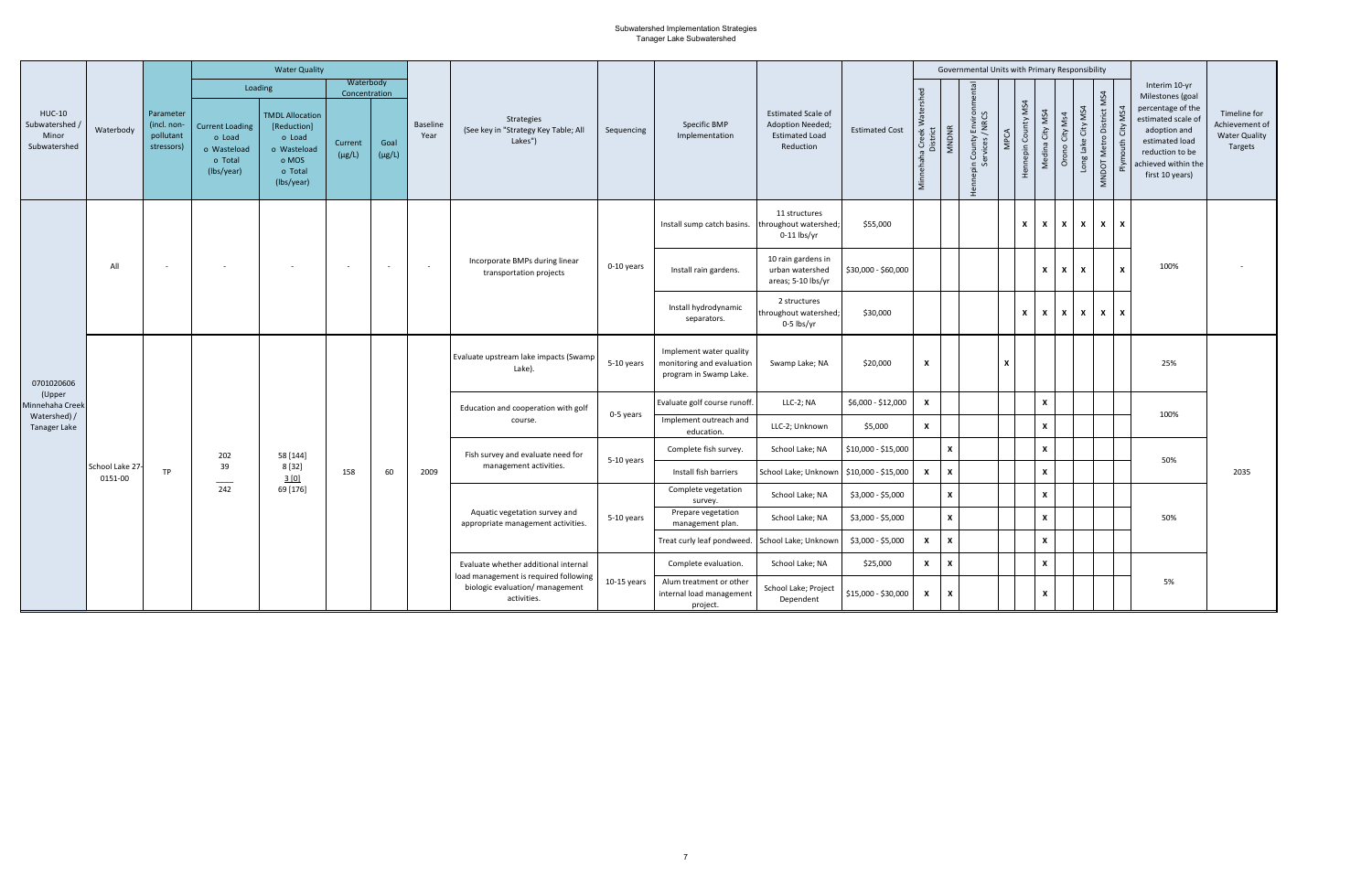|                                                        |                    |                                                     |                                                                          | <b>Water Quality</b>                                                                             |                            |                     |                         |                                                                                      |             |                                                                                     |                                                                                     |                                                 |                                      | Governmental Units with Primary Responsibility |                                                        |                                |                          |                |                                                   |                   |                                                                                                                                                            |                                                                   |
|--------------------------------------------------------|--------------------|-----------------------------------------------------|--------------------------------------------------------------------------|--------------------------------------------------------------------------------------------------|----------------------------|---------------------|-------------------------|--------------------------------------------------------------------------------------|-------------|-------------------------------------------------------------------------------------|-------------------------------------------------------------------------------------|-------------------------------------------------|--------------------------------------|------------------------------------------------|--------------------------------------------------------|--------------------------------|--------------------------|----------------|---------------------------------------------------|-------------------|------------------------------------------------------------------------------------------------------------------------------------------------------------|-------------------------------------------------------------------|
|                                                        |                    |                                                     | Loading                                                                  |                                                                                                  | Waterbody<br>Concentration |                     |                         |                                                                                      |             |                                                                                     |                                                                                     |                                                 |                                      |                                                |                                                        |                                |                          |                |                                                   |                   | Interim 10-yr                                                                                                                                              |                                                                   |
| <b>HUC-10</b><br>Subwatershed<br>Minor<br>Subwatershed | Waterbody          | Parameter<br>(incl. non-<br>pollutant<br>stressors) | <b>Current Loading</b><br>o Load<br>o Wasteload<br>o Total<br>(lbs/year) | <b>TMDL Allocation</b><br>[Reduction]<br>o Load<br>o Wasteload<br>o MOS<br>o Total<br>(lbs/year) | Current<br>$(\mu g/L)$     | Goal<br>$(\mu g/L)$ | <b>Baseline</b><br>Year | <b>Strategies</b><br>(See key in "Strategy Key Table; All<br>Lakes")                 | Sequencing  | Specific BMP<br>Implementation                                                      | <b>Estimated Scale of</b><br>Adoption Needed;<br><b>Estimated Load</b><br>Reduction | <b>Estimated Cost</b>                           | rshed<br>haha Creek<br>District<br>Ξ | MNDNR                                          | h County Environn<br>services / NRCS<br>$\overline{a}$ | County MS4<br>MPCA<br>Hennepin | MS4<br>City<br>dina<br>ξ | Orono City Ms4 | MS4<br>Long Lake City MS4<br>MNDOT Metro District | Plymouth City MS4 | Milestones (goal<br>percentage of the<br>estimated scale of<br>adoption and<br>estimated load<br>reduction to be<br>achieved within the<br>first 10 years) | Timeline for<br>Achievement of<br><b>Water Quality</b><br>Targets |
|                                                        |                    |                                                     |                                                                          |                                                                                                  |                            |                     |                         | Achieve goals in upstream lake (School<br>Lake).                                     | 15-20 years |                                                                                     | See above.                                                                          |                                                 | X                                    |                                                |                                                        |                                | X                        |                |                                                   |                   | conc. In School                                                                                                                                            |                                                                   |
|                                                        |                    |                                                     |                                                                          |                                                                                                  |                            |                     |                         | Evaluate upstream lake impacts (Krieg<br>Lake).                                      | 5-10 years  | Krieg Lake; NA                                                                      | MCWD, MPCA                                                                          | \$20,000                                        | $\mathbf{x}$                         |                                                |                                                        | $\boldsymbol{\mathsf{x}}$      |                          |                |                                                   |                   | 50%                                                                                                                                                        |                                                                   |
|                                                        |                    |                                                     |                                                                          |                                                                                                  |                            |                     |                         | Septic system inspection program.                                                    | 5-10 years  | Continue septic system<br>inspection program.                                       | Watershed wide; NA                                                                  | \$25,000 - \$30,000<br>(County Wide<br>Program) |                                      |                                                | X                                                      | $\boldsymbol{\mathsf{x}}$      |                          |                |                                                   |                   | 100%                                                                                                                                                       |                                                                   |
|                                                        |                    |                                                     |                                                                          |                                                                                                  |                            |                     |                         |                                                                                      |             | Repair failing septic systems                                                       | 1 septic system; 3<br>lbs/yr                                                        | \$3,000 - \$10,000                              |                                      |                                                | X                                                      | $\mathbf{x}$                   |                          |                |                                                   |                   |                                                                                                                                                            |                                                                   |
|                                                        |                    |                                                     |                                                                          |                                                                                                  |                            |                     |                         | Pasture management.                                                                  | 0-5 years   | Develop pasture<br>management plans and<br>educate regarding<br>rotational grazing. | Throughout<br>watershed; NA                                                         | \$5,000 - \$25,000                              | $\boldsymbol{\mathsf{x}}$            |                                                | X                                                      |                                |                          |                |                                                   |                   | 100%                                                                                                                                                       |                                                                   |
|                                                        | Wolsfeld Lake      |                                                     | 265<br>96                                                                | 112 [153]<br>17 [79]                                                                             |                            |                     |                         |                                                                                      | 0-5 years   | Inspect 1 mile of open<br>channels/swales.                                          | Watershed wide; NA                                                                  | \$5,000                                         | $\mathbf{x}$                         |                                                |                                                        |                                | X                        |                |                                                   |                   | 100%                                                                                                                                                       |                                                                   |
|                                                        | 27-0157-00         | <b>TP</b>                                           | 361                                                                      | 7[0]<br>136 [232]                                                                                | 80                         | 40                  | 2007                    | Inspect open channels and swales.                                                    |             | Establish buffers.                                                                  | 500 LF; 0-5 lbs/yr                                                                  | \$15,000                                        | $\mathbf{x}$                         |                                                |                                                        |                                | X                        |                |                                                   |                   |                                                                                                                                                            | 2035                                                              |
|                                                        |                    |                                                     |                                                                          |                                                                                                  |                            |                     |                         | Lake specific strategy: Evaluate Wolsfeld<br>Woods Scientific Natural Area (SNA) for | 0-5 years   | Complete evaluation.                                                                | 3 miles of trail.                                                                   | $$1,500 - $5,000$                               | $\mathbf{x}$                         | X                                              | X                                                      |                                |                          |                |                                                   |                   | 100%                                                                                                                                                       |                                                                   |
|                                                        |                    |                                                     |                                                                          |                                                                                                  |                            |                     |                         | trail erosion.                                                                       |             | Repair erosion.                                                                     | 0.5 miles of trail.                                                                 | \$5,000 - \$10,000                              | $\mathbf{x}$                         | $\mathbf{x}$                                   | X                                                      |                                |                          |                |                                                   |                   |                                                                                                                                                            |                                                                   |
| 0701020606<br>(Upper                                   |                    |                                                     |                                                                          |                                                                                                  |                            |                     |                         | Fish survey and evaluate need for                                                    | 0-5 years   | Complete fish survey.                                                               | Wolsfeld Lake; NA                                                                   | \$10,000 - \$15,000                             | $\mathbf{x}$                         | $\mathbf{x}$                                   |                                                        |                                |                          |                |                                                   |                   | 100%                                                                                                                                                       |                                                                   |
| Minnehaha Creek<br>Watershed) /                        |                    |                                                     |                                                                          |                                                                                                  |                            |                     |                         | management activities.                                                               |             | Install fish barriers.                                                              | Wolsfeld Lake;<br>Unknown                                                           | \$10,000 - \$15,000                             | $\boldsymbol{\mathsf{x}}$            | $\boldsymbol{\mathsf{x}}$                      |                                                        |                                |                          |                |                                                   |                   |                                                                                                                                                            |                                                                   |
| Tanager Lake                                           |                    |                                                     |                                                                          |                                                                                                  |                            |                     |                         |                                                                                      |             | Complete vegetation<br>survey.                                                      | Wolsfeld Lake; NA                                                                   | \$3,000 - \$5,000                               | $\mathbf{x}$                         | $\mathbf{x}$                                   |                                                        |                                |                          |                |                                                   |                   |                                                                                                                                                            |                                                                   |
|                                                        |                    |                                                     |                                                                          |                                                                                                  |                            |                     |                         | Aquatic vegetation survey and<br>appropriate management activities.                  | 0-5 years   | Prepare vegetation<br>management plan.                                              | Wolsfeld Lake; NA                                                                   | \$3,000 - \$5,000                               | $\mathbf{x}$                         | $\boldsymbol{\mathsf{x}}$                      |                                                        |                                |                          |                |                                                   |                   | 100%                                                                                                                                                       |                                                                   |
|                                                        |                    |                                                     |                                                                          |                                                                                                  |                            |                     |                         |                                                                                      |             | Treat curly leaf pondweed.                                                          | Wolsfeld Lake;<br>Unknown                                                           | \$3,000 - \$5,000                               | $\mathbf{x}$                         | $\boldsymbol{\mathsf{x}}$                      |                                                        |                                |                          |                |                                                   |                   |                                                                                                                                                            |                                                                   |
|                                                        |                    |                                                     |                                                                          |                                                                                                  |                            |                     |                         | Educate property owners regarding<br>agricultural BMPs.                              | 0-5 years   | Implement outreach and<br>education.                                                | Watershed wide;<br>Unknown                                                          | \$5,000 - \$10,000                              | $\mathbf{x}$                         |                                                | X                                                      |                                | X                        |                |                                                   |                   | 100%                                                                                                                                                       |                                                                   |
|                                                        |                    |                                                     |                                                                          |                                                                                                  |                            |                     |                         | Educate homeowners regarding urban<br>stormwater BMPs.                               | 0-5 years   | Implement outreach and<br>education.                                                | Watershed wide;<br>Unknown                                                          | \$2,000 - \$10,000                              | $\mathbf{x}$                         |                                                | $\mathbf{x}$                                           |                                | x                        |                |                                                   | $\mathsf{x}$      | 100%                                                                                                                                                       |                                                                   |
|                                                        |                    |                                                     |                                                                          |                                                                                                  |                            |                     |                         |                                                                                      |             | Complete vegetation<br>survey.                                                      | Holy Name Lake; NA                                                                  | \$3,000 - \$5,000                               | $\mathbf{x}$                         | $\mathbf{x}$                                   |                                                        |                                | X                        |                |                                                   |                   |                                                                                                                                                            |                                                                   |
|                                                        | <b>Holy Name</b>   |                                                     | 418                                                                      | 99 [319]                                                                                         |                            |                     |                         | Aquatic vegetation survey and<br>appropriate management activities.                  | 5-10 years  | Prepare vegetation<br>management plan.                                              | Holy Name Lake; NA                                                                  | \$3,000 - \$5,000                               | $\mathbf{x}$                         | $\mathbf{x}$                                   |                                                        |                                | $\mathbf{x}$             |                |                                                   |                   | 75%                                                                                                                                                        |                                                                   |
|                                                        | Lake<br>27-0158-00 | TP                                                  | 32<br>----                                                               | 1 [31]<br>5[0]                                                                                   | 150                        | 60                  | 2007                    |                                                                                      |             | Treat curly leaf pondweed.                                                          | Holy Name Lake;<br>Unknown                                                          | \$3,000 - \$5,000                               | $\mathbf{x}$                         | $\mathbf{x}$                                   |                                                        |                                | x                        |                |                                                   |                   |                                                                                                                                                            | 2035                                                              |
|                                                        |                    |                                                     | 450                                                                      | 106 [350]                                                                                        |                            |                     |                         | Fish survey and evaluate need for                                                    | 5-10 years  | Complete fish survey.                                                               | Holy Name Lake; NA                                                                  | \$10,000 - \$15,000                             | $\mathbf{x}$                         | $\mathbf{x}$                                   |                                                        |                                | x                        |                |                                                   |                   | 100%                                                                                                                                                       |                                                                   |
|                                                        |                    |                                                     |                                                                          |                                                                                                  |                            |                     |                         | management activities.                                                               |             | Install fish barriers.                                                              | Holy Name Lake;<br>Unknown                                                          | \$10,000 - \$15,000                             | $\mathbf{x}$                         | $\mathbf{x}$                                   |                                                        |                                | X                        |                |                                                   |                   |                                                                                                                                                            |                                                                   |
|                                                        |                    |                                                     |                                                                          |                                                                                                  |                            |                     |                         | Lake specific strategy: Evaluate<br>feasibility of whole lake drawdown to            | 10-15 years | Complete Evaluation.                                                                | Holy Name Lake; NA                                                                  | \$25,000 - \$50,000                             | $\mathbf{x}$                         | $\mathbf{x}$                                   |                                                        |                                | x                        |                |                                                   |                   | 5%                                                                                                                                                         |                                                                   |
|                                                        |                    |                                                     |                                                                          |                                                                                                  |                            |                     |                         | address biologic contributors and<br>internal load management.                       |             | Whole lake drawdown.                                                                | Holy Name Lake;<br>Unknown                                                          | \$500,000 -<br>\$1,000,000                      | X                                    | $\mathbf{x}$                                   |                                                        |                                | x                        |                |                                                   |                   |                                                                                                                                                            |                                                                   |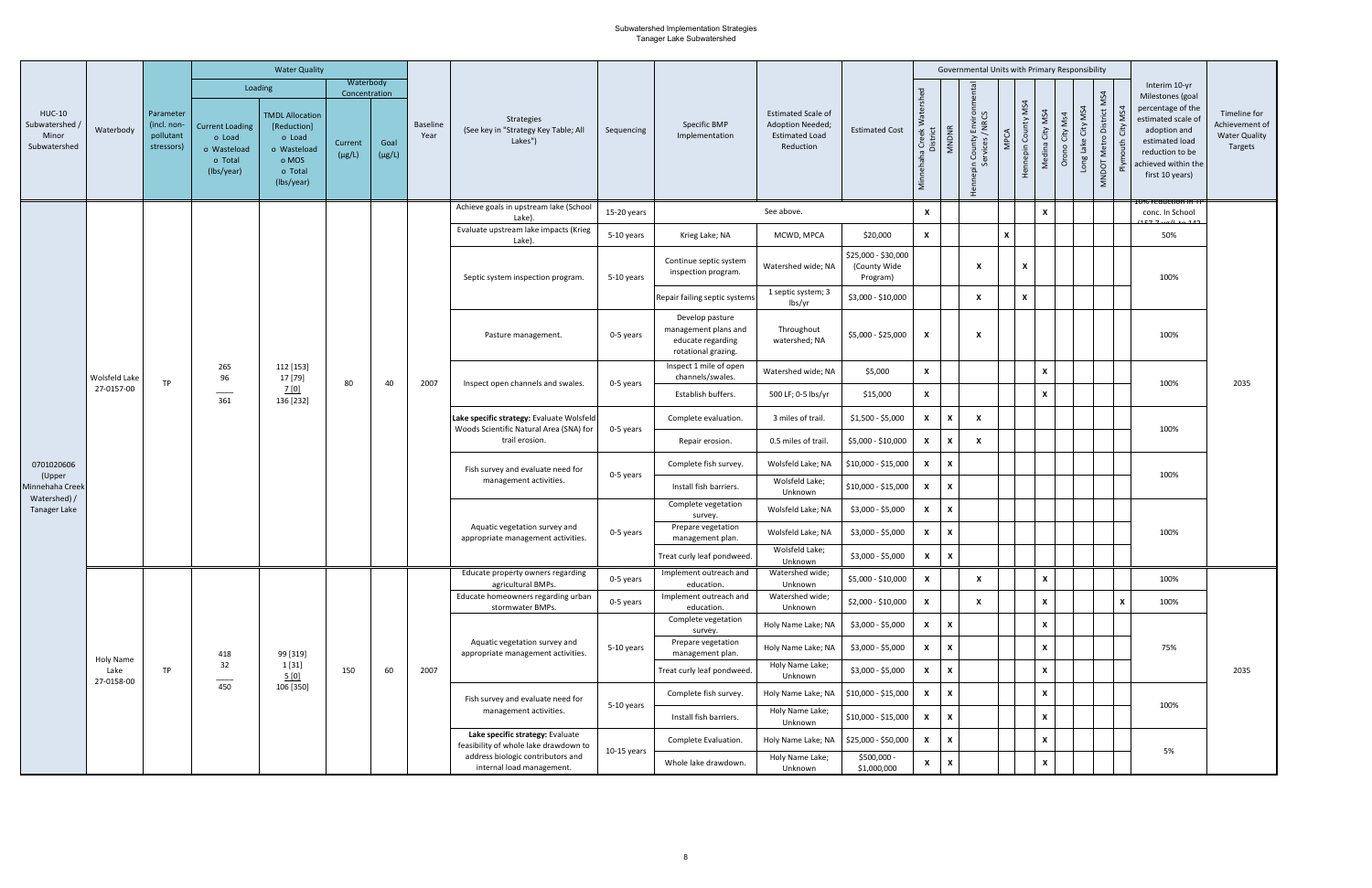|                                                        |                         |                                                     |                                                                          | <b>Water Quality</b>                                                                             |                            |                     |                         |                                                                                    |             |                                                              |                                                                                     |                        |                                                             | Governmental Units with Primary Responsibility |                                |                    |                           |                                                |                   |                                                                                                                                                            |                                                                   |
|--------------------------------------------------------|-------------------------|-----------------------------------------------------|--------------------------------------------------------------------------|--------------------------------------------------------------------------------------------------|----------------------------|---------------------|-------------------------|------------------------------------------------------------------------------------|-------------|--------------------------------------------------------------|-------------------------------------------------------------------------------------|------------------------|-------------------------------------------------------------|------------------------------------------------|--------------------------------|--------------------|---------------------------|------------------------------------------------|-------------------|------------------------------------------------------------------------------------------------------------------------------------------------------------|-------------------------------------------------------------------|
|                                                        |                         |                                                     | Loading                                                                  |                                                                                                  | Waterbody<br>Concentration |                     |                         |                                                                                    |             |                                                              |                                                                                     |                        |                                                             |                                                |                                |                    |                           |                                                |                   | Interim 10-yr                                                                                                                                              |                                                                   |
| <b>HUC-10</b><br>Subwatershed<br>Minor<br>Subwatershed | Waterbody               | Parameter<br>(incl. non-<br>pollutant<br>stressors) | <b>Current Loading</b><br>o Load<br>o Wasteload<br>o Total<br>(Ibs/year) | <b>TMDL Allocation</b><br>[Reduction]<br>o Load<br>o Wasteload<br>o MOS<br>o Total<br>(lbs/year) | Current<br>$(\mu g/L)$     | Goal<br>$(\mu g/L)$ | <b>Baseline</b><br>Year | <b>Strategies</b><br>(See key in "Strategy Key Table; All<br>Lakes")               | Sequencing  | Specific BMP<br>Implementation                               | <b>Estimated Scale of</b><br>Adoption Needed;<br><b>Estimated Load</b><br>Reduction | <b>Estimated Cost</b>  | Watersh<br><b>MNDNR</b><br>ehaha Creek \<br>District<br>Μiη | in County Environ<br>Services / NRCS<br>epi    | County MS4<br>MPCA<br>Hennepin | Medina City MS4    | Orono City Ms4            | MNDOT Metro District MS4<br>Long Lake City MS4 | Plymouth City MS4 | Milestones (goal<br>percentage of the<br>estimated scale of<br>adoption and<br>estimated load<br>reduction to be<br>achieved within the<br>first 10 years) | Timeline for<br>Achievement of<br><b>Water Quality</b><br>Targets |
|                                                        |                         |                                                     |                                                                          |                                                                                                  |                            |                     |                         | Achieve goals in upstream lake (Wolsfeld<br>and Holy Name Lakes).                  | 20-30 years |                                                              | See above.                                                                          |                        | $\boldsymbol{\mathsf{x}}$                                   |                                                | X                              | X                  | $\mathbf{x}$              |                                                | $\pmb{\chi}$      | 10% reduction in TP<br>conc. In Wolsfeld<br>(80.1 ug/L to 72<br>ug/L) and 20%<br>reduction in TP<br>conc. In Holy Name<br>(149.5 ug/L to 120<br>ug/L)      |                                                                   |
|                                                        |                         |                                                     |                                                                          |                                                                                                  |                            |                     |                         | Explore opportunities to increase                                                  |             | Complete evaluation.                                         | Watershed wide; NA                                                                  | \$30,000               | $\pmb{\mathsf{x}}$                                          |                                                | $\boldsymbol{\mathsf{x}}$      | $\mathbf{x}$       | $\boldsymbol{\mathsf{x}}$ | $\mathbf{x}$<br>$\mathbf{x}$                   |                   |                                                                                                                                                            |                                                                   |
|                                                        |                         |                                                     |                                                                          |                                                                                                  |                            |                     |                         | infiltration.                                                                      | 0-5 years   | Install infiltration BMPs.                                   | 10 BMPs; 0-10 lbs/yr                                                                | \$100,000<br>\$200,000 | $\mathbf{x}$                                                |                                                | $\mathbf{x}$                   | $\mathsf{x}$       | $\boldsymbol{\mathsf{x}}$ | $\mathbf{x}$<br>$\boldsymbol{\mathsf{x}}$      |                   | 100%                                                                                                                                                       |                                                                   |
|                                                        |                         |                                                     |                                                                          |                                                                                                  |                            |                     |                         | Evaluate pond efficiency and feasibility                                           |             | Complete performance<br>evaluation and feasibility<br>study. | 50 ponds; NA                                                                        | \$50,000 - \$75,000    |                                                             |                                                |                                | $\mathbf{x}$       | X                         |                                                |                   |                                                                                                                                                            |                                                                   |
| 0701020606                                             |                         |                                                     | 800                                                                      | 468 [332]                                                                                        |                            |                     |                         | of iron enhanced filter benches.                                                   | 0-10 years  | Pre-treatment                                                | 5 ponds; 10-25 lbs/yr                                                               | \$50,000               |                                                             |                                                |                                | $\pmb{\mathsf{X}}$ | $\boldsymbol{\mathsf{x}}$ |                                                |                   | 50%                                                                                                                                                        |                                                                   |
| (Upper<br>Minnehaha Creek                              | Long Lake<br>27-0160-00 | TP                                                  | 665<br>___                                                               | 255 [411]<br>38 [0]                                                                              | 61                         | 40                  | 2008                    |                                                                                    |             | Install iron enhanced filter<br>benches.                     | 15 ponds; 20-45 lbs/yr                                                              | \$150,000              |                                                             |                                                |                                | $\mathsf{x}$       | $\boldsymbol{\mathsf{x}}$ |                                                |                   |                                                                                                                                                            | 2045                                                              |
| Watershed) /<br>Tanager Lake                           |                         |                                                     | 1465                                                                     | 761 [742]                                                                                        |                            |                     |                         | Inspect open channels and swales.                                                  | 0-5 years   | Inspect 2 miles of open<br>channels/swales.                  | Watershed wide; NA                                                                  | \$1,000 - \$3,000      |                                                             |                                                |                                | $\mathsf{x}$       | $\boldsymbol{\mathsf{x}}$ |                                                |                   | 100%                                                                                                                                                       |                                                                   |
|                                                        |                         |                                                     |                                                                          |                                                                                                  |                            |                     |                         |                                                                                    |             | Establish buffers.                                           | 1,000 LF; 0-7 lbs/yr                                                                | \$30,000               |                                                             |                                                |                                | $\mathsf{x}$       | X                         |                                                |                   |                                                                                                                                                            |                                                                   |
|                                                        |                         |                                                     |                                                                          |                                                                                                  |                            |                     |                         | Education and cooperation with golf                                                | 0-5 years   | Evaluate golf course runoff                                  | LLC-17, 18, 24, and 41;<br><b>NA</b>                                                | \$6,000 - \$12,000     |                                                             |                                                |                                | $\mathsf{x}$       | $\boldsymbol{\mathsf{x}}$ |                                                |                   | 100%                                                                                                                                                       |                                                                   |
|                                                        |                         |                                                     |                                                                          |                                                                                                  |                            |                     |                         | course.                                                                            |             | Implement outreach and<br>education.                         | LLC-17, 18, 24, and 41;<br>Unknown                                                  | \$5,000                |                                                             |                                                |                                | $\pmb{\mathsf{X}}$ | $\boldsymbol{\mathsf{x}}$ |                                                |                   |                                                                                                                                                            |                                                                   |
|                                                        |                         |                                                     |                                                                          |                                                                                                  |                            |                     |                         |                                                                                    |             | Evaluate shoreline<br>condition.                             | Long Lake shoreline;<br><b>NA</b>                                                   | \$2,000 - \$5,000      |                                                             |                                                |                                |                    |                           |                                                |                   |                                                                                                                                                            |                                                                   |
|                                                        |                         |                                                     |                                                                          |                                                                                                  |                            |                     |                         | Shoreline restoration.                                                             | 0-5 years   | Native plantings and buffer<br>establishment.                | 2,000 lineal feet on<br>Long Lake shoreline; 0-<br>13 lbs/yr                        | \$30,000               | X                                                           |                                                |                                |                    |                           | $X \mid X$                                     |                   | 100%                                                                                                                                                       |                                                                   |
|                                                        |                         |                                                     |                                                                          |                                                                                                  |                            |                     |                         | Lake specific strategy: Evaluate<br>effectiveness of previous alum                 |             | Complete evaluation.                                         | Long Lake                                                                           | \$25,000 - \$50,000    | $\mathbf{x}$<br>$\mathsf{x}$                                |                                                |                                |                    |                           | $x \mid x$                                     |                   |                                                                                                                                                            |                                                                   |
|                                                        |                         |                                                     |                                                                          |                                                                                                  |                            |                     |                         | treatment and the feasibility of re-<br>treatment for internal load<br>management. | 5-10 years  | Alum treatment.                                              | Long Lake                                                                           | \$400,000              | $\mathsf{x}$<br>X                                           |                                                |                                |                    |                           | $x \mid x$                                     |                   | 50%                                                                                                                                                        |                                                                   |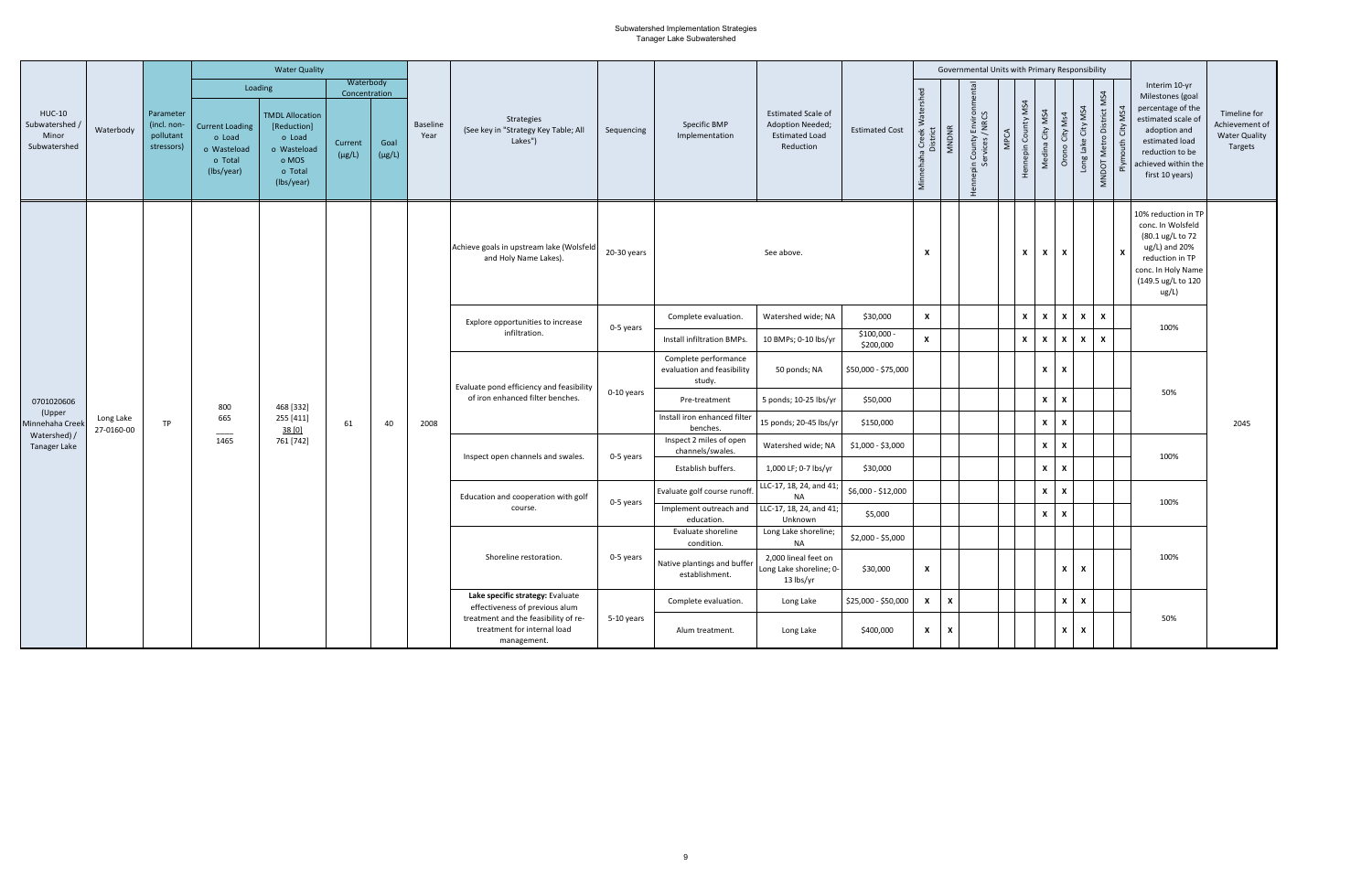|                                                         |                            |                                                     |                                                                          | <b>Water Quality</b>                                                                             |                            |                     |                  |                                                                                                                                                          |             |                                                                                                                       |                                                                                     |                       |                                                        | Governmental Units with Primary Responsibility               |      |                                              |                   |                    |                          |                   |                                                                                                                                        |                                                                   |
|---------------------------------------------------------|----------------------------|-----------------------------------------------------|--------------------------------------------------------------------------|--------------------------------------------------------------------------------------------------|----------------------------|---------------------|------------------|----------------------------------------------------------------------------------------------------------------------------------------------------------|-------------|-----------------------------------------------------------------------------------------------------------------------|-------------------------------------------------------------------------------------|-----------------------|--------------------------------------------------------|--------------------------------------------------------------|------|----------------------------------------------|-------------------|--------------------|--------------------------|-------------------|----------------------------------------------------------------------------------------------------------------------------------------|-------------------------------------------------------------------|
|                                                         |                            |                                                     | Loading                                                                  |                                                                                                  | Waterbody<br>Concentration |                     |                  |                                                                                                                                                          |             |                                                                                                                       |                                                                                     |                       | ರ                                                      |                                                              |      |                                              |                   |                    |                          |                   | Interim 10-yr<br>Milestones (goal                                                                                                      |                                                                   |
| <b>HUC-10</b><br>Subwatershed<br>Minor<br>Subwatershed  | Waterbody                  | Parameter<br>(incl. non-<br>pollutant<br>stressors) | <b>Current Loading</b><br>o Load<br>o Wasteload<br>o Total<br>(lbs/year) | <b>TMDL Allocation</b><br>[Reduction]<br>o Load<br>o Wasteload<br>o MOS<br>o Total<br>(lbs/year) | Current<br>$(\mu g/L)$     | Goal<br>$(\mu g/L)$ | Baseline<br>Year | Strategies<br>(See key in "Strategy Key Table; All<br>Lakes")                                                                                            | Sequencing  | Specific BMP<br>Implementation                                                                                        | <b>Estimated Scale of</b><br>Adoption Needed;<br><b>Estimated Load</b><br>Reduction | <b>Estimated Cost</b> | Watersh<br>haha Creek \<br>District<br>Ξ               | epin County Environr<br>Services / NRCS<br><b>MNDNR</b><br>≘ | MPCA | County MS4<br>City MS4<br>Medina<br>Hennepin | Orono City Ms4    | Long Lake City MS4 | MNDOT Metro District MS4 | Plymouth City MS4 | percentage of the<br>estimated scale of<br>adoption and<br>estimated load<br>reduction to be<br>achieved within the<br>first 10 years) | Timeline for<br>Achievement of<br><b>Water Quality</b><br>Targets |
|                                                         |                            |                                                     |                                                                          |                                                                                                  |                            |                     |                  | Achieve goals in upstream lake (Long<br>Lake).                                                                                                           | 20-30 years |                                                                                                                       | See above.                                                                          |                       | $\boldsymbol{\mathsf{x}}$                              |                                                              |      | X                                            | $\mathsf{x}$<br>X | $\mathsf{x}$       | $\mathbf{x}$             | $\mathbf{x}$      | 10% reduction in TP<br>conc. In Long Lake<br>(61.4 ug/L to 55<br>ug/L)                                                                 |                                                                   |
|                                                         |                            |                                                     |                                                                          |                                                                                                  |                            |                     |                  | Lake specific strategy: Re-visit project<br>recommendations from Long Lake Creek<br>Corridor feasibility study to guide future<br>implementation phases. | 5-10 years  | Complete re-assessment                                                                                                | Long Lake Creek; NA   \$25,000 - \$50,000                                           |                       | $\boldsymbol{\mathsf{x}}$                              |                                                              |      |                                              | X                 | X                  |                          |                   | Complete re-<br>assessment                                                                                                             |                                                                   |
|                                                         |                            |                                                     |                                                                          |                                                                                                  |                            |                     |                  | Streambank stabilization/buffer                                                                                                                          | 0-10 years  | Long Lake Creek Corridor<br>Improvements - Phase I<br>(Wayzata Blvd streambank<br>stabilization)                      | To Be Constructed; 2.1<br>lbs/yr                                                    |                       | $\boldsymbol{x}$                                       |                                                              |      |                                              |                   |                    |                          |                   | 100%                                                                                                                                   |                                                                   |
|                                                         |                            |                                                     |                                                                          |                                                                                                  |                            |                     |                  | enhancement on tributary streams.                                                                                                                        |             | Long Lake Creek Corridor<br>Improvements - Phase I<br>(Brown Rd streambank<br>stabilization)                          | To Be Constructed; 6.7<br>lbs/yr                                                    | \$66,313              | X                                                      |                                                              |      |                                              |                   |                    |                          |                   |                                                                                                                                        |                                                                   |
| 0701020606<br>(Upper<br>Minnehaha Creel<br>Watershed) / | Tanager Lake<br>27-0141-00 | TP                                                  | 1003<br>174                                                              | 356 [647]<br>68 [106]<br>22[0]                                                                   | 92                         | 40                  | 2008             |                                                                                                                                                          |             | Long Lake Creek Corridor<br>Improvements - Phase I<br>(Wetland restoration)                                           | To Be Constructed; 4.9<br>lbs/yr                                                    |                       | $\boldsymbol{x}$                                       |                                                              |      |                                              |                   |                    |                          |                   |                                                                                                                                        | 2050                                                              |
| <b>Tanager Lake</b>                                     |                            |                                                     | 1178                                                                     | 447 [753]                                                                                        |                            |                     |                  | Evaluate wetland system phosphorus<br>loading.                                                                                                           | 5-10 years  | Long Lake Creek Corridor<br>Improvements - Phase II<br>(Long Lake Wastewater<br><b>Treatment Pond</b><br>restoration) | NA; TBD                                                                             | \$561,029             | X                                                      |                                                              |      |                                              |                   |                    |                          |                   | 100%                                                                                                                                   |                                                                   |
|                                                         |                            |                                                     |                                                                          |                                                                                                  |                            |                     |                  | Fish survey and evaluate need for                                                                                                                        | 0-5 years   | Complete fish survey.                                                                                                 | Tanager Lake: NA                                                                    | \$10,000 - \$15,000   | $\boldsymbol{\mathsf{x}}$<br>$\boldsymbol{\mathsf{x}}$ |                                                              |      |                                              | $\mathbf{x}$      | $\mathbf{x}$       |                          |                   | 100%                                                                                                                                   |                                                                   |
|                                                         |                            |                                                     |                                                                          |                                                                                                  |                            |                     |                  | management activities.                                                                                                                                   |             | Install fish barriers.                                                                                                | Tanager Lake:<br>Unknown                                                            | \$10,000 - \$15,000   |                                                        |                                                              |      |                                              |                   |                    |                          |                   |                                                                                                                                        |                                                                   |
|                                                         |                            |                                                     |                                                                          |                                                                                                  |                            |                     |                  |                                                                                                                                                          |             | Complete vegetation<br>survey.                                                                                        | Tanager Lake                                                                        | \$3,000 - \$5,000     | $\mathbf{x}$<br>$\mathbf{x}$                           |                                                              |      |                                              | $\mathbf{x}$      | $\mathbf{x}$       |                          |                   |                                                                                                                                        |                                                                   |
|                                                         |                            |                                                     |                                                                          |                                                                                                  |                            |                     |                  | Aquatic vegetation survey and<br>appropriate management activities.                                                                                      | 0-5 years   | Prepare vegetation<br>management plan.                                                                                | Tanager Lake                                                                        | \$3,000 - \$5,000     | $\mathsf{x}$<br>$\mathbf{x}$                           |                                                              |      |                                              | $\mathbf{x}$      | $\mathbf{x}$       |                          |                   | 100%                                                                                                                                   |                                                                   |
|                                                         |                            |                                                     |                                                                          |                                                                                                  |                            |                     |                  |                                                                                                                                                          |             | Treat curly leaf pondweed.                                                                                            | Tanager Lake                                                                        | \$3,000 - \$5,000     | $\mathsf{x}$                                           | $\mathbf{x}$                                                 |      |                                              | $\mathsf{x}$      | $\mathbf{x}$       |                          |                   |                                                                                                                                        |                                                                   |
|                                                         |                            |                                                     |                                                                          |                                                                                                  |                            |                     |                  | Evaluate whether additional internal<br>load management is required following                                                                            | 5-10 years  | Complete evaluation.<br>Aium treatment or oth                                                                         | Tanager Lake: NA                                                                    | \$25,000 - \$50,000   | $\mathbf{x}$<br>$\mathbf{x}$                           |                                                              |      |                                              |                   |                    |                          |                   | 25%                                                                                                                                    |                                                                   |
|                                                         |                            |                                                     |                                                                          |                                                                                                  |                            |                     |                  | biologic evaluation/management<br>activities.                                                                                                            |             | internal load management                                                                                              | Tanager Lake: Project<br>dependent.                                                 | \$50,000 - \$75,000   | $\mathbf{x}$                                           | $\mathbf{x}$                                                 |      |                                              |                   |                    |                          |                   |                                                                                                                                        |                                                                   |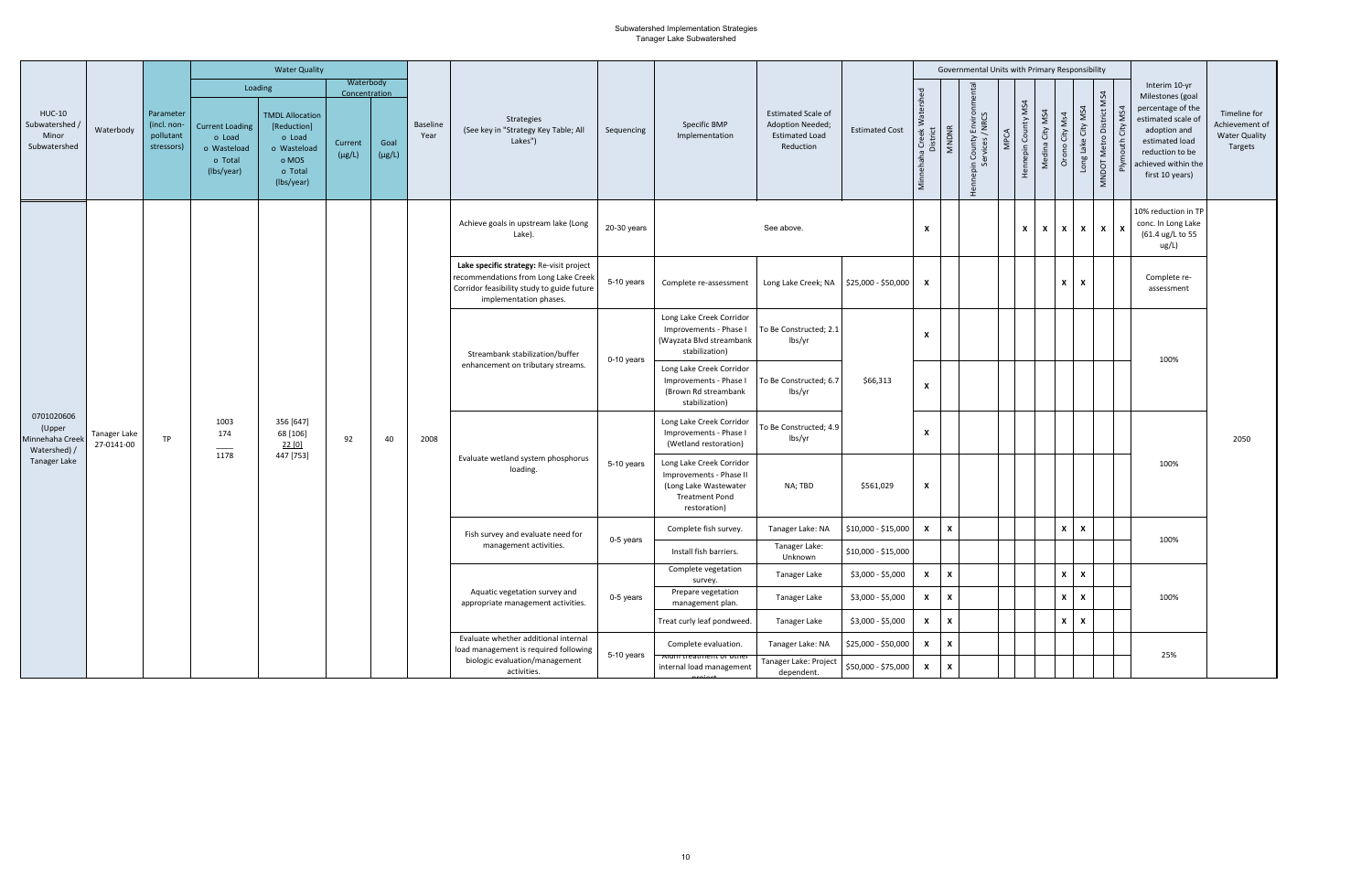## Subwatershed Implementation Strategies Stubbs Bay Subwatershed

|                                                          |                            |                                                     |                                                                                                                                                                                                                                                                                                                                                                                                                                                                                   | <b>Water Quality</b>                                                                             |                            |                     |                         |                                                                      |              |                                                                                                  |                                                                                     |                                                 |                                      | Governmental Units with Primary Responsibility            |                           |                              |                           |                           |                                                                                                                                        |                                                                   |
|----------------------------------------------------------|----------------------------|-----------------------------------------------------|-----------------------------------------------------------------------------------------------------------------------------------------------------------------------------------------------------------------------------------------------------------------------------------------------------------------------------------------------------------------------------------------------------------------------------------------------------------------------------------|--------------------------------------------------------------------------------------------------|----------------------------|---------------------|-------------------------|----------------------------------------------------------------------|--------------|--------------------------------------------------------------------------------------------------|-------------------------------------------------------------------------------------|-------------------------------------------------|--------------------------------------|-----------------------------------------------------------|---------------------------|------------------------------|---------------------------|---------------------------|----------------------------------------------------------------------------------------------------------------------------------------|-------------------------------------------------------------------|
|                                                          |                            |                                                     |                                                                                                                                                                                                                                                                                                                                                                                                                                                                                   | Loading                                                                                          | Waterbody<br>Concentration |                     |                         |                                                                      |              |                                                                                                  |                                                                                     |                                                 | ರ                                    |                                                           |                           |                              |                           |                           | Interim 10-yr<br>Milestones (goal                                                                                                      |                                                                   |
| <b>HUC-10</b><br>Subwatershed /<br>Minor<br>Subwatershed | Waterbody                  | Parameter<br>(incl. non-<br>pollutant<br>stressors) | <b>Current Loading</b><br>o Load<br>o Wasteload<br>o Total<br>(lbs/year)                                                                                                                                                                                                                                                                                                                                                                                                          | <b>TMDL Allocation</b><br>[Reduction]<br>o Load<br>o Wasteload<br>o MOS<br>o Total<br>(lbs/year) | Current<br>$(\mu g/L)$     | Goal<br>$(\mu g/L)$ | <b>Baseline</b><br>Year | <b>Strategies</b><br>(See key in "Strategy Key Table; All<br>Lakes") | Sequencing   | Specific BMP<br>Implementation                                                                   | <b>Estimated Scale of</b><br>Adoption Needed;<br><b>Estimated Load</b><br>Reduction | <b>Estimated Cost</b>                           | $\geq$<br>a Creek \<br>District<br>Ξ | ironmental<br>CS<br>County Envi<br>ervices / NRC<br>MNDNR | MPCA<br>Hennepin G<br>Se  | Inty MS4<br>ennepin Cou<br>Ĭ | MNDOT Metro District MS4  | Ms4<br>City<br>Orono      | percentage of the<br>estimated scale of<br>adoption and<br>estimated load<br>reduction to be<br>achieved within the<br>first 10 years) | Timeline for<br>Achievement of<br><b>Water Quality</b><br>Targets |
|                                                          |                            |                                                     |                                                                                                                                                                                                                                                                                                                                                                                                                                                                                   |                                                                                                  |                            |                     |                         | Septic system inspection program.                                    | 0-5 years    | Continue septic system<br>inspection program.                                                    | Watershed wide; NA                                                                  | \$25,000 - \$30,000<br>(County Wide<br>Program) |                                      |                                                           | $\boldsymbol{\mathsf{x}}$ | X                            |                           |                           | 100%                                                                                                                                   |                                                                   |
|                                                          |                            |                                                     |                                                                                                                                                                                                                                                                                                                                                                                                                                                                                   |                                                                                                  |                            |                     |                         |                                                                      |              | Repair failing septic<br>systems.                                                                | 8 septic systems; 46<br>lbs/yr                                                      | \$24,000 - \$80,000                             |                                      |                                                           | $\boldsymbol{\mathsf{x}}$ | X                            |                           |                           |                                                                                                                                        |                                                                   |
|                                                          |                            |                                                     |                                                                                                                                                                                                                                                                                                                                                                                                                                                                                   |                                                                                                  |                            |                     |                         |                                                                      |              | Install sump catch basins.                                                                       | 2 structures throughout<br>watershed; 0-2 lbs/yr                                    | \$10,000                                        |                                      |                                                           |                           | $\boldsymbol{x}$             | $\boldsymbol{\mathsf{x}}$ | $\mathbf{x}$              |                                                                                                                                        |                                                                   |
|                                                          |                            |                                                     |                                                                                                                                                                                                                                                                                                                                                                                                                                                                                   |                                                                                                  |                            |                     |                         | Incorporate BMPs during linear<br>transportation projects            | $0-10$ years | Install rain gardens.                                                                            | 4 rain gardens in urban<br>watershed areas; 2-4<br>lbs/yr                           | \$15,000 - \$25,000                             |                                      |                                                           | $\boldsymbol{\mathsf{x}}$ |                              |                           | $\mathbf{x}$              | 50%                                                                                                                                    |                                                                   |
|                                                          |                            |                                                     |                                                                                                                                                                                                                                                                                                                                                                                                                                                                                   |                                                                                                  |                            |                     |                         | Evaluate wetland system                                              |              | Complete evaluation.                                                                             | SB-1, SB-2, CLC-1, CLC-2,<br>CLC-3; NA                                              | \$10,000 - \$20,000                             | $\mathbf{x}$                         |                                                           |                           |                              |                           | $\mathbf{x}$              | 25%                                                                                                                                    |                                                                   |
| 0701020606                                               |                            |                                                     |                                                                                                                                                                                                                                                                                                                                                                                                                                                                                   |                                                                                                  |                            |                     |                         | phosphorus loading.                                                  | 5-10 years   | Alter wetland outlet<br>structure/hydrology                                                      | SB-1, SB-2, CLC-1, CLC-2,<br>CLC-3; 30-100 lbs/yr                                   | \$200,000 - \$400,000                           | $\mathbf{x}$                         |                                                           |                           |                              |                           | $\mathbf{x}$              |                                                                                                                                        |                                                                   |
| (Upper<br>Minnehaha Creek                                | Minnetonka                 |                                                     | 309<br>275                                                                                                                                                                                                                                                                                                                                                                                                                                                                        | 252 [57]<br>134 [142]                                                                            |                            |                     |                         | nspect open channels and swales                                      | $0-10$ years | Inspect 1 mile of open<br>channels/swales                                                        | Classen Creek; NA                                                                   | $$1,000 - $5,000$                               | $\mathsf{x}$                         |                                                           |                           |                              |                           | $\boldsymbol{\mathsf{x}}$ | 100%                                                                                                                                   |                                                                   |
| Watershed) /<br>Minnetonka                               | (Stubbs Bay)<br>27-0133-12 | TP                                                  | $\frac{1}{2} \left( \frac{1}{2} \right) \left( \frac{1}{2} \right) \left( \frac{1}{2} \right) \left( \frac{1}{2} \right) \left( \frac{1}{2} \right) \left( \frac{1}{2} \right) \left( \frac{1}{2} \right) \left( \frac{1}{2} \right) \left( \frac{1}{2} \right) \left( \frac{1}{2} \right) \left( \frac{1}{2} \right) \left( \frac{1}{2} \right) \left( \frac{1}{2} \right) \left( \frac{1}{2} \right) \left( \frac{1}{2} \right) \left( \frac{1}{2} \right) \left( \frac$<br>585 | 20[0]<br>406 [199]                                                                               | 50                         | 40                  | 2008                    | (Classen Creek channel).                                             |              | Buffer establishment                                                                             | 500 Lineal Feet; 0-4<br>lbs/yr                                                      | \$15,000                                        | $\boldsymbol{\mathsf{x}}$            |                                                           |                           |                              |                           | $\pmb{\mathsf{x}}$        |                                                                                                                                        | 2030                                                              |
| (Stubbs Bay)                                             |                            |                                                     |                                                                                                                                                                                                                                                                                                                                                                                                                                                                                   |                                                                                                  |                            |                     |                         | Educate property owners<br>regarding agricultural BMPs.              | $0-5$ years  | Implement outreach and<br>education.                                                             | Watershed wide;<br>Unknown                                                          | \$5,000 - \$10,000                              | $\mathbf{x}$                         |                                                           | $\mathbf{x}$              |                              |                           |                           | 100%                                                                                                                                   |                                                                   |
|                                                          |                            |                                                     |                                                                                                                                                                                                                                                                                                                                                                                                                                                                                   |                                                                                                  |                            |                     |                         | Evaluate pond efficiency and                                         |              | Complete performance<br>evaluation and feasibility<br>study.                                     | 10 ponds; NA                                                                        | \$10,000 - \$15,000                             | $\boldsymbol{\mathsf{x}}$            |                                                           |                           |                              |                           | $\mathbf{x}$              |                                                                                                                                        |                                                                   |
|                                                          |                            |                                                     |                                                                                                                                                                                                                                                                                                                                                                                                                                                                                   |                                                                                                  |                            |                     |                         | feasibility of iron enhanced filter<br>benches.                      | 5-10 years   | Excavation of Swan Lake<br>impoundment along<br>Classen Creek to increase<br>removal efficiency. | Complete; 40 lbs/yr                                                                 | \$150,000                                       | $\boldsymbol{\mathsf{x}}$            |                                                           |                           |                              |                           |                           | 25%                                                                                                                                    |                                                                   |
|                                                          |                            |                                                     |                                                                                                                                                                                                                                                                                                                                                                                                                                                                                   |                                                                                                  |                            |                     |                         |                                                                      |              | Evaluate shoreline<br>condition.                                                                 | Stubb's Bay; NA                                                                     | \$1,000 - \$5,000                               |                                      |                                                           |                           |                              |                           | $\mathbf{x}$              |                                                                                                                                        |                                                                   |
|                                                          |                            |                                                     |                                                                                                                                                                                                                                                                                                                                                                                                                                                                                   |                                                                                                  |                            |                     |                         | Shoreline restoration.                                               | 5-10 years   | Native plantings and buffer<br>establishment.                                                    | 2,500 lineal feet on<br>Stubb's Bay shoreline; 0-<br>2 lbs/yr                       | \$37,500                                        |                                      |                                                           |                           |                              |                           | $\mathbf{x}$              | 25%                                                                                                                                    |                                                                   |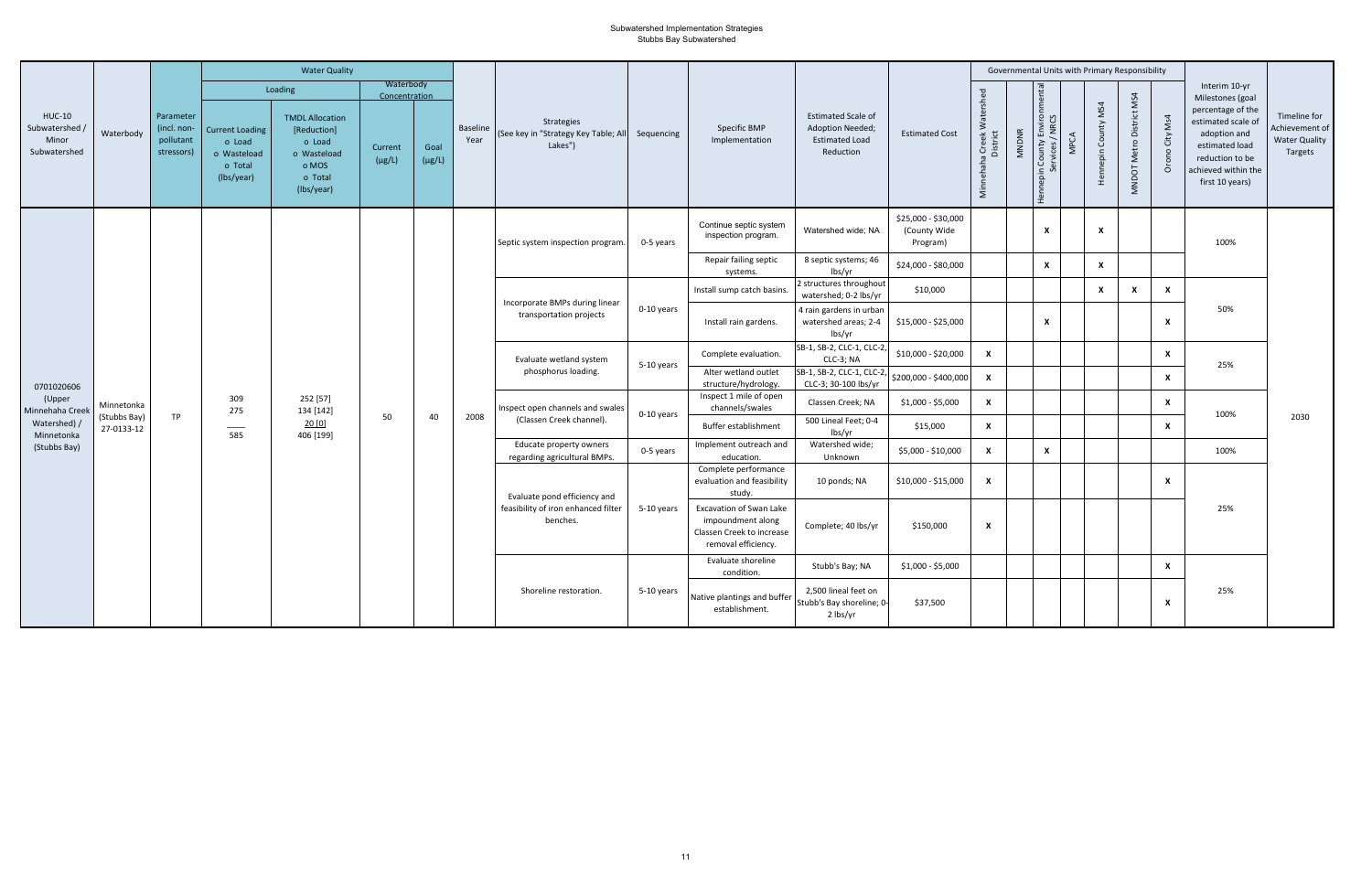#### Subwatershed Implementation StrategiesWest Arm Subwatershed

|                                                          |                           |                                                     |                                                                          | <b>Water Quality</b>                                                                             |                            |                     |                         |                                                                                                                                                                                       |            |                                                                                               |                                                                           |                                                 |                             |              |              |             |                                   | Governmental Units with Primary Responsibility |                               |                        |                  |                  |                           |                           |                                                                                                                                      |                                                                   |
|----------------------------------------------------------|---------------------------|-----------------------------------------------------|--------------------------------------------------------------------------|--------------------------------------------------------------------------------------------------|----------------------------|---------------------|-------------------------|---------------------------------------------------------------------------------------------------------------------------------------------------------------------------------------|------------|-----------------------------------------------------------------------------------------------|---------------------------------------------------------------------------|-------------------------------------------------|-----------------------------|--------------|--------------|-------------|-----------------------------------|------------------------------------------------|-------------------------------|------------------------|------------------|------------------|---------------------------|---------------------------|--------------------------------------------------------------------------------------------------------------------------------------|-------------------------------------------------------------------|
|                                                          |                           |                                                     |                                                                          | Loading                                                                                          | Waterbody<br>Concentration |                     |                         |                                                                                                                                                                                       |            |                                                                                               |                                                                           |                                                 |                             |              |              |             |                                   |                                                |                               |                        |                  |                  |                           |                           | Interim 10-yr<br>Milestones (goal                                                                                                    |                                                                   |
| <b>HUC-10</b><br>Subwatershed /<br>Minor<br>Subwatershed | Waterbody                 | Parameter<br>(incl. non-<br>pollutant<br>stressors) | <b>Current Loading</b><br>o Load<br>o Wasteload<br>o Total<br>(lbs/year) | <b>TMDL Allocation</b><br>[Reduction]<br>o Load<br>o Wasteload<br>o MOS<br>o Total<br>(lbs/year) | Current<br>$(\mu g/L)$     | Goal<br>$(\mu g/L)$ | <b>Baseline</b><br>Year | Strategies<br>(See key in "Strategy Key Table; All Sequencing<br>Lakes")                                                                                                              |            | Specific BMP Implementation                                                                   | <b>Estimated Scale of Adoption</b><br>Needed; Estimated Load<br>Reduction | <b>Estimated Cost</b>                           | a Cre<br>Distr<br>$\bar{z}$ | MNDNR        | $\subset$    | <b>Dist</b> | MS4<br>¥<br>론<br>°C<br><b>َبِ</b> | Ĝ<br>Σ                                         | MS4<br>City<br>$\overline{2}$ | MS4<br>City<br>بو<br>≞ | MS4<br>City<br>Σ | MS4<br>City<br>Σ | MS4<br>City<br>ō          |                           | percentage of the<br>estimated scale o<br>adoption and<br>estimated load<br>reduction to be<br>chieved within the<br>first 10 years) | Timeline for<br>Achievement of<br><b>Water Quality</b><br>Targets |
|                                                          |                           |                                                     |                                                                          |                                                                                                  |                            |                     |                         |                                                                                                                                                                                       |            | Complete fish survey.                                                                         | Dutch Lake, Jennings Bay,<br>Forest Lake, West Arm; NA                    | \$10,000 - \$15,000<br>(each lake)              | x                           | $\mathbf{x}$ |              |             |                                   | $\mathbf{x}$                                   | $\mathbf{x}$                  |                        |                  |                  | $\mathsf{x}$              | $\mathbf{x}$              |                                                                                                                                      |                                                                   |
|                                                          |                           |                                                     |                                                                          |                                                                                                  |                            |                     |                         | Fish survey and evaluate need for<br>management activities.                                                                                                                           | 0-5 years  | Install fish barriers.                                                                        | Dutch Lake, Jennings Bay,<br>Forest Lake, West Arm;<br>Unknown            | \$10,000 - \$15,000<br>(each lake)              | $\mathsf{x}$                | $\mathbf{x}$ |              |             |                                   | $\mathbf{x}$                                   | $\mathbf{x}$                  |                        |                  |                  | $\mathsf{x}$              | $\boldsymbol{\mathsf{x}}$ | 100%                                                                                                                                 |                                                                   |
|                                                          |                           |                                                     |                                                                          |                                                                                                  |                            |                     |                         |                                                                                                                                                                                       |            | Complete vegetation survey.                                                                   | Dutch Lake, Jennings Bay,                                                 | \$3,000 - \$5,000                               | $\mathbf{x}$                | $\mathbf{x}$ |              |             |                                   | $\mathbf{x}$                                   | $\mathbf{x}$                  |                        |                  |                  | $\boldsymbol{\mathsf{x}}$ | $\mathbf{x}$              |                                                                                                                                      |                                                                   |
|                                                          |                           |                                                     |                                                                          |                                                                                                  |                            |                     |                         | Aquatic vegetation survey and                                                                                                                                                         |            | Prepare vegetation management                                                                 | Forest Lake, West Arm; NA<br>Dutch Lake, Jennings Bay,                    | (each lake)<br>\$3,000 - \$5,000                | x                           | $\mathbf{x}$ |              |             |                                   | $\mathbf{x}$                                   | $\mathbf{x}$                  |                        |                  |                  | $\mathbf{x}$              | $\mathbf{x}$              |                                                                                                                                      |                                                                   |
|                                                          |                           |                                                     |                                                                          |                                                                                                  |                            |                     |                         | appropriate management<br>activities.                                                                                                                                                 | 0-5 years  | plan.                                                                                         | Forest Lake, West Arm; NA<br>Dutch Lake, Jennings Bay,                    | (each lake)<br>\$3,000 - \$5,000                |                             |              |              |             |                                   |                                                |                               |                        |                  |                  |                           |                           | 100%                                                                                                                                 |                                                                   |
|                                                          |                           |                                                     |                                                                          |                                                                                                  |                            |                     |                         |                                                                                                                                                                                       |            | Treat curly leaf pondweed.                                                                    | Forest Lake, West Arm;<br>Unknown                                         | (each lake)                                     | x                           | $\mathbf{x}$ |              |             |                                   | $\mathbf{x}$                                   | $\mathbf{x}$                  |                        |                  |                  | $\mathsf{x}$              | $\mathbf{x}$              |                                                                                                                                      |                                                                   |
|                                                          |                           |                                                     |                                                                          |                                                                                                  |                            |                     |                         |                                                                                                                                                                                       |            | Install sump catch basins.                                                                    | 20 structures throughout<br>watershed; 0-20 lbs/yr                        | \$100,000                                       |                             |              |              |             | X                                 | $\mathbf{x}$                                   | $\mathbf{x}$                  | $\mathbf{x}$           | $\mathbf{x}$     | $\mathbf{x}$     | $\mathbf{x}$              | $\mathbf{x}$              |                                                                                                                                      |                                                                   |
|                                                          | All                       | $\sim$                                              | $\sim$                                                                   | $\sim$                                                                                           | $\sim$                     | $\sim$              |                         | Incorporate BMPs during linear<br>transportation projects                                                                                                                             | 0-10 years | Install rain gardens.                                                                         | 20 rain gardens in urban<br>watershed areas; 5-20 lbs/yr                  | \$100,000 - \$200,000                           |                             |              |              |             | $\mathsf{x}$                      | $\mathbf{x}$                                   | $\mathsf{x}$                  | $\mathbf{x}$           | X                | X                | $\mathbf{x}$              | $\boldsymbol{\mathsf{x}}$ | 75%                                                                                                                                  | $\sim$                                                            |
|                                                          |                           |                                                     |                                                                          |                                                                                                  |                            |                     |                         |                                                                                                                                                                                       |            | Install hydrodynamic separators.                                                              | 6 structures in urban<br>watershed areas; 0-15 lbs/yr                     | \$90,000                                        |                             |              |              |             | $\mathsf{x}$                      | $\boldsymbol{\mathsf{x}}$                      | $\mathbf{x}$                  | $\mathbf{x}$           | $\mathsf{x}$     | $\mathbf{x}$     | $\mathsf{x}$              | $\boldsymbol{\mathsf{x}}$ |                                                                                                                                      |                                                                   |
|                                                          |                           |                                                     |                                                                          |                                                                                                  |                            |                     |                         |                                                                                                                                                                                       |            | Evaluate shoreline condition.                                                                 | Dutch Lake, Forest Lake,<br>Jennings Bay, and West Arm<br>Shoreline.      | \$7,000 - \$15,000                              | $\mathbf{x}$                |              |              |             |                                   | $\mathbf{x}$                                   | $\mathbf{x}$                  |                        |                  |                  | $\mathsf{x}$              | $\boldsymbol{\mathsf{x}}$ |                                                                                                                                      |                                                                   |
|                                                          |                           |                                                     |                                                                          |                                                                                                  |                            |                     |                         |                                                                                                                                                                                       |            | Dutch Lake native plantings and<br>buffer establishment.                                      | 1,000 lineal feet of<br>shoreline; 0-3 lbs/yr                             | \$15,000                                        | $\mathbf{x}$                |              |              |             |                                   |                                                | $\mathbf{x}$                  |                        |                  |                  |                           |                           |                                                                                                                                      |                                                                   |
|                                                          |                           |                                                     |                                                                          |                                                                                                  |                            |                     |                         | Shoreline restoration.                                                                                                                                                                | 5-10 years | Forest Lake native plantings and<br>buffer establishment.                                     | 2,500 lineal feet of<br>shoreline; 0-5 lbs/yr                             | \$37,500                                        | $\mathbf{x}$                |              |              |             |                                   |                                                |                               |                        |                  |                  | $\mathsf{x}$              |                           | 50%                                                                                                                                  |                                                                   |
|                                                          |                           |                                                     |                                                                          |                                                                                                  |                            |                     |                         |                                                                                                                                                                                       |            | Jennings Bay native plantings and<br>buffer establishment.                                    | 4,500 lineal feet of<br>shoreline; 0-8 lbs/yr                             | \$67,500                                        | $\mathbf{x}$                |              |              |             |                                   | $\mathbf{x}$                                   | $\mathbf{x}$                  |                        |                  |                  | $\mathbf{x}$              |                           |                                                                                                                                      |                                                                   |
| 0701020606<br>(Upper<br>Minnehaha                        |                           |                                                     |                                                                          |                                                                                                  |                            |                     |                         |                                                                                                                                                                                       |            | West Arm native plantings and<br>buffer establishment.                                        | 7,500 lineal feet of<br>shoreline; 0-8 lbs/yr                             | \$112,500                                       | $\mathbf{x}$                |              |              |             |                                   |                                                | x                             |                        |                  |                  | $\mathsf{x}$              | $\mathbf{x}$              |                                                                                                                                      |                                                                   |
| Creek<br>Watershed) /                                    |                           |                                                     |                                                                          |                                                                                                  |                            |                     |                         | Evaluate wetland system                                                                                                                                                               |            | Complete evaluation.                                                                          | DL-1, 2, 3, and 4; NA                                                     | \$25,000 - \$50,000                             | $\mathbf{x}$                |              |              |             |                                   | $\mathbf{x}$                                   |                               |                        |                  |                  |                           |                           |                                                                                                                                      |                                                                   |
| Minnetonka<br>(West Arm)                                 |                           |                                                     |                                                                          |                                                                                                  |                            |                     |                         | phosphorus loading.                                                                                                                                                                   | 5-10 years | Alter wetland outlet<br>structure/hydrology.                                                  | DL-1, 2, 3, and 4; 20-100<br>lbs/yr                                       | \$200,000 - \$400,000                           | $\boldsymbol{\mathsf{x}}$   |              |              |             |                                   | $\mathbf{x}$                                   |                               |                        |                  |                  |                           |                           | 50%                                                                                                                                  |                                                                   |
|                                                          |                           |                                                     |                                                                          |                                                                                                  |                            |                     |                         | Educate homeowners regarding<br>urban stormwater BMPs.                                                                                                                                | 0-5 years  | Implement outreach and<br>education.                                                          | Watershed wide; unknown                                                   | \$2,000 - \$10,000                              | $\boldsymbol{\mathsf{x}}$   |              |              |             |                                   | $\mathbf{x}$                                   | $\mathbf{x}$                  |                        |                  |                  |                           |                           | 100%                                                                                                                                 |                                                                   |
|                                                          |                           |                                                     |                                                                          |                                                                                                  |                            |                     |                         | Educate property owners<br>regarding agricultural BMPs.                                                                                                                               | 0-5 years  | Implement outreach and<br>education.                                                          | Watershed wide; unknown                                                   | \$5,000 - \$10,000                              | $\mathbf{x}$                |              | $\mathbf{x}$ |             |                                   | $\mathbf{x}$                                   | $\mathbf{x}$                  |                        |                  |                  |                           |                           | 100%                                                                                                                                 |                                                                   |
|                                                          |                           |                                                     | 272                                                                      | 203 [69]                                                                                         |                            |                     |                         | Lake specific strategy: Evaluate<br>role of runoff from Camp<br>Christmas Tree in phosphorus<br>loading. Educate and cooperate<br>with the camp on appropriate<br>BMP implementation. | 5-10 years | Evaluation complete.                                                                          | DL-5; unknown                                                             | Unknown                                         | $\mathbf{x}$                |              |              |             |                                   | $\boldsymbol{\mathsf{x}}$                      |                               |                        |                  |                  |                           |                           | 100%                                                                                                                                 |                                                                   |
|                                                          | Dutch Lake 27-<br>0181-00 | TP                                                  | 319<br>$\hspace{1.5cm} \overbrace{ }^{}$                                 | 126 [193]<br>17 [0]                                                                              | 55                         | 40                  | 2008                    | Lake specific strategy: Stabilize                                                                                                                                                     | 0-5 years  | Concrete curbing and stabilized   TBD; Game Farm Road south                                   |                                                                           | \$8,000                                         |                             |              |              |             |                                   | $\mathbf{x}$                                   |                               |                        |                  |                  |                           |                           | 100%                                                                                                                                 | 2030                                                              |
|                                                          |                           |                                                     | 591                                                                      | 347 [262]                                                                                        |                            |                     |                         | erosion                                                                                                                                                                               |            | outlet.<br>Installed an iron filing filter berm                                               | of Kingswood Road                                                         |                                                 |                             |              |              |             |                                   |                                                |                               |                        |                  |                  |                           |                           |                                                                                                                                      |                                                                   |
|                                                          |                           |                                                     |                                                                          |                                                                                                  |                            |                     |                         | Evaluate pond efficiency and<br>feasibility of iron enhanced filter<br>benches.                                                                                                       | Complete   | on a tributary to Dutch Lake to<br>provide particulate and dissolved<br>phosphorus reduction. | Project complete (DL-3); 25-<br>30 lbs/yr                                 | \$265,000                                       | $\mathbf{x}$                |              |              |             |                                   |                                                |                               |                        |                  |                  |                           |                           | 100%                                                                                                                                 |                                                                   |
|                                                          |                           |                                                     |                                                                          |                                                                                                  |                            |                     |                         | Lake specific strategy: Dutch Lake<br>Phosphorus Reduction Plan.                                                                                                                      | 0-5 years  | Flocculation Treatment System.                                                                | 1,825 acres; 24 lbs/yr                                                    | \$400,000                                       | $\mathbf{x}$                |              |              |             |                                   | $\mathbf{x}$                                   |                               |                        |                  |                  |                           |                           | 100%                                                                                                                                 |                                                                   |
|                                                          |                           |                                                     |                                                                          |                                                                                                  |                            |                     |                         | Septic System Inspection Program                                                                                                                                                      | 0-5 years  | Continue septic system inspection<br>program.                                                 | Watershed wide; NA                                                        | \$25,000 - \$30,000<br>(County Wide<br>Program) |                             |              | x            |             |                                   |                                                |                               |                        |                  |                  |                           |                           | 100%                                                                                                                                 |                                                                   |
|                                                          |                           |                                                     |                                                                          |                                                                                                  |                            |                     |                         |                                                                                                                                                                                       |            | Repair failing septic systems.                                                                | 8 septic systems; 46 lbs/yr                                               | \$24,000 - \$80,000                             |                             |              | x            |             | $\mathbf{x}$                      |                                                |                               |                        |                  |                  |                           |                           |                                                                                                                                      |                                                                   |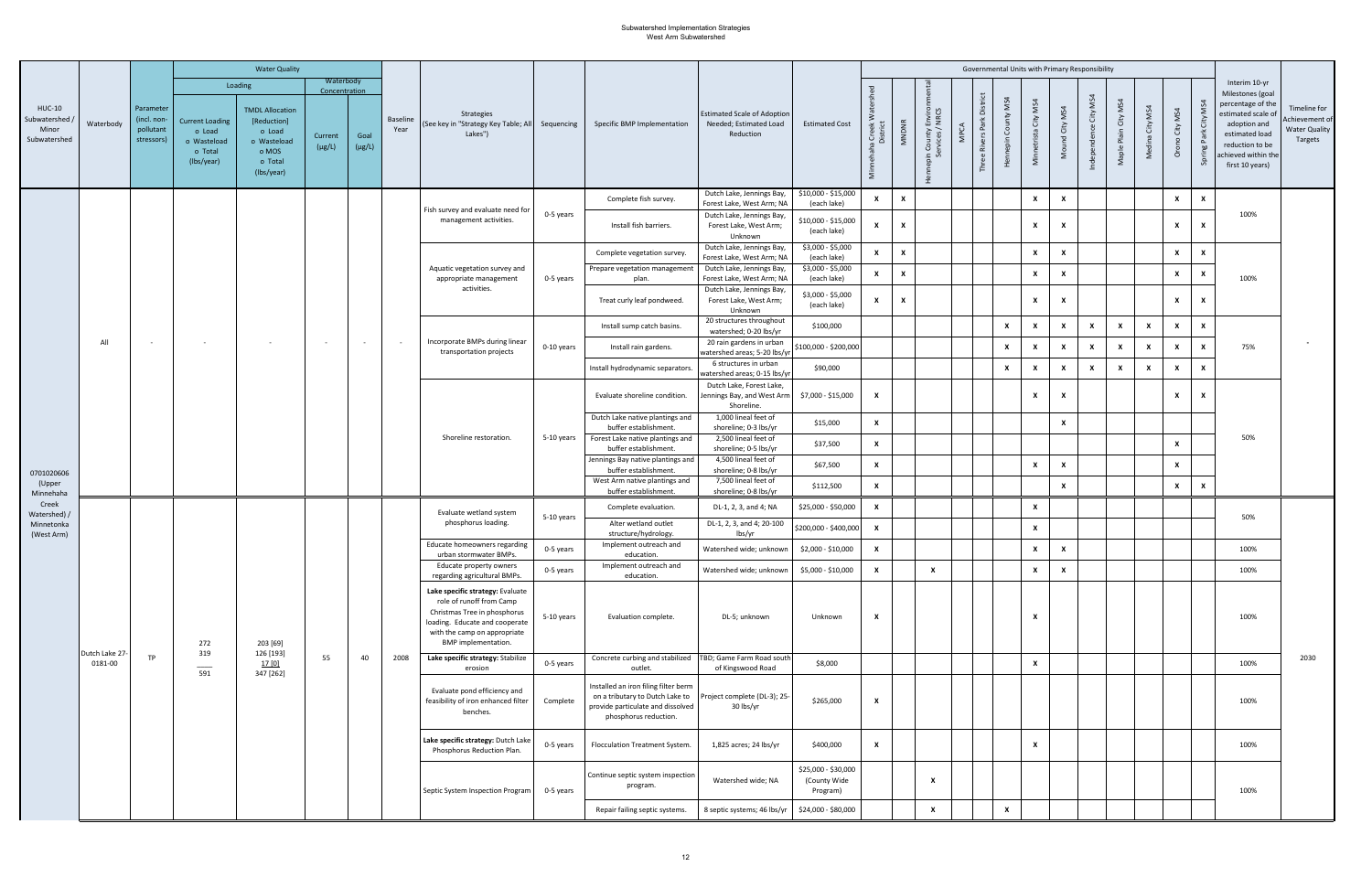#### Subwatershed Implementation StrategiesWest Arm Subwatershed

|                                                         |                             |                                                     |                                                                          | <b>Water Quality</b>                                                                                        |                                                      |                     |                  |                                                                                                                                                        |               |                                                                                                                                                     |                                                                                      |                          |                                             |                           |                                                               |              |                      |                    |                              | Governmental Units with Primary Responsibility |               |                               |                                           |                  |   |                                                                                                                                                                            |                                                                   |
|---------------------------------------------------------|-----------------------------|-----------------------------------------------------|--------------------------------------------------------------------------|-------------------------------------------------------------------------------------------------------------|------------------------------------------------------|---------------------|------------------|--------------------------------------------------------------------------------------------------------------------------------------------------------|---------------|-----------------------------------------------------------------------------------------------------------------------------------------------------|--------------------------------------------------------------------------------------|--------------------------|---------------------------------------------|---------------------------|---------------------------------------------------------------|--------------|----------------------|--------------------|------------------------------|------------------------------------------------|---------------|-------------------------------|-------------------------------------------|------------------|---|----------------------------------------------------------------------------------------------------------------------------------------------------------------------------|-------------------------------------------------------------------|
| <b>HUC-10</b><br>ubwatershed /<br>Minor<br>Subwatershed | Waterbody                   | Parameter<br>(incl. non-<br>pollutant<br>stressors) | <b>Current Loading</b><br>o Load<br>o Wasteload<br>o Total<br>(lbs/year) | Loading<br><b>TMDL Allocation</b><br>[Reduction]<br>o Load<br>o Wasteload<br>o MOS<br>o Total<br>(lbs/year) | Waterbody<br>Concentration<br>Current<br>$(\mu g/L)$ | Goal<br>$(\mu g/L)$ | Baseline<br>Year | Strategies<br>(See key in "Strategy Key Table; All<br>Lakes")                                                                                          | Sequencing    | Specific BMP Implementation                                                                                                                         | <b>Estimated Scale of Adoption</b><br>Needed; Estimated Load<br>Reduction            | <b>Estimated Cost</b>    | a Cree<br>Distri<br>$\overline{\mathbf{z}}$ | <b>MNDNR</b>              | Enviro<br>'NRCS<br>unty<br>ices /<br><b>co</b><br>$rac{1}{5}$ | ర            | Dist<br>rs Park<br>் | MS4<br>$\geq$<br>Ğ | $M_{24}$<br>diy<br>ista<br>Ξ | MS4<br>City<br>$\vec{E}$<br>Σ                  | City MS4<br>ප | MS4<br>Gty<br>$\ddot{\Sigma}$ | MS4<br>City<br>$\boldsymbol{\varpi}$<br>ž | MS4<br>City<br>ō | C | Interim 10-yr<br>Milestones (goal<br>percentage of the<br>estimated scale of<br>adoption and<br>estimated load<br>reduction to be<br>chieved within the<br>first 10 years) | Timeline for<br>Achievement of<br><b>Water Quality</b><br>Targets |
|                                                         |                             |                                                     |                                                                          |                                                                                                             |                                                      |                     |                  | Achieve goals in upstream lake<br>(Dutch Lake).                                                                                                        | 15-20 years   |                                                                                                                                                     | See above.                                                                           |                          | $\mathbf{x}$                                | $\boldsymbol{\mathsf{x}}$ | $\mathbf{x}$                                                  | $\mathbf{x}$ |                      | x                  | $\mathbf{x}$                 | $\mathbf{x}$                                   |               |                               |                                           |                  |   | 50%                                                                                                                                                                        |                                                                   |
|                                                         |                             |                                                     |                                                                          |                                                                                                             |                                                      |                     |                  | Inspect open channels and swales<br>(Painter Creek and tributaries).                                                                                   | 0-5 years     | Inspect 11 miles of Painter Creek<br>and tributaries.                                                                                               | Watershed wide; NA                                                                   | \$5,000 - \$10,000       | $\mathbf{x}$                                |                           |                                                               |              | $\mathbf{x}$         |                    | $\mathbf{x}$                 | $\mathbf{x}$                                   | $\mathbf{x}$  | $\mathbf{x}$                  | $\mathbf{x}$                              | $\mathsf{x}$     |   | 100%                                                                                                                                                                       |                                                                   |
|                                                         |                             |                                                     |                                                                          |                                                                                                             |                                                      |                     |                  | Lake specific strategy: Stabilize<br>and restore eroded streambanks<br>(Painter Creek and tributaries).                                                | $10-20$ years | Streambank restoration.                                                                                                                             | $\left 2 \text{ miles of streambank; } 0.135\right $ \$300,000 - \$500,000<br>lbs/yr |                          | $\mathbf{x}$                                |                           |                                                               |              | $\mathbf{x}$         |                    | $\mathbf{x}$                 | $\mathbf{x}$                                   | $\mathbf{x}$  | $\mathbf{x}$                  | $\mathbf{x}$                              | $\mathbf{x}$     |   | 5%                                                                                                                                                                         |                                                                   |
|                                                         |                             |                                                     |                                                                          |                                                                                                             |                                                      |                     |                  | Evaluate wetland system<br>phosphorus loading.                                                                                                         | Complete      | <b>Remeandered Painter Creek</b><br>through wetland to restore<br>hydrology and enhance<br>phosphorus removal.                                      | Complete                                                                             | \$200,000                | $\mathbf{x}$                                |                           |                                                               |              |                      |                    |                              |                                                |               |                               |                                           |                  |   | 100%                                                                                                                                                                       |                                                                   |
|                                                         |                             |                                                     |                                                                          |                                                                                                             |                                                      |                     |                  | Lake specific strategy: Conversion<br>of cropland to prairie, woodland,<br>and wetland.                                                                | Complete      | Created 3-celled wetland to filter<br>runoff and converted 20 acres of<br>row crops to prairie and<br>woodland.                                     | Complete                                                                             | \$200,577                | $\mathbf{x}$                                |                           |                                                               |              |                      |                    |                              |                                                |               |                               |                                           |                  |   | 100%                                                                                                                                                                       |                                                                   |
|                                                         |                             |                                                     |                                                                          |                                                                                                             |                                                      |                     |                  | Pasture Management                                                                                                                                     | Complete      | Placed conservation easement<br>over property adjacent to Painter<br>Marsh that restricts number of<br>horses and requires 80%<br>vegetative cover. | Complete                                                                             | TBD                      | $\boldsymbol{\mathsf{x}}$                   |                           |                                                               |              |                      |                    |                              |                                                |               |                               |                                           |                  |   | 100%                                                                                                                                                                       |                                                                   |
| 0701020606<br>(Upper<br>Minnehaha                       | Minnetonka                  |                                                     | 1346                                                                     | 391 [955]                                                                                                   |                                                      |                     |                  | Educate property owners<br>regarding agricultural BMPs.                                                                                                | 0-5 years     | Implement outreach and<br>education.                                                                                                                | Watershed wide; unknown                                                              | \$5,000 - \$10,000       | $\mathbf{x}$                                |                           | X                                                             |              |                      |                    | $\mathbf{x}$                 |                                                | $\mathbf{x}$  |                               | $\mathbf{x}$                              | $\mathbf{x}$     |   | 100%                                                                                                                                                                       |                                                                   |
| Creek<br>Watershed) /                                   | Jennings Bay)<br>27-0133-15 | <b>TP</b>                                           | 2159<br>$\hspace{0.05cm}$                                                | 596 [1563]<br>52 [0]                                                                                        | 97                                                   | 40                  | 2008             | Education and cooperation with                                                                                                                         |               | Evaluate golf course runoff.                                                                                                                        | PC-16                                                                                | \$3,000 - \$6,000        |                                             |                           |                                                               |              |                      |                    |                              |                                                |               |                               |                                           |                  |   |                                                                                                                                                                            | 2045                                                              |
| Minnetonka<br>(West Arm)                                |                             |                                                     | 3505                                                                     | 1039 [2518]                                                                                                 |                                                      |                     |                  | golf course.                                                                                                                                           | 0-5 years     | Implement outreach and<br>education.                                                                                                                | PC-16; NA                                                                            | \$5,000                  |                                             |                           |                                                               |              |                      |                    | $\mathbf{x}$                 |                                                |               |                               |                                           |                  |   | 100%                                                                                                                                                                       |                                                                   |
|                                                         |                             |                                                     |                                                                          |                                                                                                             |                                                      |                     |                  | Lake specific strategy: Evaluate<br>the feasibility of a phosphorus<br>load reduction project in Painter<br>Creek near the outlet to Jenning's<br>Bay. | 5-10 years    | Jennings Bay Wet Detention Pond<br>(MCWD CIP)                                                                                                       | To Be Determined                                                                     | \$150,000                | $\mathbf{x}$                                |                           |                                                               |              |                      |                    | $\boldsymbol{\mathsf{x}}$    |                                                |               |                               |                                           |                  |   | 50%                                                                                                                                                                        |                                                                   |
|                                                         |                             |                                                     |                                                                          |                                                                                                             |                                                      |                     |                  |                                                                                                                                                        |               | Erosion repair                                                                                                                                      | Complete (Ravine along<br>Minneapolis Ave); TBD                                      | \$100,000                |                                             |                           |                                                               |              |                      |                    | $\mathbf{x}$                 |                                                |               |                               |                                           |                  |   |                                                                                                                                                                            |                                                                   |
|                                                         |                             |                                                     |                                                                          |                                                                                                             |                                                      |                     |                  | Lake specific strategy: Stabilize<br>erosion                                                                                                           | 0-5 years     | Drainageway stabilization and<br>stormwater pond installation.                                                                                      | Between 1350 and 1360<br>Morningview Drive; TBD                                      | \$200,000                |                                             |                           |                                                               |              |                      |                    | $\mathbf{x}$                 |                                                |               |                               |                                           |                  |   | 100%                                                                                                                                                                       |                                                                   |
|                                                         |                             |                                                     |                                                                          |                                                                                                             |                                                      |                     |                  |                                                                                                                                                        |               | Restore drainageway.                                                                                                                                | Near 810 County Road 110<br>N.; TBD                                                  | \$25,000                 |                                             |                           |                                                               |              |                      |                    | $\mathbf{x}$                 |                                                |               |                               |                                           |                  |   |                                                                                                                                                                            |                                                                   |
|                                                         |                             |                                                     |                                                                          |                                                                                                             |                                                      |                     |                  | Lake specific strategy: Jennings<br>Bay Phosphorus Reduction Plan                                                                                      | 0-5 years     | Flocculation Treatment System.                                                                                                                      | 2,079 acres; 31 lbs/yr                                                               | \$450,000                |                                             |                           |                                                               |              |                      |                    | $\mathbf{x}$                 |                                                |               |                               |                                           |                  |   | 100%                                                                                                                                                                       |                                                                   |
|                                                         |                             |                                                     |                                                                          |                                                                                                             |                                                      |                     |                  | Explore opportunities to increase                                                                                                                      | 0-5 years     | Complete evaluation.                                                                                                                                | Watershed wide; NA                                                                   | \$30,000                 |                                             |                           |                                                               |              |                      |                    | $\mathbf{x}$                 |                                                |               |                               |                                           |                  |   | 100%                                                                                                                                                                       |                                                                   |
|                                                         |                             |                                                     |                                                                          |                                                                                                             |                                                      |                     |                  | infiltration.                                                                                                                                          |               | Raingarden                                                                                                                                          | 1455 Westwood Drive; 2<br>lbs/yr                                                     | \$15,000                 |                                             |                           |                                                               |              |                      |                    | $\mathbf{x}$                 |                                                |               |                               |                                           |                  |   |                                                                                                                                                                            |                                                                   |
|                                                         |                             |                                                     |                                                                          |                                                                                                             |                                                      |                     |                  | Evaluate whether additional<br>internal load management is<br>required following biologic<br>evaluation/ management<br>activities.                     | 10-20 years   | Jennings Bay Internal Load<br>Management Project (MCWD CIP)                                                                                         | To Be Determined                                                                     | \$500,000<br>\$2,000,000 | $\mathbf{x}$                                |                           |                                                               |              |                      |                    |                              |                                                |               |                               |                                           |                  |   | 5%                                                                                                                                                                         |                                                                   |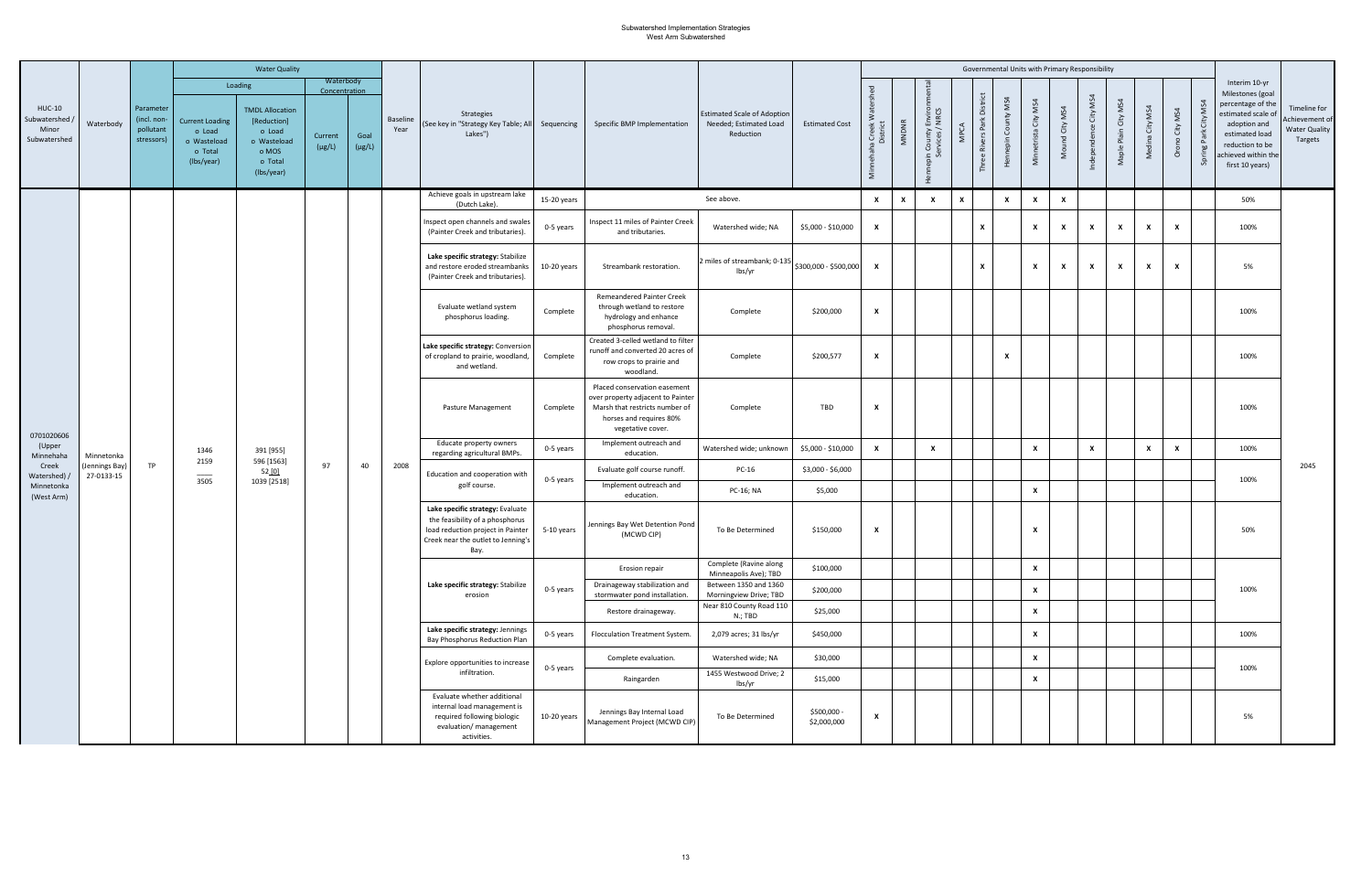Subwatershed Implementation StrategiesWest Arm Subwatershed

|                                                          |                                        |                                                     |                                                                          | <b>Water Quality</b>                                                                                        |                                                      |                     |                         |                                                                                                                                                           |               |                                                              |                                                                           |                            |                                  |                           |                          |                         |                                                                    |              |                                 | Governmental Units with Primary Responsibility |                      |                             |                  |                          |              |                                                                                                                                                                            |                                                                   |
|----------------------------------------------------------|----------------------------------------|-----------------------------------------------------|--------------------------------------------------------------------------|-------------------------------------------------------------------------------------------------------------|------------------------------------------------------|---------------------|-------------------------|-----------------------------------------------------------------------------------------------------------------------------------------------------------|---------------|--------------------------------------------------------------|---------------------------------------------------------------------------|----------------------------|----------------------------------|---------------------------|--------------------------|-------------------------|--------------------------------------------------------------------|--------------|---------------------------------|------------------------------------------------|----------------------|-----------------------------|------------------|--------------------------|--------------|----------------------------------------------------------------------------------------------------------------------------------------------------------------------------|-------------------------------------------------------------------|
| <b>HUC-10</b><br>ر subwatershed<br>Minor<br>Subwatershed | Waterbody                              | Parameter<br>(incl. non-<br>pollutant<br>stressors) | <b>Current Loading</b><br>o Load<br>o Wasteload<br>o Total<br>(Ibs/year) | Loading<br><b>TMDL Allocation</b><br>[Reduction]<br>o Load<br>o Wasteload<br>o MOS<br>o Total<br>(lbs/year) | Waterbody<br>Concentration<br>Current<br>$(\mu g/L)$ | Goal<br>$(\mu g/L)$ | <b>Baseline</b><br>Year | <b>Strategies</b><br>(See key in "Strategy Key Table; All<br>Lakes")                                                                                      | Sequencing    | Specific BMP Implementation                                  | <b>Estimated Scale of Adoption</b><br>Needed; Estimated Load<br>Reduction | <b>Estimated Cost</b>      | a Creek <sup>1</sup><br>District | MNDNR                     | ΕĖ<br>පි<br>$=$ $\alpha$ | ే<br>$\tilde{\epsilon}$ | District<br>$\div$<br>P <sub>a</sub><br>ِي.<br>$\bar{\alpha}$<br>் | ŠN<br>$\geq$ | N <sub>S</sub><br>City<br>rista | MS4<br>City<br>$\overline{2}$<br>$\frac{1}{2}$ | City MS4<br>$\omega$ | City MS4<br>$\ddot{\Sigma}$ | MS4<br>City<br>Σ | City MS4<br>$\circ$<br>ō |              | Interim 10-yr<br>Milestones (goal<br>percentage of the<br>estimated scale c<br>adoption and<br>estimated load<br>reduction to be<br>achieved within the<br>first 10 years) | Timeline for<br>Achievement of<br><b>Water Quality</b><br>Targets |
|                                                          |                                        |                                                     |                                                                          |                                                                                                             |                                                      |                     |                         | Evaluate wetland system                                                                                                                                   |               | Complete evaluation.                                         | FL-1 and 3; NA                                                            | \$25,000 - \$50,000        | X                                |                           |                          |                         |                                                                    |              | $\mathbf{x}$                    |                                                |                      |                             |                  | $\mathbf{x}$             |              |                                                                                                                                                                            |                                                                   |
|                                                          |                                        |                                                     |                                                                          |                                                                                                             |                                                      |                     |                         | phosphorus loading.                                                                                                                                       | 5-10 years    | Alter wetland outlet<br>structure/hydrology.                 | FL-1 and 3; 10-50 lbs/yr                                                  | \$200,000 - \$400,000      | $\mathbf{x}$                     |                           |                          |                         |                                                                    |              | $\mathbf{x}$                    |                                                |                      |                             |                  | $\boldsymbol{x}$         |              | 50%                                                                                                                                                                        |                                                                   |
|                                                          |                                        |                                                     |                                                                          |                                                                                                             |                                                      |                     |                         | Educate homeowners regarding<br>urban stormwater BMPs.                                                                                                    | 0-5 years     | Implement outreach and<br>education.                         | Watershed wide; unknown                                                   | \$2,000 - \$10,000         | $\mathbf{x}$                     |                           |                          |                         |                                                                    |              | $\mathbf{x}$                    |                                                |                      |                             |                  | $\mathbf{x}$             |              | 100%                                                                                                                                                                       |                                                                   |
|                                                          | Forest Lake 27<br>0139-00              | <b>TP</b>                                           | 134<br>194                                                               | 102 [31]<br>78 [116]<br>9[0]                                                                                | 59                                                   | 40                  | 2008                    | Education and cooperation with                                                                                                                            | 0-5 years     | Evaluate golf course runoff.                                 | FL-2 and 3; NA                                                            | \$3,000 - \$6,000          |                                  |                           |                          |                         |                                                                    |              |                                 |                                                |                      |                             |                  |                          |              | 100%                                                                                                                                                                       | 2040                                                              |
|                                                          |                                        |                                                     | $\hspace{1.5cm} \overbrace{\hspace{1.5cm} }$<br>327                      | 189 [147]                                                                                                   |                                                      |                     |                         | golf course.                                                                                                                                              |               | Implement outreach and<br>education.                         | FL-2 and 3; unknown                                                       | \$5,000                    |                                  |                           |                          |                         |                                                                    |              | $\mathbf{x}$                    |                                                |                      |                             |                  | $\mathsf{x}$             |              |                                                                                                                                                                            |                                                                   |
|                                                          |                                        |                                                     |                                                                          |                                                                                                             |                                                      |                     |                         | Evaluate whether additional<br>internal load management is                                                                                                |               | Complete evaluation.                                         | Forest Lake; NA                                                           | \$25,000 - \$50,000        | $\mathbf{x}$                     | $\mathbf{x}$              |                          |                         |                                                                    |              |                                 |                                                |                      |                             |                  |                          |              |                                                                                                                                                                            |                                                                   |
| 0701020606<br>(Upper<br>Minnehaha                        |                                        |                                                     |                                                                          |                                                                                                             |                                                      |                     |                         | required following biologic<br>evaluation/ management<br>activities.                                                                                      | 10-20 years   | Alum treatment or other internal<br>load management project. | Forest Lake; Project<br>dependent                                         | \$75,000 - \$125,000       | $\mathbf{x}$                     | $\mathbf{x}$              |                          |                         |                                                                    |              |                                 |                                                |                      |                             |                  | X                        |              | 5%                                                                                                                                                                         |                                                                   |
| Creek<br>Watershed) /                                    |                                        |                                                     |                                                                          |                                                                                                             |                                                      |                     |                         | Achieve goals in upstream lake<br>(Jennings Bay and Forest Lake).                                                                                         | 20-30 years   |                                                              | See above.                                                                |                            | $\mathbf{x}$                     | $\mathbf{x}$              | X                        | x                       | $\mathbf{x}$                                                       | $\mathbf{x}$ | $\mathbf{x}$                    | $\mathsf{x}$                                   | $\mathbf{x}$         | $\mathsf{x}$                | $\mathbf{x}$     | $\mathbf{x}$             |              | 30%                                                                                                                                                                        |                                                                   |
| Minnetonka<br>(West Arm)                                 |                                        |                                                     |                                                                          |                                                                                                             |                                                      |                     |                         | Educate homeowners regarding<br>urban stormwater BMPs.                                                                                                    | 0-5 years     | Implement outreach and<br>education.                         | Watershed wide; unknown                                                   | \$2,000 - \$10,000         | $\mathbf{x}$                     |                           |                          |                         |                                                                    |              |                                 | $\mathsf{x}$                                   |                      |                             |                  | $\mathbf{x}$             | $\mathbf{x}$ | 100%                                                                                                                                                                       |                                                                   |
|                                                          | Minnetonka<br>(West Arm) 27<br>0133-14 | <b>TP</b>                                           | 3265<br>156<br>$-\!-\!$<br>3421                                          | 1800 [1465]<br>19 [137]<br>96[0]<br>1915 [1602]                                                             | 60                                                   | 40                  | 2008                    | Lake specific strategy: Further<br>evaluate the interaction between<br>Jennings Bay and West Arm and<br>the effect on West Arm in-lake<br>concentrations. | 5-10 years    | Complete evaluation.                                         | Jennings Bay/West Arm; NA \$30,000 - \$50,000                             |                            | $\mathsf{x}$                     | $\mathbf{x}$              |                          |                         |                                                                    |              |                                 |                                                |                      |                             |                  |                          |              | 50%                                                                                                                                                                        | 2050                                                              |
|                                                          |                                        |                                                     |                                                                          |                                                                                                             |                                                      |                     |                         | Evaluate whether additional<br>internal load management is                                                                                                |               | Complete evaluation.                                         | West Arm; NA                                                              | \$25,000 - \$50,000        | $\mathbf{x}$                     | $\mathbf{x}$              |                          |                         |                                                                    |              |                                 |                                                |                      |                             |                  |                          |              |                                                                                                                                                                            |                                                                   |
|                                                          |                                        |                                                     |                                                                          |                                                                                                             |                                                      |                     |                         | required following biologic<br>evaluation/ management<br>activities.                                                                                      | $10-15$ years | Alum treatment or other internal<br>load management project. | West Arm; Project<br>dependent                                            | \$500,000 -<br>\$1,000,000 | $\mathbf{x}$                     | $\boldsymbol{\mathsf{x}}$ |                          |                         |                                                                    |              |                                 |                                                |                      |                             |                  |                          |              | 5%                                                                                                                                                                         |                                                                   |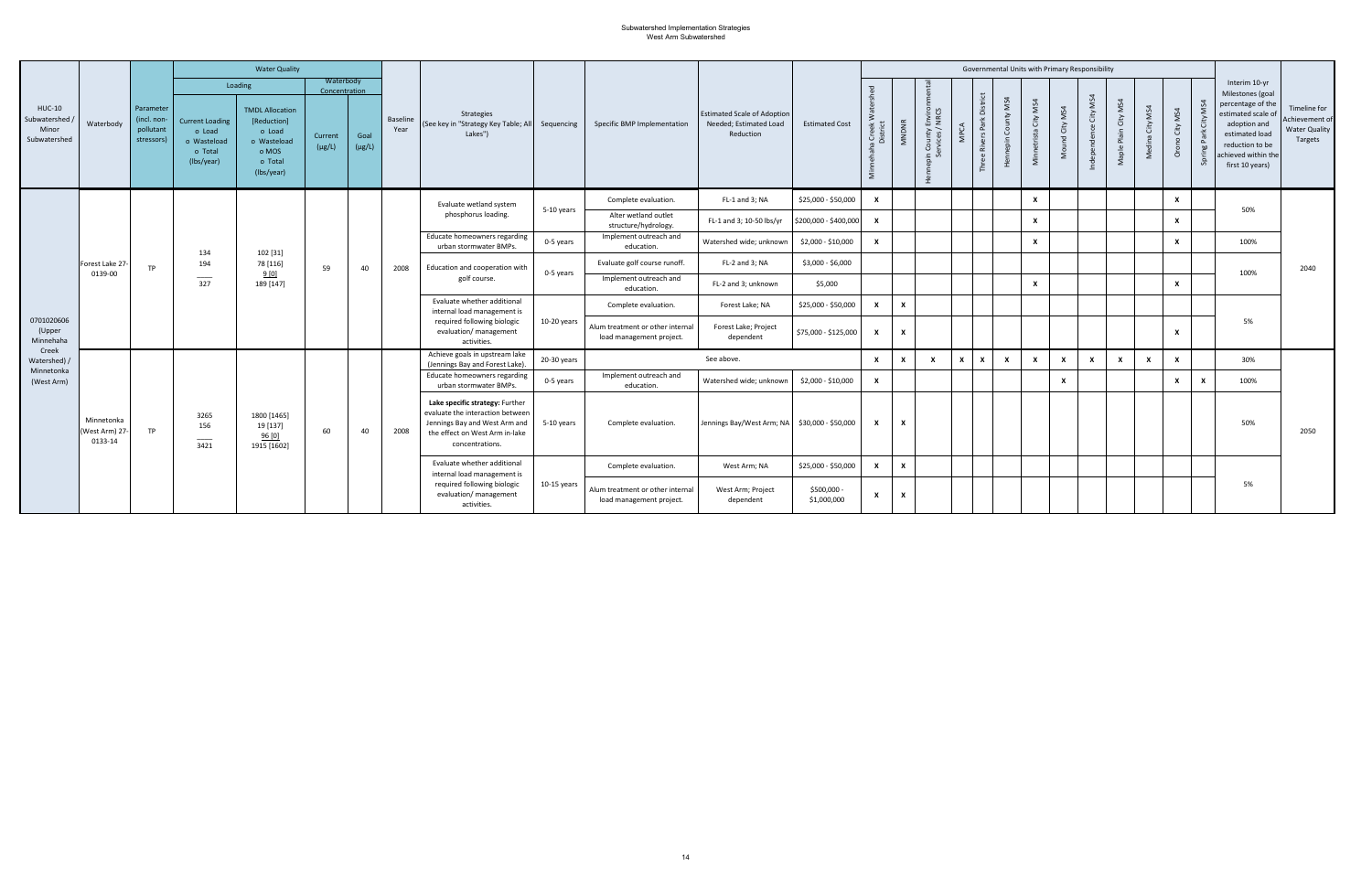|                                                        |                            |                                                     |                                                                          | <b>Water Quality</b>                                                                             |                            |                     |                         |                                                                                                                     |            |                                                                                                                       |                                                                                     |                          |                                       | Governmental Units with Primary Responsibility             |                           |                           |                         |                          |                                                                                                                                        |                                                                   |
|--------------------------------------------------------|----------------------------|-----------------------------------------------------|--------------------------------------------------------------------------|--------------------------------------------------------------------------------------------------|----------------------------|---------------------|-------------------------|---------------------------------------------------------------------------------------------------------------------|------------|-----------------------------------------------------------------------------------------------------------------------|-------------------------------------------------------------------------------------|--------------------------|---------------------------------------|------------------------------------------------------------|---------------------------|---------------------------|-------------------------|--------------------------|----------------------------------------------------------------------------------------------------------------------------------------|-------------------------------------------------------------------|
|                                                        |                            |                                                     | Loading                                                                  |                                                                                                  | Waterbody<br>Concentration |                     |                         |                                                                                                                     |            |                                                                                                                       |                                                                                     |                          | ਼ਾ                                    | ntal                                                       |                           |                           |                         |                          | Interim 10-yr<br>Milestones (goal                                                                                                      |                                                                   |
| <b>HUC-10</b><br>Subwatershed<br>Minor<br>Subwatershed | Waterbody                  | Parameter<br>(incl. non-<br>pollutant<br>stressors) | <b>Current Loading</b><br>o Load<br>o Wasteload<br>o Total<br>(lbs/year) | <b>TMDL Allocation</b><br>[Reduction]<br>o Load<br>o Wasteload<br>o MOS<br>o Total<br>(Ibs/year) | Current<br>$(\mu g/L)$     | Goal<br>$(\mu g/L)$ | <b>Baseline</b><br>Year | <b>Strategies</b><br>(See key in "Strategy Key Table; All<br>Lakes")                                                | Sequencing | Specific BMP<br>Implementation                                                                                        | <b>Estimated Scale of</b><br>Adoption Needed;<br><b>Estimated Load</b><br>Reduction | <b>Estimated Cost</b>    | $\geq$<br>a Creek \<br>District<br>in | Hennepin County Environ<br>Services / NRCS<br><b>MNDNR</b> | MPCA                      | County MS4<br>Hennepin    | City MS4<br>Minnetrista | <b>MS4</b><br>Mound City | percentage of the<br>estimated scale of<br>adoption and<br>estimated load<br>reduction to be<br>achieved within the<br>first 10 years) | Timeline for<br>Achievement of<br><b>Water Quality</b><br>Targets |
|                                                        |                            |                                                     |                                                                          |                                                                                                  |                            |                     |                         | Evaluate upstream lake impacts<br>(Saunders Lake).                                                                  | 0-5 years  | Implement water quality<br>monitoring and evaluation<br>program in Saunders Lake.                                     | Saunders Lake; NA                                                                   | \$20,000                 | $\boldsymbol{\mathsf{x}}$             |                                                            | $\boldsymbol{\mathsf{x}}$ |                           |                         |                          | 100%                                                                                                                                   |                                                                   |
|                                                        |                            |                                                     |                                                                          |                                                                                                  |                            |                     |                         | Incorporate BMPs during linear                                                                                      |            | Install sump catch basins.                                                                                            | 3 structures; 0-3<br>lbs/yr                                                         | \$15,000                 |                                       |                                                            |                           | $\boldsymbol{\mathsf{x}}$ | X                       | X                        |                                                                                                                                        |                                                                   |
|                                                        |                            |                                                     |                                                                          |                                                                                                  |                            |                     |                         | transportation projects                                                                                             | 0-10 years | Install hydrodynamic<br>separators.                                                                                   | 2 structures; 0-5<br>lbs/yr                                                         | \$30,000                 |                                       |                                                            |                           | $\mathbf{x}$              | X                       | X                        | 100%                                                                                                                                   |                                                                   |
|                                                        |                            |                                                     |                                                                          |                                                                                                  |                            |                     |                         | Evaluate pond efficiency and                                                                                        |            | Complete performance<br>evaluation and feasibility<br>study.                                                          | 10 ponds; NA                                                                        | \$10,000<br>\$15,000     |                                       |                                                            |                           |                           | X                       | X                        |                                                                                                                                        |                                                                   |
|                                                        |                            |                                                     |                                                                          |                                                                                                  |                            |                     |                         | feasibility of iron enhanced filter<br>benches.                                                                     | 5-10 years | Pre-treatment.                                                                                                        | 2 ponds; 2-5 lbs/yr                                                                 | \$20,000                 |                                       |                                                            |                           |                           | X                       | X                        | 75%                                                                                                                                    |                                                                   |
|                                                        |                            |                                                     |                                                                          |                                                                                                  |                            |                     |                         |                                                                                                                     |            | Install iron enhanced filter<br>benches.                                                                              | 2 ponds; 8-14<br>lbs/yr                                                             | \$20,000                 |                                       |                                                            |                           |                           | X                       | X                        |                                                                                                                                        |                                                                   |
|                                                        |                            |                                                     |                                                                          |                                                                                                  |                            |                     |                         | Educate homeowners regarding<br>urban stormwater BMPs.                                                              | 0-5 years  | Implement outreach and<br>education.                                                                                  | Watershed wide;<br>unknown                                                          | \$2,000<br>\$10,000      | X                                     |                                                            |                           |                           | X                       | X                        | 100%                                                                                                                                   |                                                                   |
| 0701020606<br>(Upper<br>Minnehaha<br>Creek             | Langdon Lake<br>27-0182-00 | TP                                                  | 228<br>166                                                               | 188 [40]<br>121 [44]<br>16[0]                                                                    | 65                         | 60                  | 2010                    | Explore opportunities to increase<br>infiltration.                                                                  | 5-10 years | Langdon-Saunders<br>Raingarden Project:<br>Constructed curb-cut<br>raingardens in the South<br>Saunders Neighborhood. | 4 rain gardens; 4<br>lbs/yr                                                         | \$22,064                 | $\boldsymbol{x}$                      |                                                            |                           | X                         | X                       | X                        | 75%                                                                                                                                    | 2030                                                              |
| Watershed) /<br>Langdon Lake                           |                            |                                                     | 393                                                                      | 325 [84]                                                                                         |                            |                     |                         | Lake specific strategy: Evaluate                                                                                    |            | Complete evaluation and<br>select BMPs.                                                                               | Within City of<br>Mound; NA                                                         | \$10,000<br>\$20,000     | X                                     |                                                            |                           |                           |                         | X                        |                                                                                                                                        |                                                                   |
|                                                        |                            |                                                     |                                                                          |                                                                                                  |                            |                     |                         | commercial areas in the City of<br>Mound for retrofit potential or<br><b>BMP</b> selection during<br>redevelopment. | 5-10 years | Install infiltration BMP.                                                                                             | Within City of<br>Mound; 0-10 lbs/yr                                                | \$30,000<br>\$50,000     | $\boldsymbol{\mathsf{x}}$             |                                                            |                           |                           |                         | X                        | 50%                                                                                                                                    |                                                                   |
|                                                        |                            |                                                     |                                                                          |                                                                                                  |                            |                     |                         | Fish survey and evaluate need for                                                                                   |            | Complete fish survey.                                                                                                 | Langdon Lake; NA                                                                    | \$10,000<br>\$15,000     |                                       | $\boldsymbol{\mathsf{x}}$                                  |                           |                           |                         | X                        | 100%                                                                                                                                   |                                                                   |
|                                                        |                            |                                                     |                                                                          |                                                                                                  |                            |                     |                         | management activities.                                                                                              | 0-5 years  | Install fish barriers.                                                                                                | Langdon Lake;<br>unknown                                                            | \$10,000 -<br>\$15,000   |                                       | $\boldsymbol{\mathsf{x}}$                                  |                           |                           |                         | X                        |                                                                                                                                        |                                                                   |
|                                                        |                            |                                                     |                                                                          |                                                                                                  |                            |                     |                         | Aquatic vegetation survey and                                                                                       |            | Complete vegetation<br>survey.                                                                                        | Langdon Lake; NA                                                                    | $$3,000 -$<br>\$5,000    |                                       | $\mathsf{x}$                                               |                           |                           |                         | X                        |                                                                                                                                        |                                                                   |
|                                                        |                            |                                                     |                                                                          |                                                                                                  |                            |                     |                         | appropriate management<br>activities.                                                                               | 0-5 years  | Prepare vegetation<br>management plan.                                                                                | Langdon Lake; NA                                                                    | \$3,000 -<br>\$5,000     |                                       | $\mathsf{x}$                                               |                           |                           |                         | x                        | 100%                                                                                                                                   |                                                                   |
|                                                        |                            |                                                     |                                                                          |                                                                                                  |                            |                     |                         |                                                                                                                     |            | Treat curly leaf pondweed.                                                                                            | Langdon Lake;<br>unknown                                                            | \$3,000<br>\$5,000       |                                       | $\mathsf{x}$                                               |                           |                           |                         | x                        |                                                                                                                                        |                                                                   |
|                                                        |                            |                                                     |                                                                          |                                                                                                  |                            |                     |                         | Evaluate whether additional<br>internal load management is                                                          |            | Complete evaluation.                                                                                                  | Langdon Lake; NA                                                                    | \$25,000 -<br>\$50,000   | $\mathsf{x}$                          | $\mathbf{x}$                                               |                           |                           |                         | X                        |                                                                                                                                        |                                                                   |
|                                                        |                            |                                                     |                                                                          |                                                                                                  |                            |                     |                         | required following biologic<br>evaluation/management<br>activities.                                                 | 5-10 years | Alum treatment or other<br>internal load management<br>project.                                                       | Langdon Lake;<br>Project dependent                                                  | \$150,000 -<br>\$200,000 | $\boldsymbol{\mathsf{x}}$             | $\boldsymbol{\mathsf{x}}$                                  |                           |                           |                         | X                        | 25%                                                                                                                                    |                                                                   |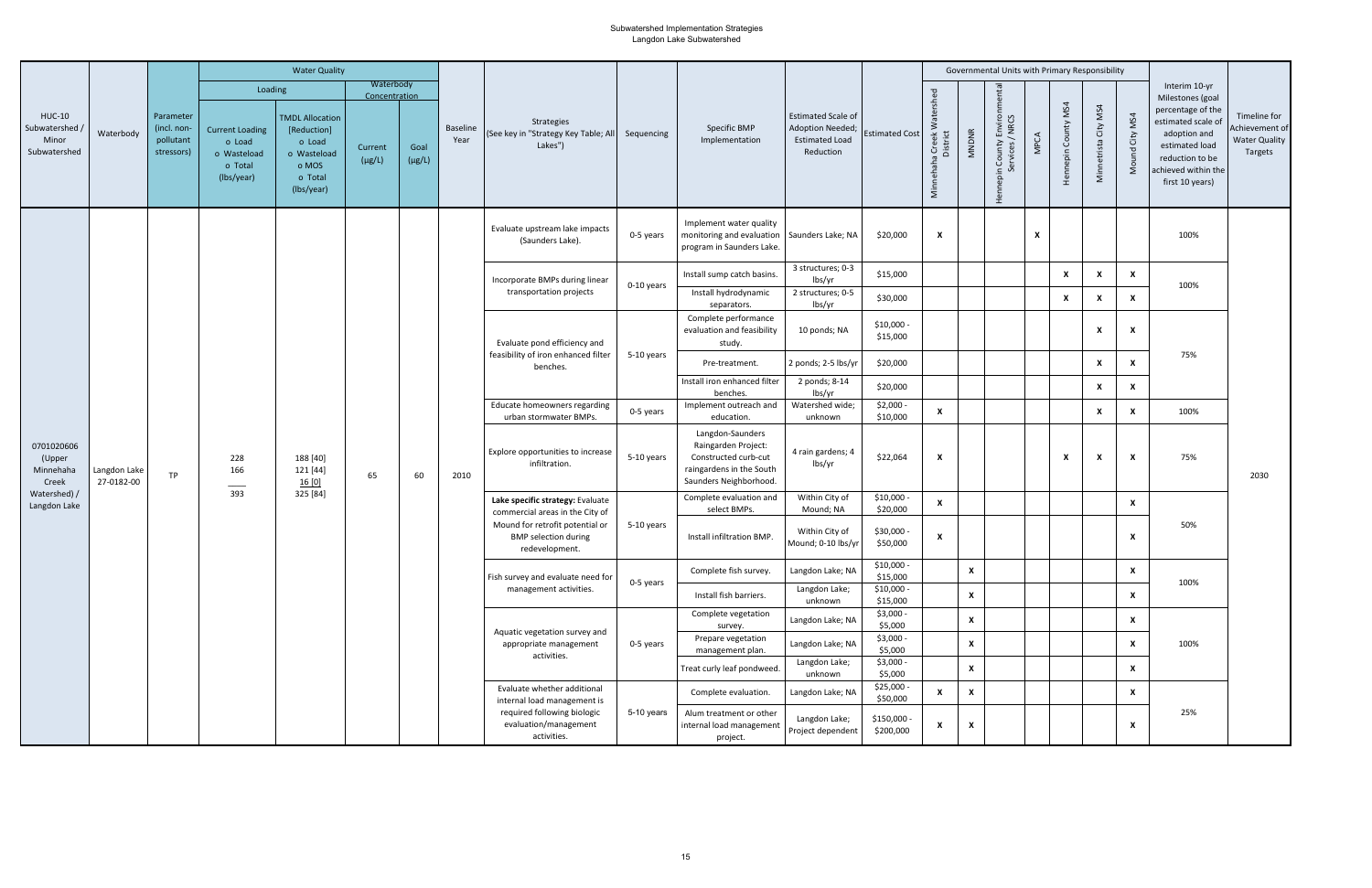|                                                          |                          |                                                     |                                                                          | <b>Water Quality</b>                                                                             |                            |                     |                  |                                                                                                                                                    |              |                                                           |                           |                  |                           |                             |                           | Governmental Units with Primary Responsibility |                                |                                                                                                                                        |                                                                                 |                       |
|----------------------------------------------------------|--------------------------|-----------------------------------------------------|--------------------------------------------------------------------------|--------------------------------------------------------------------------------------------------|----------------------------|---------------------|------------------|----------------------------------------------------------------------------------------------------------------------------------------------------|--------------|-----------------------------------------------------------|---------------------------|------------------|---------------------------|-----------------------------|---------------------------|------------------------------------------------|--------------------------------|----------------------------------------------------------------------------------------------------------------------------------------|---------------------------------------------------------------------------------|-----------------------|
|                                                          |                          |                                                     |                                                                          | Loading                                                                                          | Waterbody<br>Concentration |                     |                  |                                                                                                                                                    |              | P <sub>a</sub>                                            |                           | <b>NRCS</b>      |                           |                             |                           |                                                |                                | Interim 10-yr<br>Milestones (goal                                                                                                      |                                                                                 |                       |
| <b>HUC-10</b><br>Subwatershed /<br>Minor<br>Subwatershed | Waterbody                | Parameter<br>(incl. non-<br>pollutant<br>stressors) | <b>Current Loading</b><br>o Load<br>o Wasteload<br>o Total<br>(Ibs/year) | <b>TMDL Allocation</b><br>[Reduction]<br>o Load<br>o Wasteload<br>o MOS<br>o Total<br>(lbs/year) | Current<br>$(\mu g/L)$     | Goal<br>$(\mu g/L)$ | Baseline<br>Year | Strategies<br>(See key in "Strategy Key Table; All<br>Lakes")                                                                                      | Sequencing   | Wat<br>District<br>Creek <sup>1</sup><br>$\sum_{i=1}^{n}$ | <b>MNDNR</b>              | County SWCD<br>ී | <b>MPCA</b>               | MS4<br>hty<br><b>S</b><br>් | MS4<br>City<br>Chanhassen | Metro District MS4<br>MNDOT I                  | <b>MS4</b><br>City<br>Victoria | percentage of the<br>estimated scale of<br>adoption and<br>estimated load<br>reduction to be<br>achieved within the<br>first 10 years) | Timeline for<br>Achievement of Interim 10-yr<br><b>Water Quality</b><br>Targets | Milestones            |
| 0701020606                                               |                          |                                                     |                                                                          |                                                                                                  |                            |                     |                  | Consider partnership with the<br>Minnesota Landscape Arboretum<br>Horticultural Research Center for<br><b>BMP</b> education and<br>implementation. | 0-10 years   | $\boldsymbol{\mathsf{x}}$                                 |                           | X                |                           |                             |                           |                                                | X                              | 100%                                                                                                                                   |                                                                                 | Ongoing effort        |
| (Upper<br>Minnehaha                                      | Tamarack<br>Lake 10-0010 | <b>TP</b>                                           | 67                                                                       | 67 [0]<br>6 [0]                                                                                  | 39                         | 40                  | 2008             | Incorporate BMPs during linear<br>transportation projects                                                                                          | $0-10$ years |                                                           |                           |                  |                           | $\boldsymbol{\mathsf{x}}$   | X                         | $\boldsymbol{\mathsf{x}}$                      | X                              | 100%                                                                                                                                   | <b>NA</b>                                                                       | Ongoing effort        |
| Creek<br>Watershed) /<br>Tamarack Lake                   | $00\,$                   |                                                     | ———<br>73                                                                | 73 [0]                                                                                           |                            |                     |                  | Educate homeowners regarding<br>urban stormwater BMPs.                                                                                             | $0-10$ years | $\boldsymbol{\mathsf{x}}$                                 |                           |                  |                           |                             | X                         |                                                | X                              | 100%                                                                                                                                   |                                                                                 | Ongoing effort        |
|                                                          |                          |                                                     |                                                                          |                                                                                                  |                            |                     |                  | Regular monitoring of biologic<br>community and in-lake<br>concentrations to maintain in-lake<br>water quality below state<br>standards.           | 0-10 years   | $\pmb{\chi}$                                              | $\boldsymbol{\mathsf{x}}$ |                  | $\boldsymbol{\mathsf{x}}$ |                             |                           |                                                |                                | 100%                                                                                                                                   |                                                                                 | Ongoing<br>monitoring |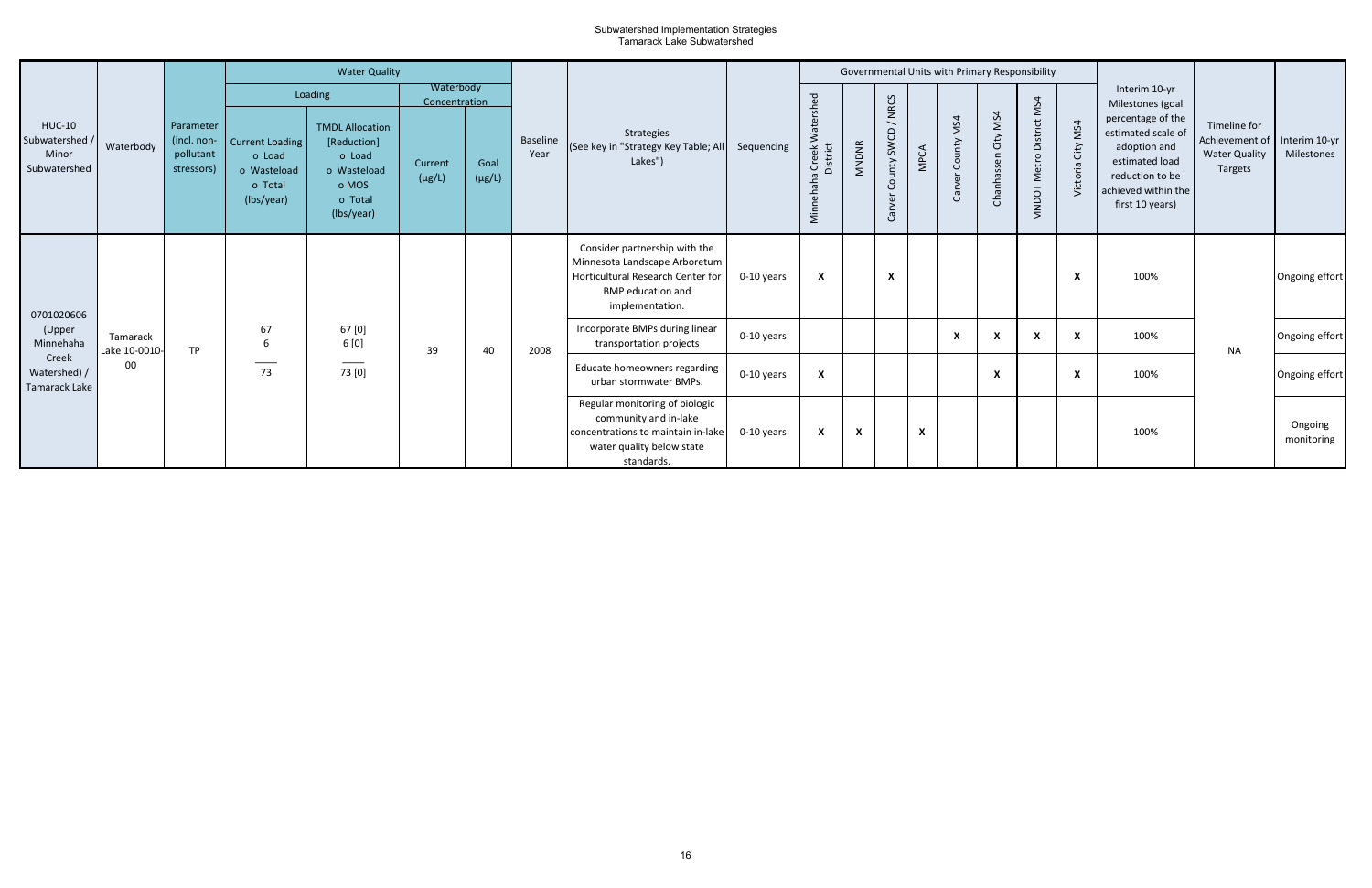Subwatershed Implementation Strategies Halsted Bay Subwatershed

|                                                        |                          |                                                     |                                                                          | <b>Water Quality</b>                                                                                       |                            |                     |                  |                                                                        |            |                                                              |                                                                                  |                                  |                     |                           |                                                                                                |          |              |                              |               |                                    | Governmental Units with Primary Responsibility |                             |              |               |              |                                                                                                                                       |                                                                   |
|--------------------------------------------------------|--------------------------|-----------------------------------------------------|--------------------------------------------------------------------------|------------------------------------------------------------------------------------------------------------|----------------------------|---------------------|------------------|------------------------------------------------------------------------|------------|--------------------------------------------------------------|----------------------------------------------------------------------------------|----------------------------------|---------------------|---------------------------|------------------------------------------------------------------------------------------------|----------|--------------|------------------------------|---------------|------------------------------------|------------------------------------------------|-----------------------------|--------------|---------------|--------------|---------------------------------------------------------------------------------------------------------------------------------------|-------------------------------------------------------------------|
|                                                        |                          |                                                     | Loading                                                                  |                                                                                                            | Waterbody<br>Concentration |                     |                  |                                                                        |            |                                                              |                                                                                  |                                  |                     |                           | S                                                                                              |          |              |                              |               |                                    |                                                |                             |              |               |              | Interim 10-yr<br>Milestones (goal                                                                                                     |                                                                   |
| <b>HUC-10</b><br>Subwatershed<br>Minor<br>Subwatershed | Waterbody                | Parameter<br>(incl. non-<br>pollutant<br>stressors) | <b>Current Loading</b><br>o Load<br>o Wasteload<br>o Total<br>(Ibs/year) | <b>TMDL</b><br><b>Allocation</b><br>[Reduction]<br>o Load<br>o Wasteload<br>o MOS<br>o Total<br>(lbs/year) | Current<br>$(\mu g/L)$     | Goal<br>$(\mu g/L)$ | Baseline<br>Year | Strategies<br>(See key in "Strategy Key Table; All<br>Lakes")          | Sequencing | Specific BMP Implementation                                  | <b>Estimated Scale of</b><br>Adoption Needed;<br><b>Estimated Load Reduction</b> | <b>Estimated Cost</b>            | a Creek<br>District | <b>MNDNR</b>              | <b>NBC</b><br>$\overline{\phantom{0}}$<br>$\mathsf{S}^{\mathsf{N}}$<br>ే<br>rty<br>Ī<br>$\cup$ | $\Omega$ | MS4<br>රි    | p MS4<br>۴<br>$\overline{c}$ | Σ<br>ο<br>sta | District MS4<br>oute<br>Σ<br>MNDOT | MS4<br>$\approx$<br>じ                          | MS4<br>$\gtrsim$<br>$\circ$ |              | MS4<br>ರ<br>š |              | percentage of the<br>estimated scale o<br>adoption and<br>estimated load<br>reduction to be<br>achieved within<br>the first 10 years) | Timeline for<br>Achievement of<br><b>Water Quality</b><br>Targets |
|                                                        |                          |                                                     |                                                                          |                                                                                                            |                            |                     |                  |                                                                        |            | Complete vegetation survey.                                  | Stone Lake, East Auburn<br>Lake, Turbid Lake, Halsteds<br>Bay; NA                | \$3,000 - \$5,000<br>(each lake) | X                   | $\mathbf{x}$              |                                                                                                |          |              | $\mathbf{x}$                 | X             |                                    | $\mathbf{x}$                                   |                             |              | $\mathbf{x}$  |              |                                                                                                                                       |                                                                   |
|                                                        |                          |                                                     |                                                                          |                                                                                                            |                            |                     |                  | Aquatic vegetation survey and<br>appropriate management<br>activities. | 0-5 years  | Prepare vegetation management<br>plan.                       | Stone Lake, East Auburn<br>Lake, Turbid Lake, Halsteds<br>Bay; NA                | \$3,000 - \$5,000<br>(each lake) | X                   | $\mathbf{x}$              |                                                                                                |          |              | x                            | X             |                                    | $\mathbf{x}$                                   |                             |              | $\mathbf{x}$  |              | 100%                                                                                                                                  |                                                                   |
|                                                        | All                      |                                                     | $\sim$                                                                   | $\sim$                                                                                                     | $\sim$ $-$                 | $\sim$              | $\sim$           |                                                                        |            | Treat curly leaf pondweed.                                   | Stone Lake, East Auburn<br>Lake, Turbid Lake, Halsteds<br>Bay; unknown           | \$3,000 - \$5,000<br>(each lake) | x                   | $\mathbf{x}$              |                                                                                                |          |              | $\mathbf{x}$                 | X             |                                    | $\mathbf{x}$                                   |                             |              | X             |              |                                                                                                                                       |                                                                   |
| 0701020606<br>(Upper                                   |                          |                                                     |                                                                          |                                                                                                            |                            |                     |                  |                                                                        |            | Install sump catch basins.                                   | 25 structures throughout<br>watershed; 0-25 lbs/yr                               | \$125,000                        |                     |                           |                                                                                                |          | $\mathbf{x}$ | X                            | X             | $\mathbf{x}$                       | $\mathbf{x}$                                   | $\mathbf{x}$                | $\mathbf{x}$ | $\mathbf{x}$  | $\mathbf{x}$ |                                                                                                                                       |                                                                   |
| Minnehaha Creek<br>Watershed) / Six<br>Mile Creek &    |                          |                                                     |                                                                          |                                                                                                            |                            |                     |                  | Incorporate BMPs during linear<br>transportation projects              | 0-10 years | Install rain gardens.                                        | 25 rain gardens in urban<br>watershed areas; 12-25<br>lbs/yr                     | \$75,000 - \$150,000             |                     |                           |                                                                                                |          | $\mathbf{x}$ | X                            | X             |                                    | $\mathbf{x}$                                   | $\mathbf{x}$                | X            | $\mathbf{x}$  | $\mathbf{x}$ | 100%                                                                                                                                  |                                                                   |
| <b>Halsteds Bay</b>                                    |                          |                                                     |                                                                          |                                                                                                            |                            |                     |                  |                                                                        |            | Install hydrodynamic separators.                             | 5 structures throughout<br>watershed; 0-25 lbs/yr                                | \$75,000                         |                     |                           |                                                                                                |          | $\mathbf{x}$ | $\mathbf{x}$                 | X             | $\mathbf{x}$                       | $\mathbf{x}$                                   | $\mathbf{x}$                | x            | $\mathbf{x}$  | $\mathbf{x}$ |                                                                                                                                       |                                                                   |
|                                                        |                          |                                                     |                                                                          |                                                                                                            |                            |                     |                  | Fish survey and evaluate need for                                      | 0-5 years  | Complete fish survey.                                        | Stone Lake; NA                                                                   | \$10,000 - \$15,000              | X                   | $\mathbf{x}$              |                                                                                                |          |              |                              | $\mathbf{x}$  |                                    | $\mathbf{x}$                                   |                             |              |               |              | 100%                                                                                                                                  |                                                                   |
|                                                        |                          |                                                     | 171                                                                      | 142 [29]                                                                                                   |                            |                     |                  | management activities.                                                 |            | Install fish barriers.                                       | Stone Lake; unknown                                                              | \$10,000 - \$15,000              | X                   | $\mathbf{x}$              |                                                                                                |          |              |                              | $\mathbf{x}$  |                                    | $\mathbf{x}$                                   |                             |              |               |              |                                                                                                                                       |                                                                   |
|                                                        | Stone Lake 10<br>0056-00 | <b>TP</b>                                           | 34<br>$\hspace{0.05cm}$<br>206                                           | 34 [0]<br>9[0]<br>186 [29]                                                                                 | 43                         | 40                  | 2006             | Evaluate whether additional<br>internal load management is             |            | Complete evaluation.                                         | Stone Lake; NA                                                                   | \$25,000                         | X                   | $\boldsymbol{\mathsf{x}}$ |                                                                                                |          |              |                              |               |                                    |                                                |                             |              |               |              |                                                                                                                                       | 2025                                                              |
|                                                        |                          |                                                     |                                                                          |                                                                                                            |                            |                     |                  | required following biologic<br>evaluation/management activities.       | 5-10 years | Alum treatment or other internal<br>load management project. | Stone Lake; Project<br>dependent                                                 | \$75,000 - \$100,000             | X                   | $\mathbf{x}$              |                                                                                                |          |              |                              |               |                                    |                                                |                             |              |               |              | 50%                                                                                                                                   |                                                                   |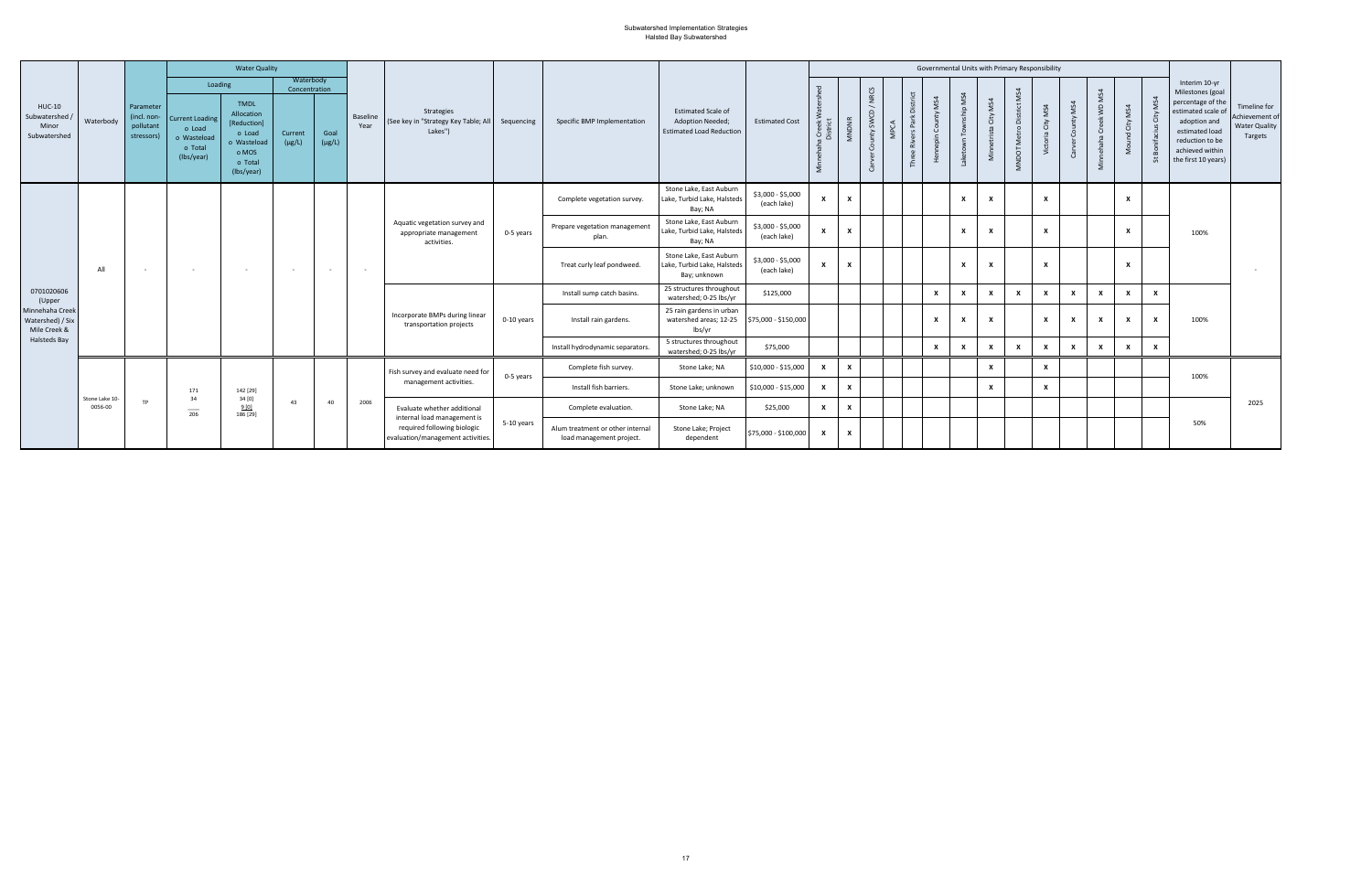## Subwatershed Implementation Strategies Halsted Bay Subwatershed

|                                                          |                                |                                                     |                                                                          | <b>Water Quality</b>                                                                                |                            |                     |                  |                                                                                                                                                                                                                             |               |                                                                                                                |                                                                                  |                                                 |                     |              |                                 |                           |                           |               |                                       |                                |                                 | Governmental Units with Primary Responsibility |                           |                      |                                               |   |                                                                                                                                       |                                                                   |
|----------------------------------------------------------|--------------------------------|-----------------------------------------------------|--------------------------------------------------------------------------|-----------------------------------------------------------------------------------------------------|----------------------------|---------------------|------------------|-----------------------------------------------------------------------------------------------------------------------------------------------------------------------------------------------------------------------------|---------------|----------------------------------------------------------------------------------------------------------------|----------------------------------------------------------------------------------|-------------------------------------------------|---------------------|--------------|---------------------------------|---------------------------|---------------------------|---------------|---------------------------------------|--------------------------------|---------------------------------|------------------------------------------------|---------------------------|----------------------|-----------------------------------------------|---|---------------------------------------------------------------------------------------------------------------------------------------|-------------------------------------------------------------------|
|                                                          |                                |                                                     | Loading                                                                  |                                                                                                     | Waterbody<br>Concentration |                     |                  |                                                                                                                                                                                                                             |               |                                                                                                                |                                                                                  |                                                 |                     |              |                                 |                           |                           |               |                                       |                                |                                 |                                                |                           |                      |                                               |   | Interim 10-yr<br>Milestones (goal                                                                                                     |                                                                   |
| <b>HUC-10</b><br>Subwatershed /<br>Minor<br>Subwatershed | Waterbody                      | Parameter<br>(incl. non-<br>pollutant<br>stressors) | <b>Current Loading</b><br>o Load<br>o Wasteload<br>o Total<br>(lbs/year) | <b>TMDL</b><br>Allocation<br>[Reduction]<br>o Load<br>o Wasteload<br>o MOS<br>o Total<br>(lbs/year) | Current<br>$(\mu g/L)$     | Goal<br>$(\mu g/L)$ | Baseline<br>Year | Strategies<br>See key in "Strategy Key Table; All<br>Lakes")                                                                                                                                                                | Sequencing    | Specific BMP Implementation                                                                                    | <b>Estimated Scale of</b><br>Adoption Needed;<br><b>Estimated Load Reduction</b> | <b>Estimated Cost</b>                           | a Creek<br>District | <b>MNDNR</b> | / NRCS<br>County SWCD<br>Carver | <b>MPCA</b>               | $\Omega$<br>å<br>ers<br>宧 | MS4<br>ξ<br>ප | MS4<br>$\Omega$<br>$\frac{1}{2}$<br>흐 | <b>NSN</b><br>City<br>sta<br>Σ | ict MS4<br>Metro Distr<br>MNDOT | MS4<br>ō<br>ത                                  | පි<br>ت                   | $\sqrt{2}$<br>$\cup$ | City MS4<br>$\overline{\sigma}$<br>$\epsilon$ | ぉ | percentage of the<br>estimated scale c<br>adoption and<br>estimated load<br>reduction to be<br>achieved within<br>the first 10 years) | Timeline for<br>Achievement of<br><b>Water Quality</b><br>Targets |
|                                                          |                                |                                                     |                                                                          |                                                                                                     |                            |                     |                  | Achieve goals in upstream lake                                                                                                                                                                                              | 15-25 years   | Meet the TMDL Allocations<br>Established for Wassermann Lake i<br>the MCWD Lakes TMDL (EOR,<br>February 2011). | Wassermann Lake; 201<br>lbs/yr                                                   | Unknown                                         | X                   |              |                                 |                           |                           |               | $\mathbf{x}$                          |                                |                                 | $\mathbf{x}$                                   | $\boldsymbol{\mathsf{x}}$ |                      |                                               |   | 40%                                                                                                                                   |                                                                   |
|                                                          |                                |                                                     |                                                                          |                                                                                                     |                            |                     |                  | (Church and Wassermann).                                                                                                                                                                                                    |               | Evaluate Church Lake internal and<br>watershed loading and implement<br>management activities as necessary     | Church Lake, SMC-8, SMC-<br>9; 27 lbs/yr                                         | Unknown                                         | X                   |              |                                 |                           |                           |               |                                       |                                |                                 | $\mathbf{x}$                                   | $\mathbf{x}$              |                      |                                               |   |                                                                                                                                       |                                                                   |
|                                                          |                                |                                                     |                                                                          |                                                                                                     |                            |                     |                  | Septic System Inspection Program                                                                                                                                                                                            | 0-5 years     | Continue septic system inspection<br>program.                                                                  | Watershed wide; NA                                                               | \$25,000 - \$30,000<br>(County Wide<br>Program) |                     |              | X                               |                           |                           |               |                                       |                                |                                 |                                                | $\mathbf{x}$              |                      |                                               |   | 100%                                                                                                                                  |                                                                   |
|                                                          |                                |                                                     |                                                                          |                                                                                                     |                            |                     |                  |                                                                                                                                                                                                                             |               | Repair failing septic systems.                                                                                 | 1 septic system; 6 lbs/yr                                                        | \$3,000 - \$10,000                              |                     |              | $\mathbf{x}$                    |                           |                           |               |                                       |                                |                                 |                                                | $\mathbf{x}$              |                      |                                               |   |                                                                                                                                       |                                                                   |
|                                                          |                                |                                                     |                                                                          |                                                                                                     |                            |                     |                  |                                                                                                                                                                                                                             |               | Six Mile Marsh Infiltration SMC-1<br>(MCWD CIP)                                                                | SMC-1; unknown                                                                   | \$800,000                                       | X                   |              |                                 |                           |                           |               |                                       |                                |                                 |                                                |                           |                      |                                               |   |                                                                                                                                       |                                                                   |
|                                                          |                                |                                                     | 854                                                                      | 639 [215]                                                                                           |                            |                     |                  | Evaluate wetland system                                                                                                                                                                                                     | 5-10 years    | Wassermann Phase I<br>Culvert/Stream/Wetland Restoration<br>(MCWD CIP)                                         | Wassermann Lake<br>Watershed; unknown                                            | \$700,000                                       | X                   |              |                                 |                           |                           |               |                                       |                                |                                 |                                                |                           |                      |                                               |   | 50%                                                                                                                                   |                                                                   |
|                                                          | :ast Auburn Lake<br>10-0044-02 | TP                                                  | 1245<br>$\overbrace{\hspace{25mm}}^{}$<br>2099                           | 835 [410]<br>78 [0]<br>1551 [626]                                                                   | 49                         | 40                  | 2010             | phosphorus loading.                                                                                                                                                                                                         |               | Wassermann Phase II Wetland<br>Restoration (MCWD CIP)                                                          | Wassermann Lake<br>Watershed; unknown                                            | \$700,000                                       | X                   |              |                                 |                           |                           |               |                                       |                                |                                 |                                                |                           |                      |                                               |   |                                                                                                                                       | 2040                                                              |
|                                                          |                                |                                                     |                                                                          |                                                                                                     |                            |                     |                  |                                                                                                                                                                                                                             |               | Six Mile Marsh Infiltration SMC-11<br>(MCWD CIP)                                                               | SMC-11; unknown                                                                  | \$700,000                                       | X                   |              |                                 |                           |                           |               |                                       |                                |                                 |                                                |                           |                      |                                               |   |                                                                                                                                       |                                                                   |
|                                                          |                                |                                                     |                                                                          |                                                                                                     |                            |                     |                  | Educate homeowners regarding<br>urban stormwater BMPs.                                                                                                                                                                      | 0-5 years     | Implement outreach and education.                                                                              | Watershed wide; NA                                                               | \$2,000 - \$10,000                              | $\mathbf{x}$        |              |                                 |                           |                           |               |                                       |                                |                                 | $\mathbf{x}$                                   |                           |                      |                                               |   | 100%                                                                                                                                  |                                                                   |
| 0701020606<br>(Upper                                     |                                |                                                     |                                                                          |                                                                                                     |                            |                     |                  | Evaluate upstream lake impacts<br>(Sunny Lake).                                                                                                                                                                             | 5-10 years    | Implement water quality monitoring<br>and evaluation program in Sunny<br>Lake.                                 | Sunny Lake; NA                                                                   | \$20,000                                        | X                   |              |                                 | $\boldsymbol{\mathsf{x}}$ |                           |               |                                       |                                |                                 |                                                |                           |                      |                                               |   | 25%                                                                                                                                   |                                                                   |
| Minnehaha Creek<br>Watershed) / Six                      |                                |                                                     |                                                                          |                                                                                                     |                            |                     |                  | Lake specific strategy: Evaluate                                                                                                                                                                                            |               | Complete evaluation.                                                                                           | East Auburn Lake<br>Watershed; NA                                                | \$15,000 - \$25,000                             | X                   | $\mathbf{x}$ |                                 |                           | $\mathbf{x}$              |               |                                       |                                |                                 |                                                |                           |                      |                                               |   |                                                                                                                                       |                                                                   |
| Mile Creek &<br>Halsteds Bay                             |                                |                                                     |                                                                          |                                                                                                     |                            |                     |                  | carp reproduction potential in<br>open water areas of the wetland by<br>fish surveys or winterkill<br>evaluations. Also monitor carp<br>movement between East Auburn<br>and Sunny Lakes and install barrier<br>as necessary | 5-10 years    | Install fish barriers.                                                                                         | East Auburn Lake<br>Watershed; unknown                                           | \$10,000 - \$15,000                             | X                   | $\mathbf{x}$ |                                 |                           | $\mathbf{x}$              |               |                                       |                                |                                 |                                                |                           |                      |                                               |   | 50%                                                                                                                                   |                                                                   |
|                                                          |                                |                                                     |                                                                          |                                                                                                     |                            |                     |                  | Septic System Inspection Program                                                                                                                                                                                            | 0-5 years     | Continue septic system inspection<br>program.                                                                  | Watershed wide; NA                                                               | \$25,000 - \$30,000<br>(County Wide<br>Program) |                     |              | $\mathbf{x}$                    |                           |                           |               |                                       |                                |                                 |                                                | $\mathbf{x}$              |                      |                                               |   | 100%                                                                                                                                  |                                                                   |
|                                                          |                                |                                                     |                                                                          |                                                                                                     |                            |                     |                  |                                                                                                                                                                                                                             |               | Repair failing septic systems.                                                                                 | 3 septic systems; 15 lbs/yr                                                      | \$9,000 - \$30,000                              |                     |              | $\mathbf{x}$                    |                           |                           |               |                                       |                                |                                 |                                                | $\mathbf{x}$              |                      |                                               |   |                                                                                                                                       |                                                                   |
|                                                          |                                |                                                     |                                                                          |                                                                                                     |                            |                     |                  | Evaluate wetland system                                                                                                                                                                                                     | 5-10 years    | Turbid/Lunsten Laketown Rd<br>Wetland Restoration (MCWD CIP)                                                   | Unknown                                                                          | \$500,000                                       | $\mathbf{x}$        |              |                                 |                           |                           |               |                                       |                                |                                 |                                                |                           |                      |                                               |   | 50%                                                                                                                                   |                                                                   |
|                                                          |                                |                                                     |                                                                          |                                                                                                     |                            |                     |                  | phosphorus loading.                                                                                                                                                                                                         |               | Turbid/Lunsten Hwy 5 Wetland<br>Restoration (MCWD CIP)                                                         | Unknown                                                                          | \$2,000,000                                     | X                   |              |                                 |                           |                           |               |                                       |                                |                                 |                                                |                           |                      |                                               |   |                                                                                                                                       |                                                                   |
|                                                          | Turbid Lake 10-                | TP                                                  | 244<br>5                                                                 | 108 [137]<br>4 [1]                                                                                  | 67                         | 40                  | 2006             | Educate property owners regarding<br>agricultural BMPs.                                                                                                                                                                     | 0-5 years     | Implement outreach and education.                                                                              | Watershed wide; unknown                                                          | \$5,000 - \$10,000                              | X                   |              | $\mathbf{x}$                    |                           |                           |               | $\mathbf{x}$                          |                                |                                 |                                                |                           |                      |                                               |   | 100%                                                                                                                                  | 2035                                                              |
|                                                          | 0051-00                        |                                                     | $\overline{249}$                                                         | 6[0]<br>117 [138]                                                                                   |                            |                     |                  | Lake specific strategy: Evaluate                                                                                                                                                                                            |               | Complete evaluation.                                                                                           | Turbid Lake; NA                                                                  | \$15,000 - \$25,000                             | $\mathbf{x}$        | $\mathbf{x}$ |                                 |                           |                           |               |                                       |                                |                                 |                                                |                           |                      |                                               |   |                                                                                                                                       |                                                                   |
|                                                          |                                |                                                     |                                                                          |                                                                                                     |                            |                     |                  | carp movement and reproduction<br>potential in the lake and remove<br>carp if deemed appropriate.                                                                                                                           | 5-10 years    | Install fish barriers.                                                                                         | Turbid Lake; unknown                                                             | \$10,000 - \$15,000                             | X                   | $\mathbf{x}$ |                                 |                           |                           |               |                                       |                                |                                 |                                                |                           |                      |                                               |   | 50%                                                                                                                                   |                                                                   |
|                                                          |                                |                                                     |                                                                          |                                                                                                     |                            |                     |                  | Evaluate whether additional                                                                                                                                                                                                 |               | Complete evaluation.                                                                                           | Turbid Lake; NA                                                                  | \$25,000                                        | $\mathbf{x}$        | $\mathbf{x}$ |                                 |                           |                           |               |                                       |                                |                                 |                                                |                           |                      |                                               |   |                                                                                                                                       |                                                                   |
|                                                          |                                |                                                     |                                                                          |                                                                                                     |                            |                     |                  | internal load management is<br>required following biologic<br>evaluation/management activities.                                                                                                                             | $10-15$ years | Alum treatment or other internal<br>load management project.                                                   | Turbid Lake; Project<br>Dependent                                                | \$30,000 - \$50,000                             | X                   | $\mathbf{x}$ |                                 |                           |                           |               |                                       |                                |                                 |                                                |                           |                      |                                               |   | 5%                                                                                                                                    |                                                                   |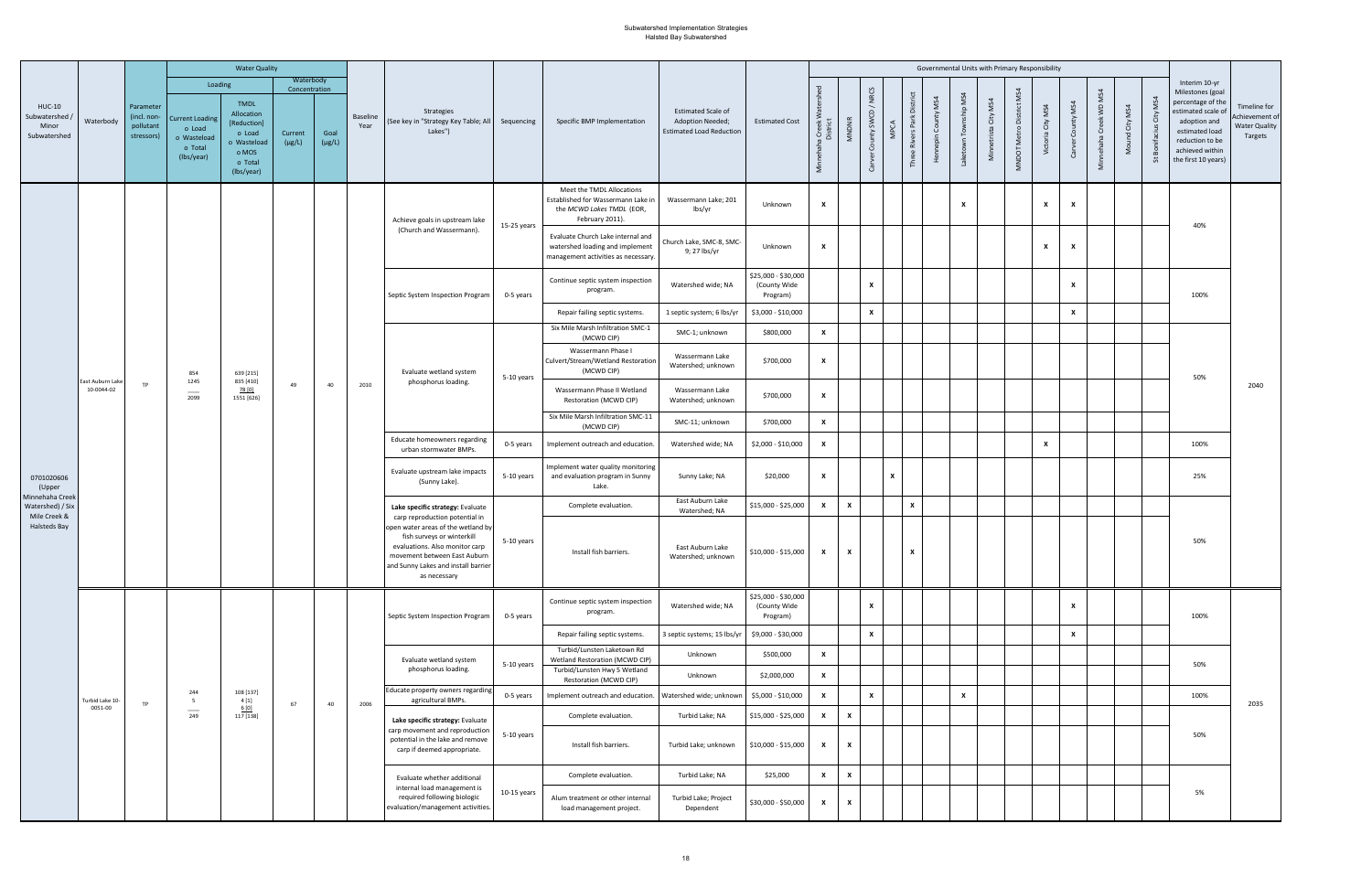## Subwatershed Implementation Strategies Halsted Bay Subwatershed

|                                                                            |                                          | Parameter<br>(incl. non-<br>pollutant<br>stressors) | <b>Water Quality</b>                                             |                                                                                                     |                        |                     |                         |                                                                                                                                |               |                                                                                                                                                                                                                                       |                                                                                         |                                                                                               | Governmental Units with Primary Responsibility |                                                         |                                         |                     |                           |                              |              |                                          |                           |                       |                                                    |                                |                                   |                                                                                                                                        |                                                                   |  |  |      |  |
|----------------------------------------------------------------------------|------------------------------------------|-----------------------------------------------------|------------------------------------------------------------------|-----------------------------------------------------------------------------------------------------|------------------------|---------------------|-------------------------|--------------------------------------------------------------------------------------------------------------------------------|---------------|---------------------------------------------------------------------------------------------------------------------------------------------------------------------------------------------------------------------------------------|-----------------------------------------------------------------------------------------|-----------------------------------------------------------------------------------------------|------------------------------------------------|---------------------------------------------------------|-----------------------------------------|---------------------|---------------------------|------------------------------|--------------|------------------------------------------|---------------------------|-----------------------|----------------------------------------------------|--------------------------------|-----------------------------------|----------------------------------------------------------------------------------------------------------------------------------------|-------------------------------------------------------------------|--|--|------|--|
| <b>HUC-10</b><br>Subwatershed /<br>Minor<br>Subwatershed                   |                                          |                                                     | Waterbody<br>Loading<br>Concentration                            |                                                                                                     |                        |                     |                         |                                                                                                                                |               |                                                                                                                                                                                                                                       |                                                                                         |                                                                                               |                                                |                                                         |                                         |                     |                           |                              |              |                                          |                           |                       |                                                    |                                | Interim 10-yr<br>Milestones (goal |                                                                                                                                        |                                                                   |  |  |      |  |
|                                                                            | Waterbody                                |                                                     | Current Loadin<br>o Load<br>o Wasteload<br>o Total<br>(lbs/year) | <b>TMDL</b><br>Allocation<br>[Reduction]<br>o Load<br>o Wasteload<br>o MOS<br>o Total<br>(lbs/year) | Current<br>$(\mu g/L)$ | Goal<br>$(\mu g/L)$ | <b>Baseline</b><br>Year | Strategies<br>(See key in "Strategy Key Table; All<br>Lakes")                                                                  | Sequencing    | Specific BMP Implementation                                                                                                                                                                                                           | <b>Estimated Scale of</b><br><b>Adoption Needed;</b><br><b>Estimated Load Reduction</b> | <b>Estimated Cost</b>                                                                         | ia Creek<br>District                           | <b>NRCS</b><br>unty SWCD<br><b>MNDNR</b><br>Š<br>Carver | G<br>$\epsilon$                         | ă<br>Three          | MS4<br>ē<br>$\frac{6}{5}$ | MS4<br>≘<br>ਰਿੰ<br>Ter       | MS4          | MS4<br><b>District</b><br>Metro<br>MNDOT | MS4<br>City<br>toria<br>Š | MS4<br>nty<br>පි<br>Ğ | MS4<br>$\mathsf{S}$<br>$\tilde{=}$<br>95<br>$\geq$ | MS4<br>City<br>고<br>$\epsilon$ | Σ<br>៊<br>ದ                       | percentage of the<br>estimated scale of<br>adoption and<br>estimated load<br>reduction to be<br>achieved within<br>the first 10 years) | Timeline for<br>Achievement of<br><b>Water Quality</b><br>Targets |  |  |      |  |
|                                                                            |                                          |                                                     |                                                                  |                                                                                                     |                        |                     |                         | Educate property owners regarding<br>agricultural BMPs.                                                                        | 0-5 years     | mplement outreach and education.                                                                                                                                                                                                      | Watershed wide; Unknown                                                                 | \$5,000 - \$10,000                                                                            | $\mathbf{x}$                                   | $\mathbf{x}$                                            |                                         |                     |                           | $\mathbf{x}$<br>$\mathbf{x}$ |              |                                          |                           |                       | $\mathbf{x}$                                       |                                |                                   | 100%                                                                                                                                   |                                                                   |  |  |      |  |
|                                                                            |                                          |                                                     |                                                                  |                                                                                                     |                        |                     |                         |                                                                                                                                |               | Evaluate shoreline condition.                                                                                                                                                                                                         | Halsted Bay Shoreline; NA                                                               | \$3,000 - \$6,000                                                                             | $\mathbf{x}$                                   |                                                         |                                         |                     |                           |                              | $\mathbf{x}$ |                                          |                           |                       |                                                    | $\mathbf{x}$                   |                                   |                                                                                                                                        |                                                                   |  |  |      |  |
| 0701020606<br>(Upper<br>Ainnehaha Cree<br>Watershed) / Six<br>Mile Creek & |                                          |                                                     |                                                                  |                                                                                                     |                        |                     |                         | Shoreline restoration.                                                                                                         | 5-10 years    | Native plantings and buffer<br>establishment.                                                                                                                                                                                         | 4,000 LF of Halsted<br>Shoreline; 4-6 lbs/yr                                            | \$60,000                                                                                      | $\mathbf{x}$                                   |                                                         |                                         |                     |                           | $\mathbf{x}$                 |              |                                          |                           |                       | $\mathbf{x}$                                       | $\mathbf{x}$                   |                                   | 25%                                                                                                                                    |                                                                   |  |  |      |  |
|                                                                            |                                          |                                                     |                                                                  |                                                                                                     |                        |                     |                         | Educate homeowners regarding<br>urban stormwater BMPs.                                                                         | 0-5 years     | Complete evaluation.                                                                                                                                                                                                                  | Six Mile Marsh; NA                                                                      | \$25,000 - \$50,000                                                                           | $\mathbf{x}$                                   |                                                         |                                         |                     |                           |                              | $\mathbf{x}$ |                                          |                           |                       |                                                    |                                | $\mathbf{x}$                      | 100%                                                                                                                                   |                                                                   |  |  |      |  |
|                                                                            | Minnetonka<br>Halsted Bay) 27<br>0133-09 | TP                                                  |                                                                  |                                                                                                     |                        |                     |                         |                                                                                                                                |               | Six Mile Marsh Improvement Project:<br>Installation of a storm water<br>treatment pond, infiltration and<br>irrigation system, and stabilization of<br>erosion problems at the downstream<br>end of the subwatershed.                 | 101 acres; 20 lbs/yr                                                                    | \$600,000                                                                                     |                                                |                                                         |                                         |                     |                           | $\mathbf{x}$                 |              |                                          |                           |                       |                                                    |                                |                                   |                                                                                                                                        |                                                                   |  |  |      |  |
|                                                                            |                                          |                                                     | 3314<br>2858<br>6171                                             | 1190 [2123]<br>771 [2087]<br>103[0]<br>2064 [4210]                                                  | 89                     | 40                  | 2008                    | Evaluate wetland system<br>phosphorus loading.                                                                                 | 5-10 years    | Mud Lake/Six Mile Creek Water<br>Quality Improvements: Construction<br>of a flocculation treatment<br>infiltration system that will remove<br>phosphorus from Mud Lake and Six<br>Mile Creek prior to discharge into 6<br>Mile Marsh. | 566 acres; 25 lbs/yr                                                                    | \$550,000                                                                                     |                                                |                                                         |                                         |                     |                           | $\mathbf{x}$                 |              |                                          |                           |                       |                                                    |                                |                                   | 50%                                                                                                                                    | 2035                                                              |  |  |      |  |
| Halsteds Bay                                                               |                                          |                                                     |                                                                  |                                                                                                     |                        |                     |                         |                                                                                                                                |               |                                                                                                                                                                                                                                       | Alter wetland outlet<br>structure/hydrology.                                            | Six Mile Marsh; 50-100<br>lbs/yr                                                              | \$200,000<br>\$400,000                         | $\mathbf{x}$                                            |                                         |                     |                           |                              |              | $\mathbf{x}$                             |                           |                       |                                                    | $\mathbf{x}$                   |                                   |                                                                                                                                        |                                                                   |  |  |      |  |
|                                                                            |                                          |                                                     |                                                                  |                                                                                                     |                        |                     |                         | Lake specific strategy: Monitor and                                                                                            |               | Complete evaluation.                                                                                                                                                                                                                  | SMC-61, SMC-66, Halsted<br>Bay; unknown                                                 | \$15,000 - \$25,000                                                                           | $\mathbf{x}$                                   | $\mathbf{x}$                                            |                                         |                     |                           |                              | $\mathbf{x}$ |                                          |                           |                       | $\mathbf{x}$                                       |                                |                                   |                                                                                                                                        |                                                                   |  |  |      |  |
|                                                                            |                                          |                                                     |                                                                  |                                                                                                     |                        |                     |                         |                                                                                                                                |               |                                                                                                                                                                                                                                       |                                                                                         | evaluate carp movement. Consider<br>carp passage barrier between Mud<br>Lake and Halsted Bay. | 0-5 years                                      | Install fish barriers.                                  | SMC-61, SMC-66, Halsted<br>Bay; unknown | \$10,000 - \$15,000 | $\mathbf{x}$              | $\mathbf{x}$                 |              |                                          |                           |                       | $\mathbf{x}$                                       |                                |                                   |                                                                                                                                        | $\mathbf{x}$                                                      |  |  | 100% |  |
|                                                                            |                                          |                                                     |                                                                  |                                                                                                     |                        |                     |                         | Lake specific strategy: Conversion<br>of cropland to prairie, woodland,<br>and wetland.                                        | Complete      | Six Mile Marsh Prairie Restoration:<br>Converted 130 acres of cropland to<br>native prairie and woodland and<br>restored/created 6 wetlands.                                                                                          | Complete; 120-130 lbs/yr                                                                | \$329,974                                                                                     | $\mathbf{x}$                                   |                                                         |                                         |                     |                           |                              |              |                                          |                           |                       |                                                    |                                |                                   | 100%                                                                                                                                   |                                                                   |  |  |      |  |
|                                                                            |                                          |                                                     |                                                                  |                                                                                                     |                        |                     |                         | Evaluate whether additional<br>internal load management is<br>required following biologic<br>evaluation/management activities. | $10-15$ years | Halsteds Bay Internal Load<br>Management/Tributary Alum<br>Injection System (MCWD CIP)                                                                                                                                                | To Be Determined                                                                        | \$5,000,000<br>\$14,000,000                                                                   | X                                              |                                                         |                                         |                     |                           | $\mathbf{x}$                 |              |                                          |                           |                       |                                                    |                                |                                   | 50%                                                                                                                                    |                                                                   |  |  |      |  |